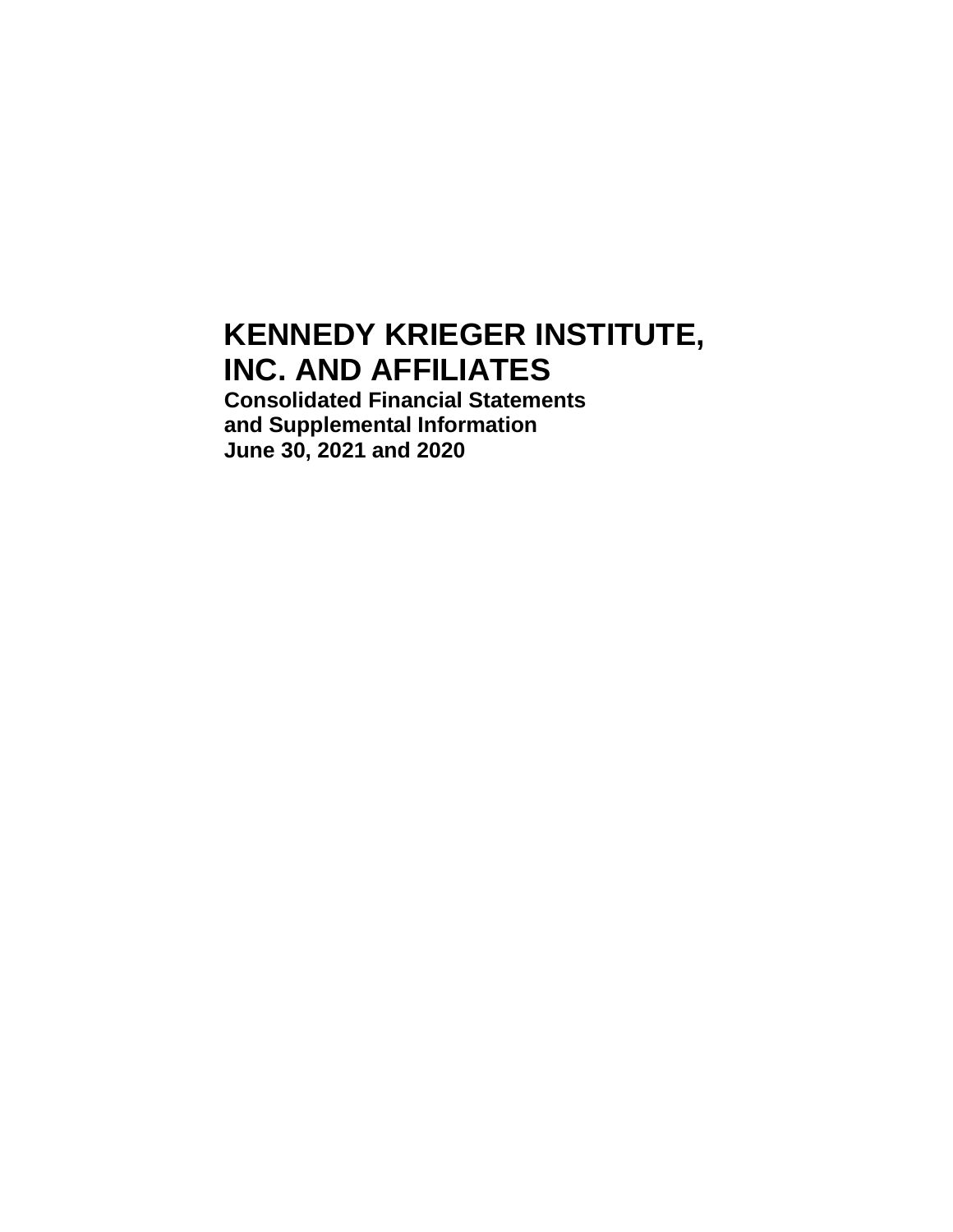|                                                                 | Page(s)  |
|-----------------------------------------------------------------|----------|
| <b>Report of Independent Auditors</b>                           | 1        |
| <b>Consolidated Balance Sheets</b>                              | 2        |
| Consolidated Statements of Operations and Changes in Net Assets | $3 - 4$  |
| <b>Consolidated Statements of Cash Flows</b>                    | 5        |
| Notes to Consolidated Financial Statements                      | $6 - 31$ |
| <b>Report of Independent Auditors</b>                           | 32       |
| <b>Supplemental Consolidating Financial Statements</b>          | 33-39    |
| Notes to Supplemental Consolidating Financial Statements        | 40       |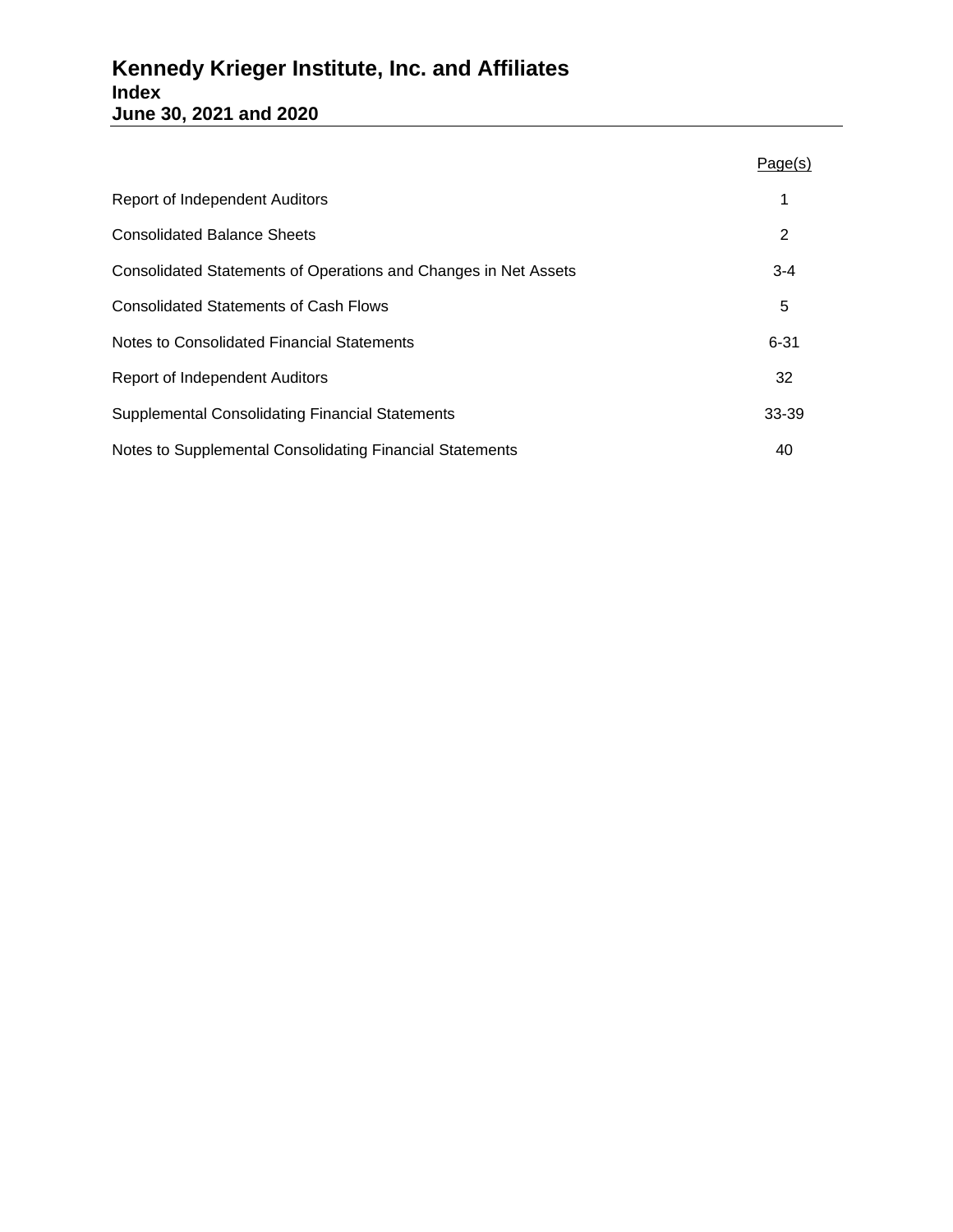

# **Report of Independent Auditors**

To the Board of Directors of Kennedy Krieger Institute, Inc. and Affiliates

We have audited the accompanying consolidated financial statements of Kennedy Krieger Institute, Inc. and Affiliates (the "Institute"), which comprise the consolidated balance sheets as of June 30, 2021 and 2020, and the related consolidated statements of operations and changes in net assets and of cash flows for the years then ended.

### *Management's Responsibility for the Consolidated Financial Statements*

Management is responsible for the preparation and fair presentation of the consolidated financial statements in accordance with accounting principles generally accepted in the United States of America; this includes the design, implementation, and maintenance of internal control relevant to the preparation and fair presentation of consolidated financial statements that are free from material misstatement, whether due to fraud or error.

### *Auditors' Responsibility*

Our responsibility is to express an opinion on the consolidated financial statements based on our audits. We conducted our audits in accordance with auditing standards generally accepted in the United States of America. Those standards require that we plan and perform the audit to obtain reasonable assurance about whether the consolidated financial statements are free from material misstatement.

An audit involves performing procedures to obtain audit evidence about the amounts and disclosures in the consolidated financial statements. The procedures selected depend on our judgment, including the assessment of the risks of material misstatement of the consolidated financial statements, whether due to fraud or error. In making those risk assessments, we consider internal control relevant to the Company's preparation and fair presentation of the consolidated financial statements in order to design audit procedures that are appropriate in the circumstances, but not for the purpose of expressing an opinion on the effectiveness of the Company's internal control. Accordingly, we express no such opinion. An audit also includes evaluating the appropriateness of accounting policies used and the reasonableness of significant accounting estimates made by management, as well as evaluating the overall presentation of the consolidated financial statements. We believe that the audit evidence we have obtained is sufficient and appropriate to provide a basis for our audit opinion.

### *Opinion*

In our opinion, the consolidated financial statements referred to above present fairly, in all material respects, the financial position of Kennedy Krieger Institute, Inc. and Affiliates as of June 30, 2021 and 2020, and the results of their operations, changes in net assets, and their cash flows for the years then ended in accordance with accounting principles generally accepted in the United States of America.

Pricevaterhouse Coopers LLP

PricewaterhouseCoopers LLP Baltimore, Maryland October 4, 2021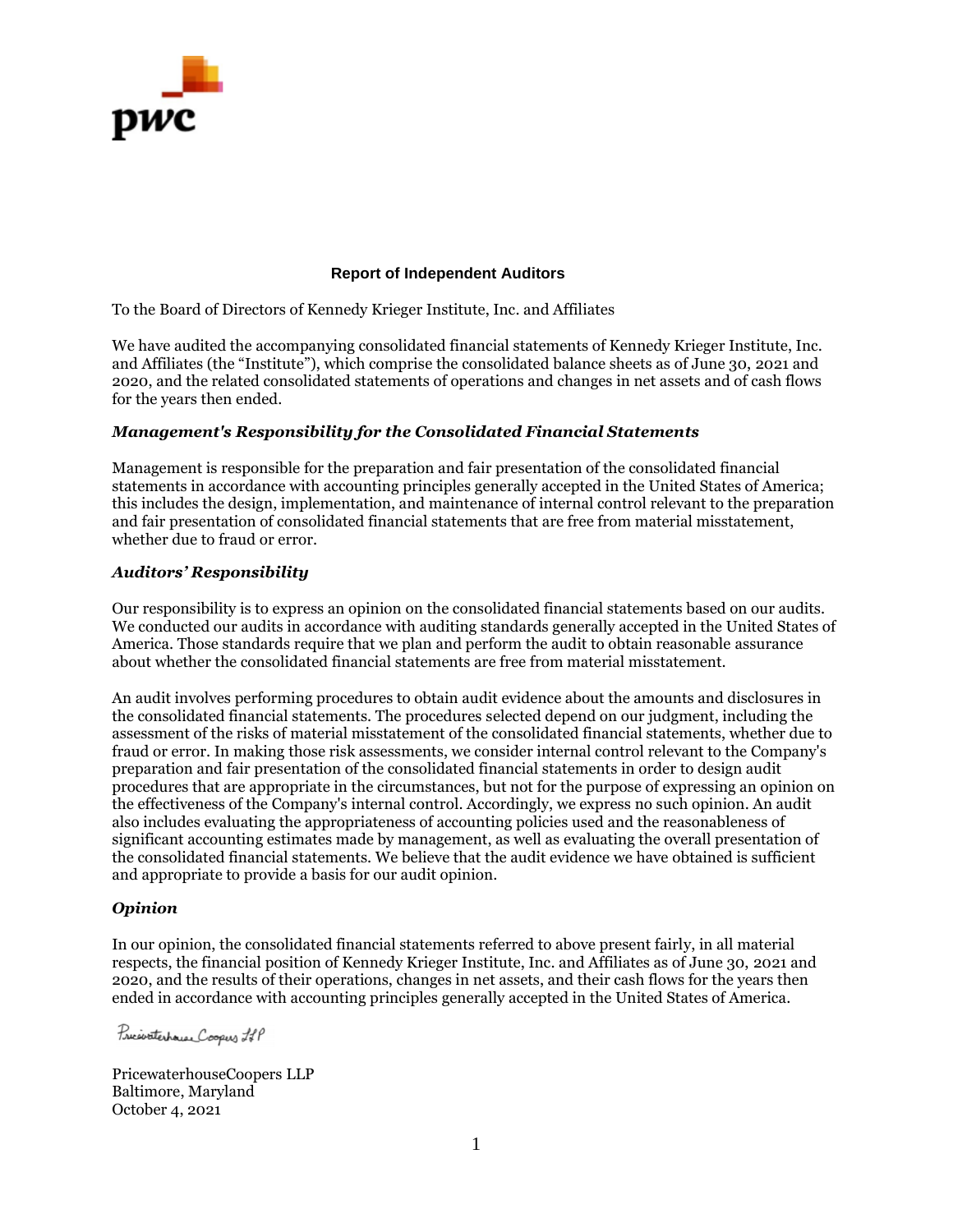# **Kennedy Krieger Institute, Inc., and Affiliates Consolidated Balance Sheets As of June 30, 2021 and 2020 (in thousands)**

| <b>ASSETS</b>                         | 2021         | 2020         |
|---------------------------------------|--------------|--------------|
| Current assets:                       |              |              |
| Cash and cash equivalents             | \$<br>37,106 | \$<br>21,355 |
| Patient receivables, less allowances  |              |              |
| of \$8,643 and \$5,611                | 21,913       | 31,304       |
| Grant and contract receivable         | 4,561        | 4,395        |
| Tuition receivable                    | 4,215        | 4,923        |
| Pledges receivable                    | 636          | 1,412        |
| Prepaid expenses and other            | 3,334        | 2,661        |
| Total current assets                  | 71,765       | 66,050       |
| Non-current assets:                   |              |              |
| Property and equipment, net           | 154,078      | 159,785      |
| Investments:                          |              |              |
| Board designated endowment            | 74,675       | 57,031       |
| Investments limited as to use         | 10,671       | 8,363        |
| Pledges receivable, less allowances   |              |              |
| of \$2,204 and \$2,289                | 278          | 704          |
| Total non-current assets              | 239,702      | 225,883      |
| Total assets                          | \$311,467    | \$291,933    |
| <b>LIABILITIES AND NET ASSETS</b>     |              |              |
| <b>Current liabilities:</b>           |              |              |
| Accounts payable and accrued expenses | 47,074       | 39,074       |
| Deferred grant revenue                | 4,058        | 4,797        |
| Line of credit / short-term note      | 0            | 10,000       |
| Current portion of long term debt     | 3,731        | 3,292        |
| <b>Total current liabilities</b>      | 54,863       | 57,163       |
| Long-term liabilities:                |              |              |
| Long term debt, net                   | 80,346       | 73,986       |
| Accrued pension                       | 9,487        | 23,259       |
| Interest rate swap                    | 8,518        | 11,540       |
| Other long-term liabilities           | 3,643        | 4,898        |
| Total long-term liabilities           | 101,994      | 113,683      |
| <b>Total liabilities</b>              | 156,857      | 170,846      |
| Net assets:                           |              |              |
| Without donor restrictions            | 127,552      | 93,588       |
| With donor restrictions               | 27,058       | 27,499       |
| Total net assets                      | 154,610      | 121,087      |
| Total liabilities and net assets      | \$311,467    | \$291,933    |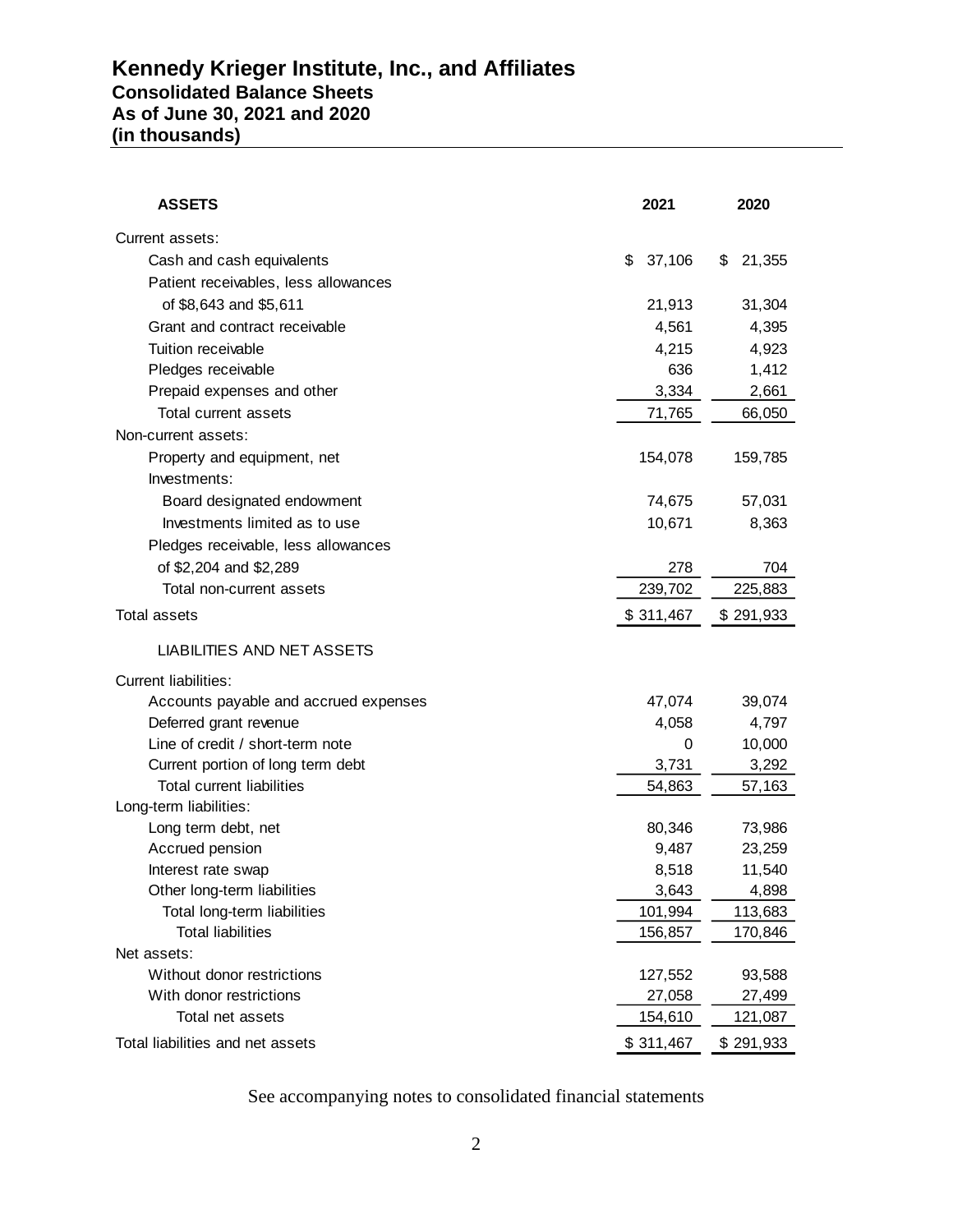# **Kennedy Krieger Institute, Inc., and Affiliates Consolidated Statements of Operations and Changes in Net Assets As of June 30, 2021 and 2020 (in thousands)**

|                                                                       | 2021          | 2020           |
|-----------------------------------------------------------------------|---------------|----------------|
| Operating revenues:                                                   |               |                |
| Patient service revenue, net of contractual allowances                | \$<br>195,123 | 186,188<br>\$  |
| Bad debt expense                                                      | (6, 410)      | (4, 914)       |
| Net patient service revenue                                           | 188,713       | 181,274        |
| Tuition revenue                                                       | 42,149        | 46,775         |
| Grant and contract revenue                                            | 36,958        | 39,304         |
| Net assets released for operating activities                          | 2,127         | 6,725          |
| Investment earnings used for operating activities                     | 2,256         | 2,184          |
| Contributions without donor restrictions, net                         | 2,327         | 1,416          |
| Other operating revenues                                              | 944           | 869            |
| Total operating revenues                                              | 275,474       | 278,547        |
| Operating expenses:                                                   |               |                |
| Salaries, wages and benefits                                          | 207,951       | 209,435        |
| Supplies, purchased services, and other                               | 45,520        | 50,162         |
| Depreciation and amortization                                         | 12,597        | 11,983         |
| Rent                                                                  | 2,861         | 3,053          |
| Interest                                                              | 2,366         | 3,346          |
| Total operating expenses                                              | 271,295       | 277,979        |
| Operating revenues over operating expenses                            | 4,179         | 568            |
| Non-operating activity:                                               |               |                |
| Investment return, net                                                | 16,981        | 592            |
| Realized and unrealized gain (loss) on interest rate swap             | 1,777         | (4, 100)       |
| Fundraising expenses related to contributions with donor restrictions | (1, 277)      | (1, 258)       |
| Net non-operating activities                                          | 17,481        | (4,766)        |
| Excess of revenue (under) expenses                                    | \$<br>21,660  | \$<br>(4, 198) |

Continued on next page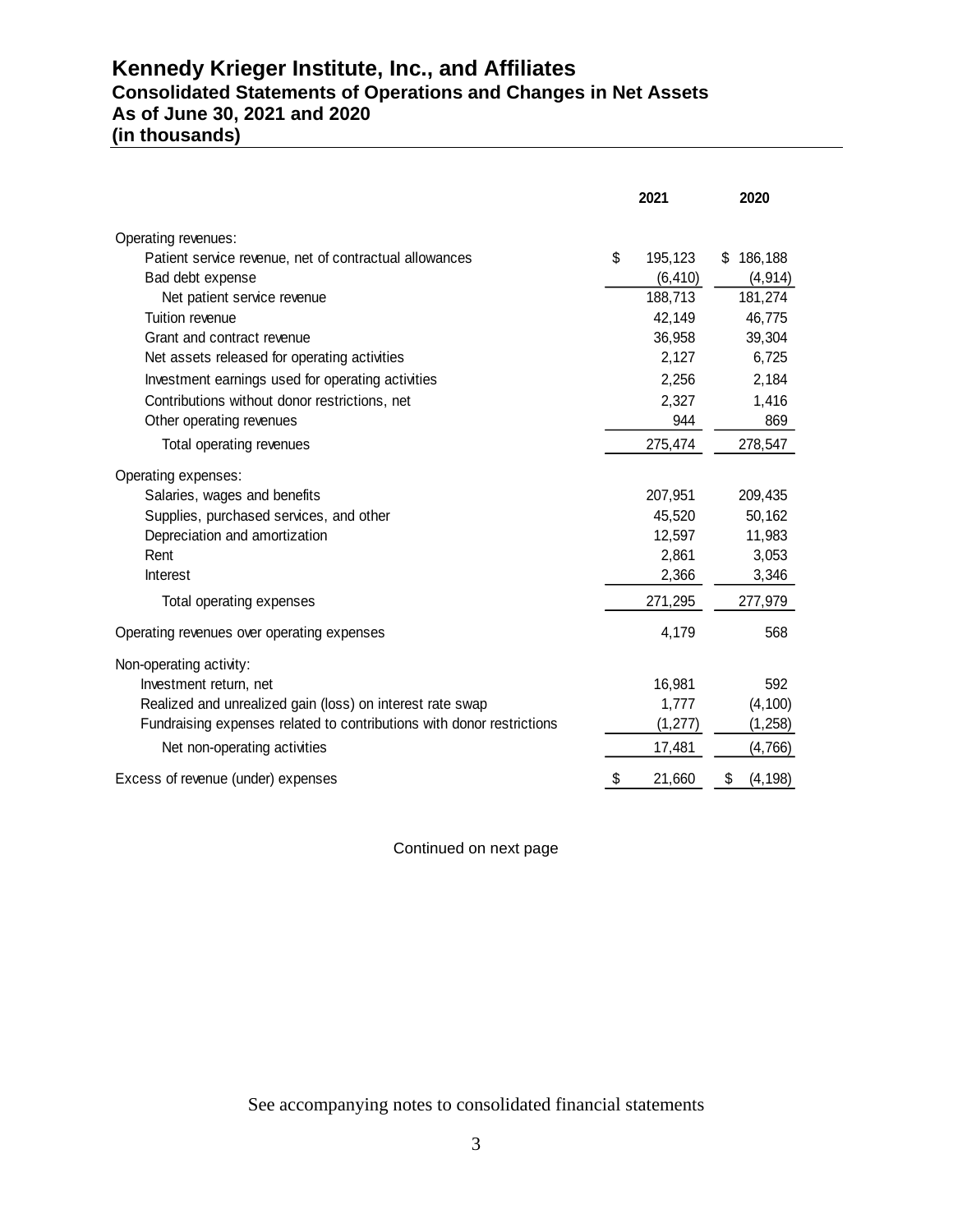# **Kennedy Krieger Institute, Inc., and Affiliates Consolidated Statements of Operations and Changes in Net Assets As of June 30, 2021 and 2020 (in thousands)**

|                                                                  | 2021      | 2020          |
|------------------------------------------------------------------|-----------|---------------|
| Net assets without donor restrictions:                           |           |               |
| Excess of revenue (under) over expenses                          | \$21,660  | S<br>(4, 198) |
| Net assets released from restriction for property and equipment  | 1,389     | 1,042         |
| Change in funded status of defined benefit plan                  | 10,915    | (4, 847)      |
| (Decrease) / Increase in net assets without donor restrictions   | 33,964    | (8,003)       |
| Net assets without donor restrictions, beginning of year         | 93,588    | 101,591       |
| Net assets without donor restrictions, end of year               | 127,552   | 93,588        |
| Net Assets with donor restrictions:                              |           |               |
| Contributions with donor restrictions                            | 3,075     | 10,966        |
| Net assets released from restrictions for operations             | (2, 127)  | (6, 725)      |
| Net assets released from restrictions for property and equipment | (1, 389)  | (1,042)       |
| Increase / (Decrease) in net assets with donor restrictions      | (441)     | 3,199         |
| Net assets with donor restrictions, beginning of year            | 27,499    | 24,300        |
| Net assets with donor restrictions, end of year                  | 27,058    | 27,499        |
|                                                                  |           |               |
| (Decrease) in total net assets                                   | 33,523    | (4,804)       |
| Total net assets, beginning of year                              | 121,087   | 125,891       |
| Total net assets, end of year                                    | \$154,610 | \$121,087     |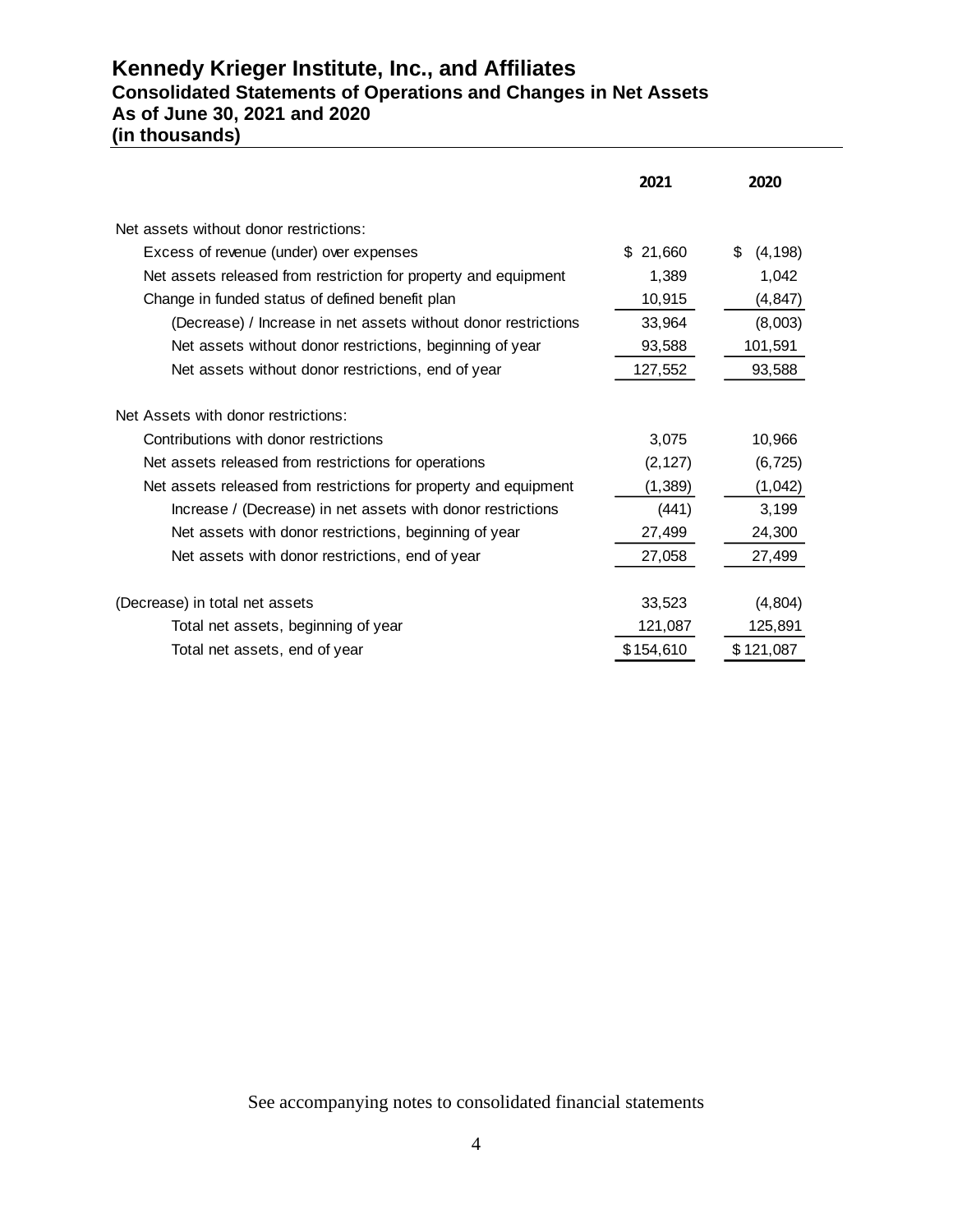# **Kennedy Krieger Institute, Inc., and Affiliates Consolidated Statements of Cash Flows As of June 30, 2021 and 2020 (in thousands)**

|                                                               |               | 2021      | 2020          |
|---------------------------------------------------------------|---------------|-----------|---------------|
| Cash flows from operating activities:                         |               |           |               |
| Change in net assets                                          | \$            | 33,523    | \$<br>(4,804) |
| Adjustments to reconcile change in net assets to net          |               |           |               |
| cash (used in) provided by operating activities:              |               |           |               |
| Net realized and unrealized (gains) on investments            |               | (15, 490) | (444)         |
| Depreciation and amortization                                 |               | 12,597    | 11,983        |
| Bad debt expense                                              |               | 6,410     | 4,914         |
| Change in pension liability, net                              |               | (13, 772) | 4,304         |
| Change in valuation of interest rate swap                     |               | (3,022)   | 3,181         |
| Contributions restricted for long-term purposes               |               | (3,075)   | (10, 970)     |
| Changes in assets and liabilities:                            |               |           |               |
| Patient receivables                                           |               | 2,981     | (11, 476)     |
| Other receivables                                             |               | 1,744     | 1,949         |
| Prepaid expenses                                              |               | (673)     | (114)         |
| Accounts payable and accrued expenses                         |               | 8,000     | 3,331         |
| Deferred grant revenue                                        |               | (739)     | 3,059         |
| Other liabilities                                             |               | (455)     | 1,662         |
| Net cash provided by operating activities                     |               | 28,029    | 6,575         |
| Cash flows from investing activities:                         |               |           |               |
| Purchase of property and equipment                            |               | (6, 890)  | (9, 941)      |
| Net sales of investments                                      |               | (2, 154)  | (11)          |
| Other changes in investments limited to use                   |               | (2,308)   | (102)         |
| Net cash (used in) investing activities                       |               | (11, 352) | (10, 054)     |
| Cash flows from financing activities:                         |               |           |               |
| Payments on long term debt                                    |               | (17, 751) | (3, 173)      |
| Payments on line of credit and short loan                     |               | (10,000)  | (41,500)      |
| Proceeds from line of credit/short term loan                  |               |           | 50,500        |
| Proceeds from long term debt                                  |               | 24,550    |               |
| Payments on capital lease obligation                          |               | (800)     | (1,013)       |
| Proceeds from contributions restricted for long-term purposes |               | 3,075     | 10,970        |
| Net cash provided by financing activities                     |               | (926)     | 15,784        |
| Net increase (decrease) in cash and cash equivalents          |               | 15,751    | 12,305        |
| Cash and cash equivalents, beginning of year                  |               | 21,355    | 9,050         |
| Cash and cash equivalents, end of year                        | $\frac{1}{2}$ | 37,106    | \$<br>21,355  |
| Cash paid during the year for interest                        | \$            | 2,366     | \$<br>3,346   |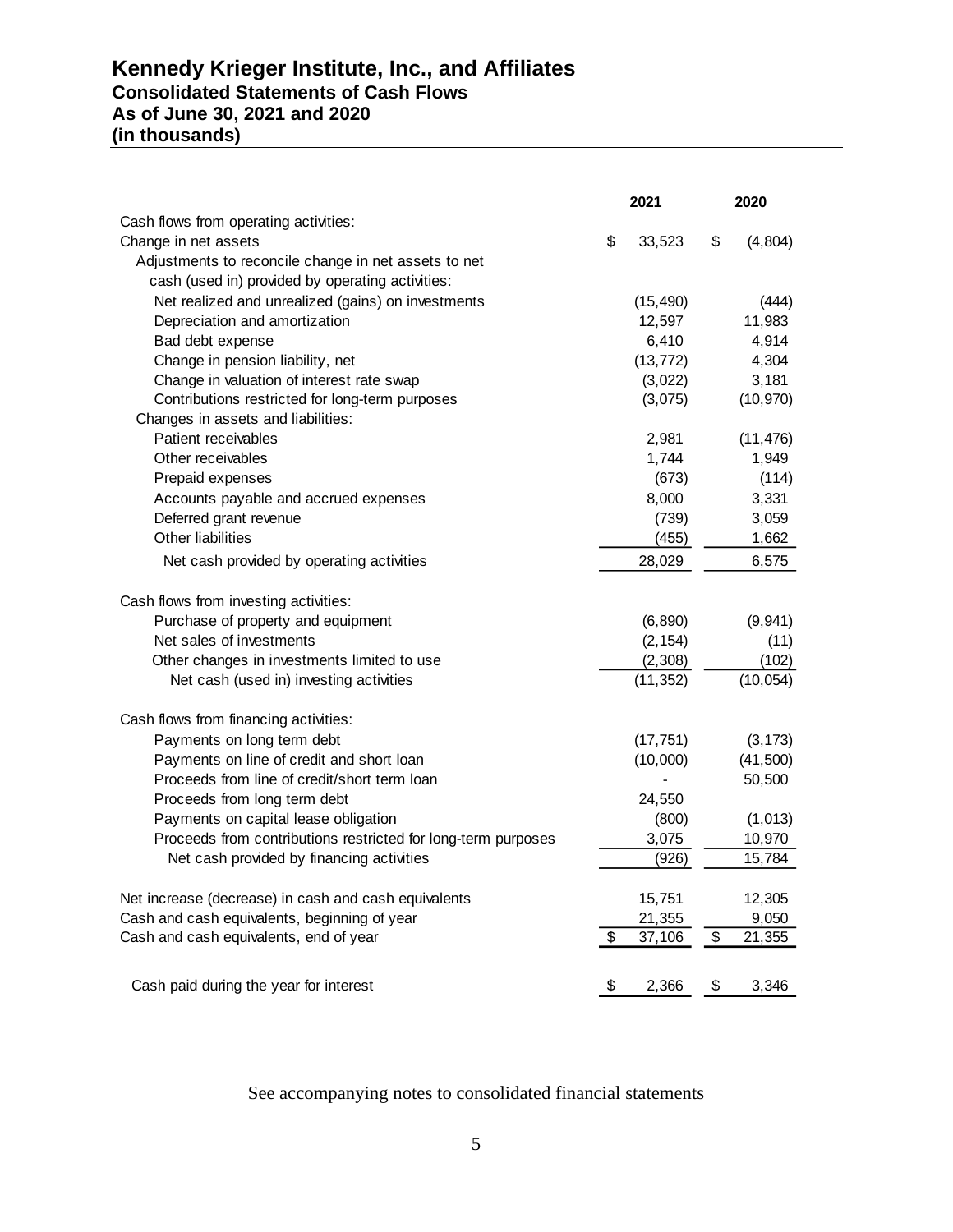### **1. DESCRIPTION OF ORGANIZATION**

Kennedy Krieger Institute, Inc., and Affiliates (the "Institute") is an internationally recognized organization dedicated to improving the lives of children, adolescents and young adults through comprehensive patient care, education, and research. The Institute's primary operating activities include healthcare services, research, training, special education, and fundraising.

The operations of the Institute are carried out through a number of legal corporate entities. The consolidated financial statements of the Institute reflect the accounts of the following separate legal corporate entities:

Kennedy Krieger Institute, Inc. Kennedy Krieger Children's Hospital, Inc. Hugo W. Moser Research Institute at Kennedy Krieger, Inc. Kennedy Krieger Education and Community Services, Inc. Kennedy Krieger Associates, Inc. PACT: Helping Children with Special Needs, Inc. Kennedy Krieger Foundation, Inc. Madison Street Properties, Inc.

Healthcare services are provided through Kennedy Krieger Children's Hospital, Inc. and include a forty-five bed inpatient unit typically admitting more than 300 patients yearly, over fifty specialty outpatient clinics generating in excess of 200,000 annual visits and the training of over 400 healthcare professionals each year. Net patient service revenue generated through Healthcare activities represents approximately 68.5% and 65.1% of the Institute's operating revenue in fiscal years 2021 and 2020, respectively.

Grant and contract revenue represents approximately 13.4% and 14.1% of the Institute's operating revenue in fiscal years 2021 and 2020, respectively. Approximately 67.4% and 67.0% of this revenue in fiscal years 2021 and 2020, respectively, comes from departments and agencies of the United States government. Major government sponsors included the National Institutes of Health, Center for Disease Control, Health Human Services, Health Resources and Services Administration, Federal Communications Commission and the Department of Education.

Special education services provided through Kennedy Krieger Education and Community Services, Inc. are conducted through non-public special education schools for students from kindergarten to grade eight, high school, specialized autism programs and partnership programs within public schools. Tuition and related contractual revenue generated through special education services represents approximately 15.3% and 16.8% of the Institute's operating revenue in fiscal years 2021 and 2020, respectively.

Kennedy Krieger Institute, Inc., Kennedy Krieger Children's Hospital, Inc., Hugo W. Moser Research Institute at Kennedy Krieger, Inc., Kennedy Krieger Education and Community Services, Inc., Kennedy Krieger Associates, Inc., and PACT: Helping Children with Special Needs, Inc. are Maryland non-stock corporations organized for charitable, scientific, and educational purposes and are tax-exempt under Section 501(c)(3) of the Internal Revenue Code. Kennedy Krieger Foundation, Inc. (the "Foundation"), is a Maryland stock corporation and is tax-exempt under Section 501(c)(3) of the Internal Revenue Code.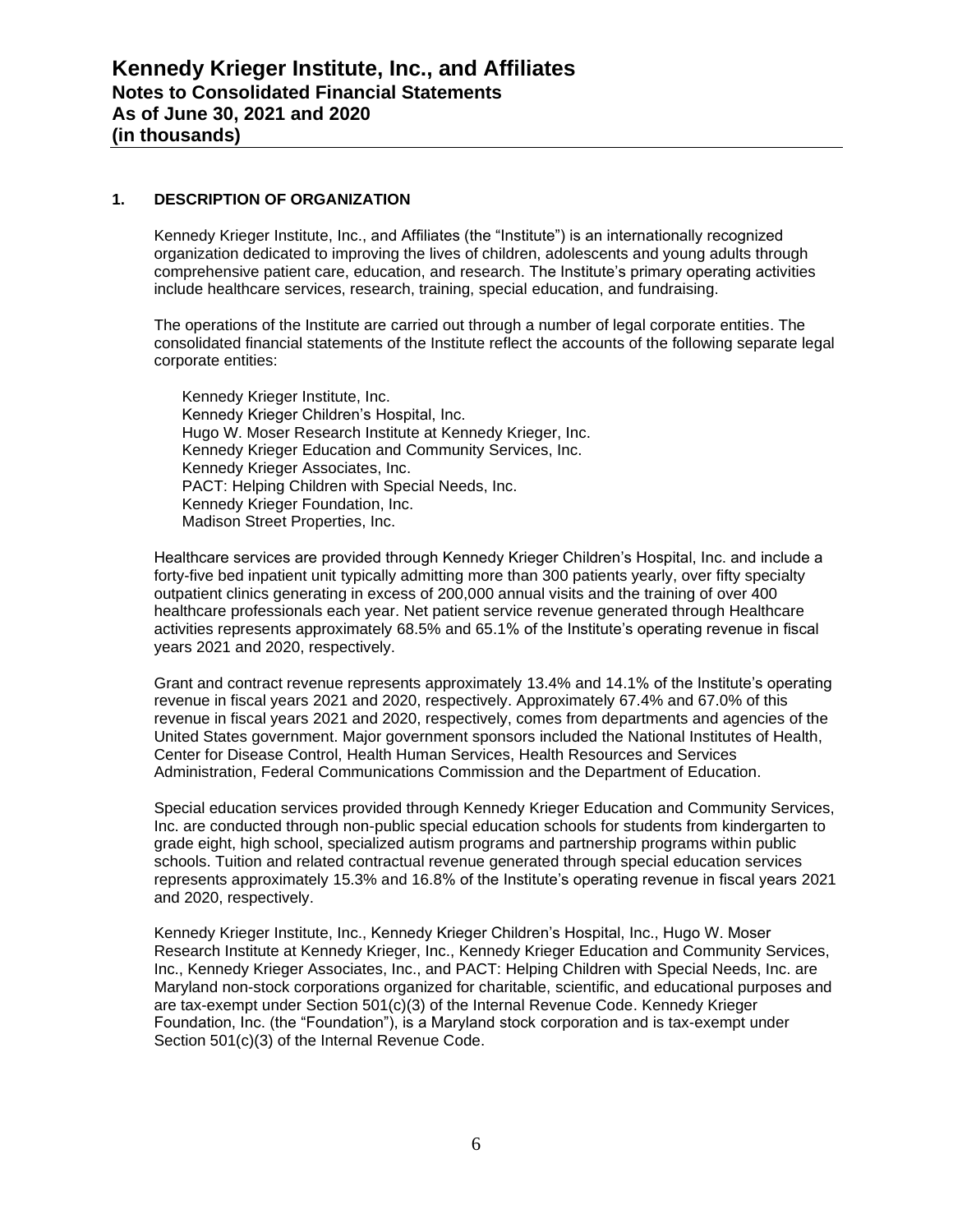Madison Street Properties, Inc. ("MSP") is a tax-exempt supporting organization under Section 509(a)(3) of the Internal Revenue Code and is wholly owned by the Foundation. All real and personal property and leasehold rights owned by the Institute are held by MSP, that in turn leases or subleases the property back to each member of the corporate family utilizing it and also provides property management services, including maintenance, security, and housekeeping.

The Institute maintains an independent affiliation with The Johns Hopkins University. The formal relationship between the parties is set forth in an affiliation agreement whereby (i) the medical, scientific, and other professional staff of the Institute receive primary and adjunct appointments in the appropriate Johns Hopkins University Schools or departments; and (ii) each Institution's independent corporate status is retained. Goods and services are purchased and sold by each organization through arm's length transactions.

### **2. SUMMARY OF SIGNIFICANT ACCOUNTING POLICIES**

### **Basis of Presentation**

The consolidated financial statements of the Institute have been prepared on the accrual basis, which conforms to accounting principles generally accepted in the United States of America. The consolidated financial statements include the accounts of the Institute after elimination of all intercompany accounts and transactions.

### **Use of Estimates**

The preparation of financial statements in conformity with accounting principles generally accepted in the United States of America requires management to make estimates and assumptions that affect the reported amounts of assets and liabilities and disclosure of contingent assets and liabilities at the date of the financial statements and the reported amounts of revenues and expenses during the reporting period. Actual results could differ from those estimates.

### **Cash and Cash Equivalents**

The Institute considers all highly-liquid investments with original maturities of three months or less to be cash equivalents. These investments are carried at cost, which approximates market value.

#### **Investments and Investment Income**

Investments in equity securities with readily determinable fair values and all investments in debt securities are recorded at fair value in the Consolidated Balance Sheets.

Investment income is included in the non-operating activity section of the Statement of Operations. Investment income includes interest and dividends, realized and unrealized gains (losses) on investments.

### **Allowance for Doubtful Accounts**

An allowance for doubtful accounts is recorded for patient receivables which are anticipated to become uncollectible in future periods. Receivables deemed to be uncollectible have been written off.

#### **Grant and Contract Revenue and Receivable**

Grant and contract revenues are recorded through cost reimbursement arrangements when allowable costs are incurred, through service rates as services are provided or when contractual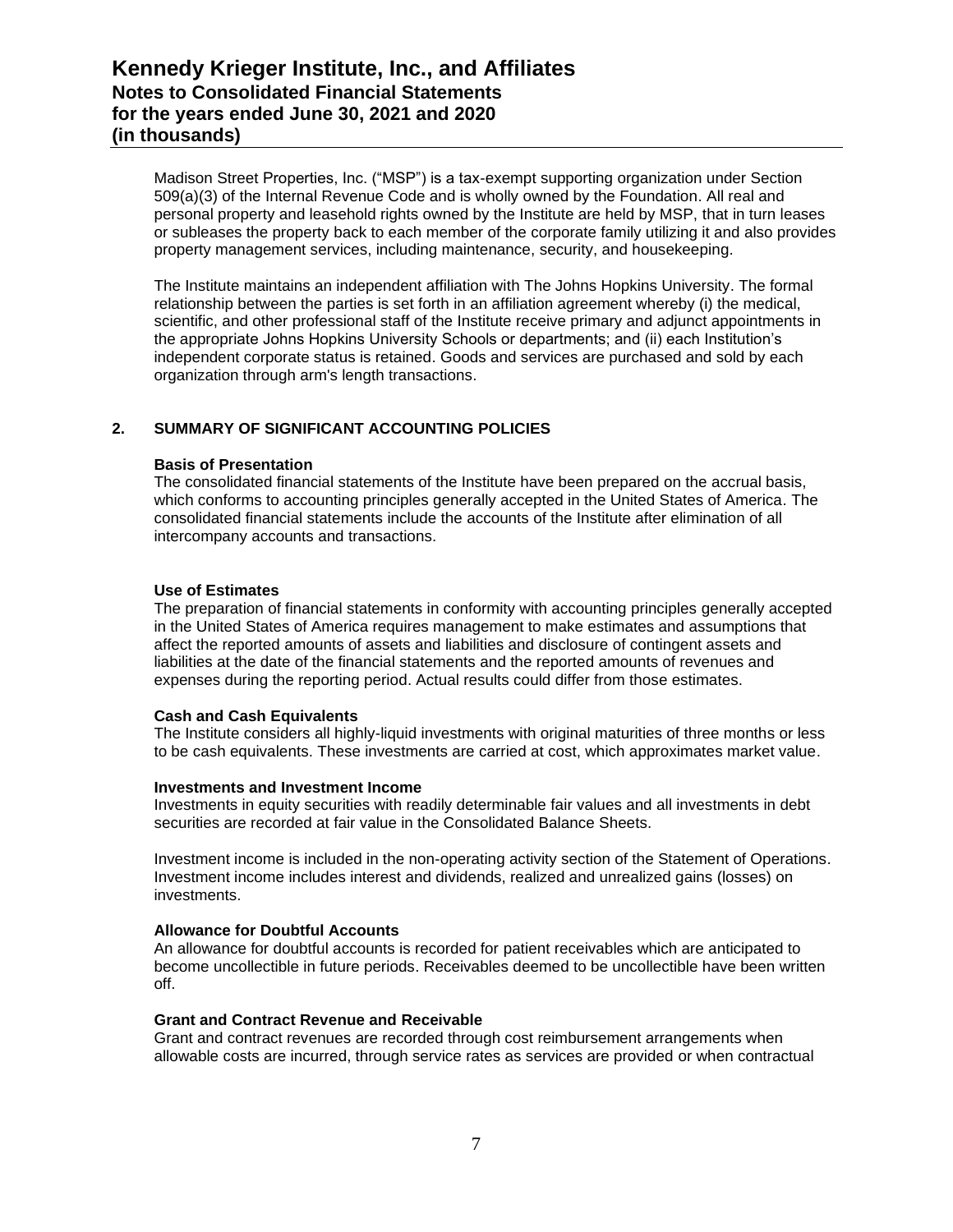terms are satisfied. Grant and contract receivables are recorded when earned. An allowance for uncollectible grants and contracts receivable is estimated and is recorded against grant and contract receivables.

### **Tuition Revenue and Receivable**

Tuition revenue is recognized when earned over the school term (July to June). The Institute does not record an allowance for uncollectible tuition receivables as tuition invoices are paid in full by the local education agencies at state approved tuition rates. Local education agencies receive a substantial component of this tuition from the State of Maryland.

### **Pledges Receivable**

Unconditional promises to give cash and other assets to the Institute are reported at fair value at the date the promise is received. Conditional promises to give and indications of intentions to give are reported at fair value at the date the commitment is received in writing.

Pledges receivable from capital campaigns and other contributions, have been recorded net of an allowance for uncollectible pledges. The allowance for uncollectible pledges receivable is estimated based on the nature and source of each pledge including pledge payment history and the donor's likelihood of honoring the commitment. The allowance is applied to pledges greater than one year. Multi-year pledges are recorded at their estimated present value using a risk-free rate of return of 3% for 2021 and 2020.

### **Excess of Revenue over Expenses**

The Statements of Operations include excess of revenues over (under) expenses, which is the Institute's performance indicator. Changes in net assets without donor restrictions, which are excluded from excess of revenues over expenses consistent with industry practice, include unrealized gains and losses on investments, certain pension related transactions and assets acquired using contributions which by donor restrictions were to be used for the purpose of acquiring such assets.

#### **Investments Limited as to Use**

Investments limited as to use primarily include assets held by trustees under bond indentures, selfinsurance trust arrangements, deferred compensation plans and other donor restricted gift arrangements.

### **Property and Equipment**

Property and equipment acquisitions are recorded at cost. Depreciation is calculated using the straight-line method over the following estimated useful lives:

| Buildings and Improvements     | 30-40 years |
|--------------------------------|-------------|
| Fixed Equipment                | 10-15 years |
| <b>Computer Software</b>       | 5-15 years  |
| <b>Furniture and Equipment</b> | 3-5 years   |

Equipment purchases under grants, where title to the equipment rests with the grantor, are recorded as expenditures of the grant and are not capitalized or depreciated.

### **Capital Leases**

Capital leased assets are amortized over the shorter of their estimated useful lives or the lease term. Depreciation expense on capitalized leased assets is included in depreciation and amortization expenses in the Consolidated Statements of Operations.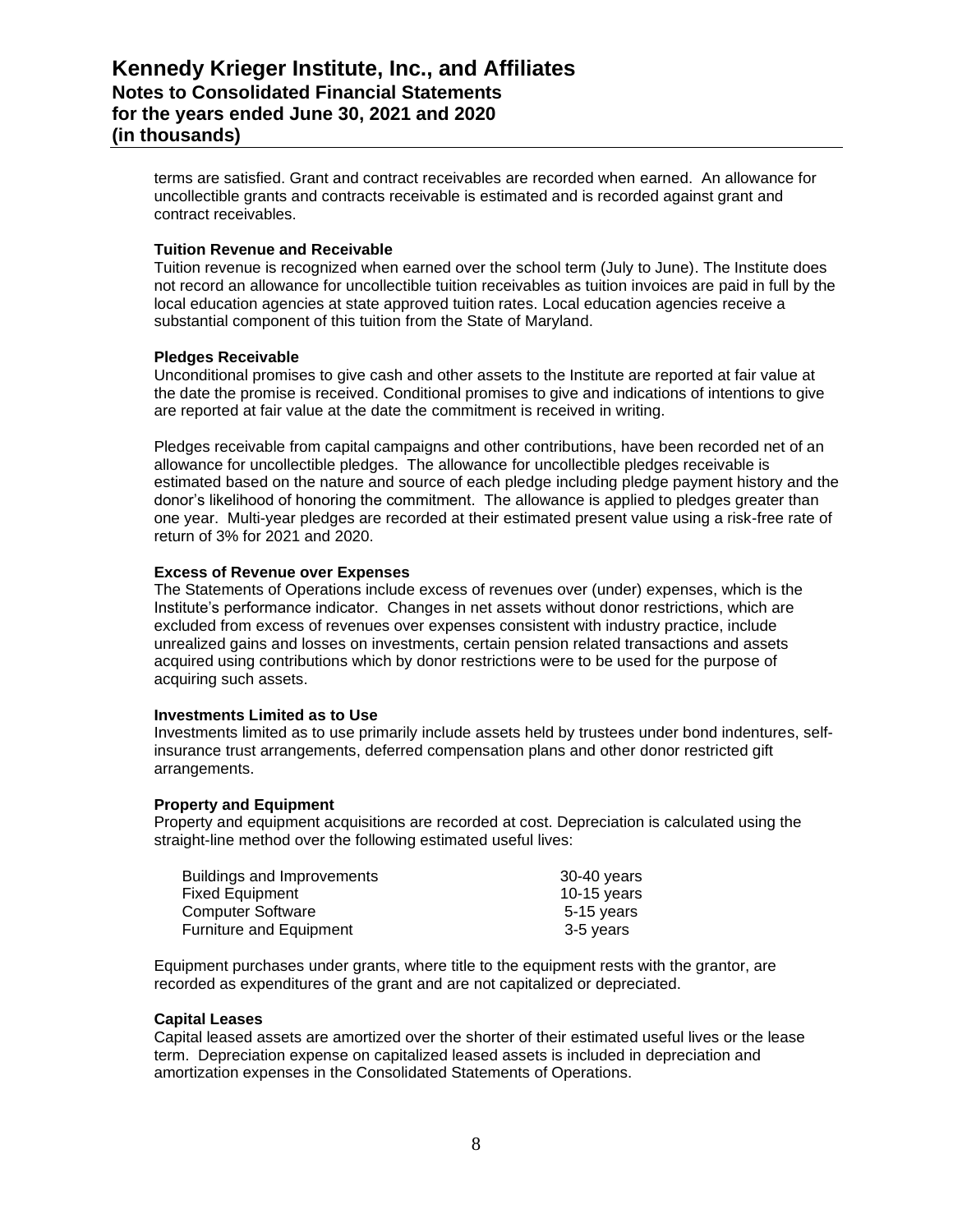### **Deferred Financing Costs**

Costs incurred related to the issuance of bonds payable have been deferred and are being amortized over the life of the bonds using the effective interest method. In fiscal year 2017, the Institute adopted ASU 2015-03, "Simplifying Presentation of Debt Issuance Costs". These debt issuance costs are now presented as a deduction from the carrying value of the associated debt.

### **Accrued Expenses**

Accrued expenses are operating expenses that have been incurred but which have not been paid as of the balance sheet date. These expenses are typically periodic and due within one year or less. They include expenses incurred for payroll, employee benefits, subcontracts, interest and other operating items.

### **Deferred Grant Revenue**

Deferred grant revenue has been recorded to reflect the portion of cash received on awarded grants where the grantor restrictions for its use have not been satisfied. Typically, the donor restrictions are satisfied within a year, therefore, deferred grant revenue is classified as a current liability.

#### **Net Assets**

Net assets without donor restrictions include undesignated amounts as well as amounts designated by the Board for a specific purpose. Net assets with donor restrictions are held by the Institute and consist primarily of amounts contributed to the Institute by donors with purpose restrictions. The Institute also has net assets with donor restrictions that are perpetual in nature. Earnings on these assets are available for use as specified by the donors.

#### **Estimated Professional and General Liability Costs**

The provision for estimated professional and general liability claims includes estimates of the ultimate costs for both reported claims and claims incurred but not reported.

#### **Derivatives**

The use of derivatives by the Institute is generally limited to an interest rate swap. The Institute follows accounting guidance on derivative financial instruments that are based on whether the derivative instrument meets the criteria for designation as cash flow or fair value hedges. The criteria for designating a derivative as a hedge include the assessment of the instrument's effectiveness in risk reduction, matching of the derivative instrument to its underlying transaction, and the assessment of the probability that the underlying transaction will occur. The Institute's only derivative financial instrument is an interest rate swap agreement without hedge accounting designation.

The Institute recognizes the fair value of its interest rate swap as a liability on the Consolidated Balance Sheet at fair value. The change in the fair value of this derivative is recorded as an unrealized gain or loss in the Consolidated Statements of Operations.

#### **Pension Plan**

The Institute follows current technical guidance for reporting and accounting for pension benefits provided to employees. This guidance requires recognition of the funded status of a defined benefit plan in the balance sheet as an asset or liability if the plan is over funded or underfunded, respectively. Changes in the funded status of a plan are required to be recognized in the year in which the changes occur through changes in Net assets without donor restrictions. The guidance also requires the measurement date of the plan's funded status to be the same as the company's fiscal year end.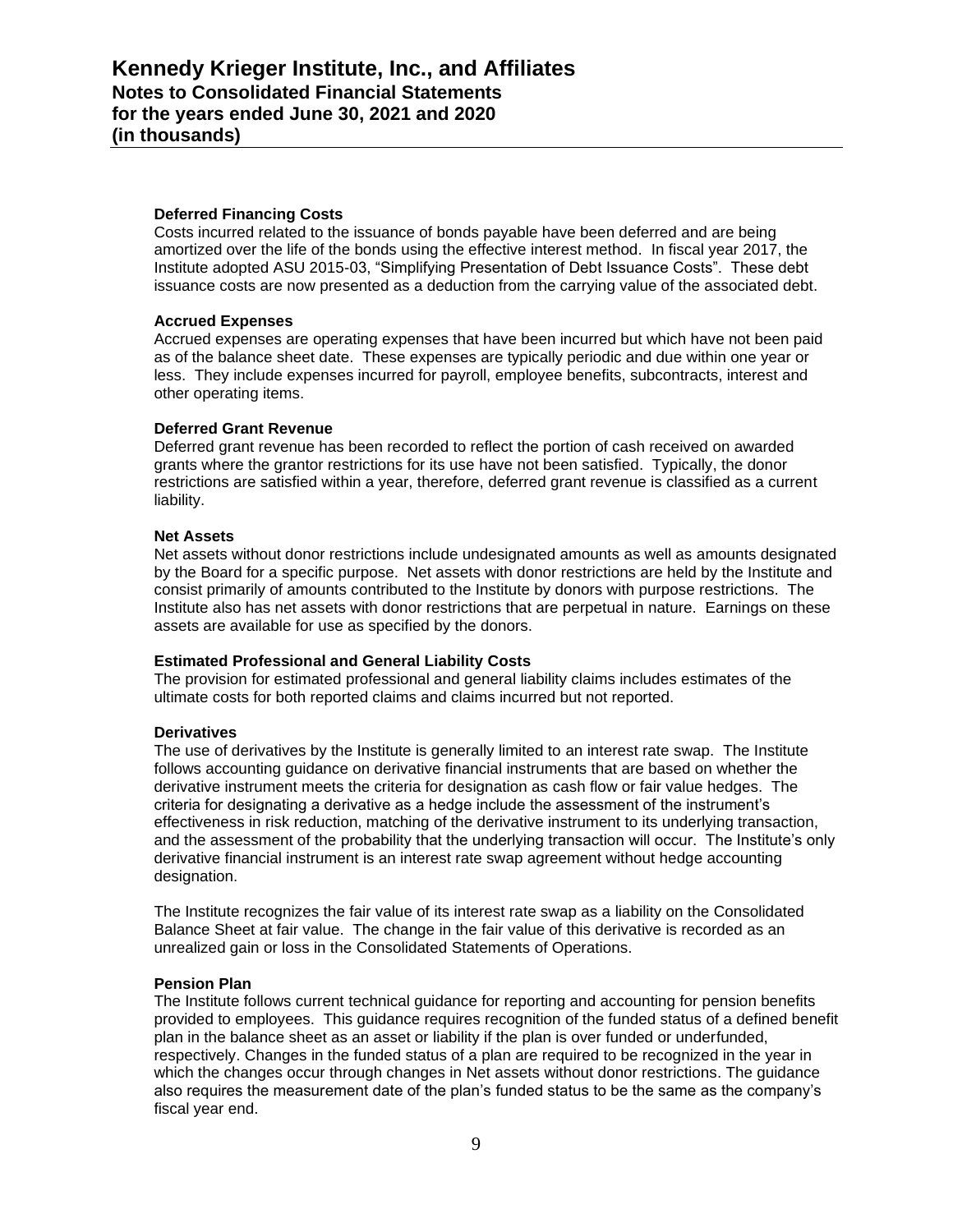### **Short-term investments**

Short-term investments are carried at fair value and are comprised of instruments with an average duration of 1 year.

#### **Investments**

The fair values of marketable equity, government, and fixed income securities included in long-term investments are based on quoted market prices.

### **Long-term Debt Obligations**

Management estimates that the fair value of long-term debt is equal to its carrying value.

### **Reclassifications**

Certain reclassifications have been made to conform with the current year financial statement presentation.

### **New Accounting Pronouncements**

In May 2014, the Financial Accounting Standards Board ("FASB") issued Accounting Standards Update ("ASU") 2014-09 "Revenue from Contracts with Customers". This standard implements a single framework for recognition of all revenue earned from customers. This framework ensures that entities appropriately reflect the consideration to which they expect to be entitled in exchange for goods and services by allocating transaction price to identified performance obligations and recognizing revenue as performance obligations are satisfied. The Institute adopted the standard in 2021. There was no material impact on the Consolidated Financial Statements.

In January 2016, the FASB issued ASU 2016-01, "Financial Instruments-Overall: Recognition and Measurement of Financial Assets and Financial Liabilities". ASU 2016-01 addresses accounting for equity investments, financial liabilities under the fair value option, and the presentation and disclosure requirements for financial instruments. Non-public business entities will no longer be required to disclose the fair value of financial instruments carried at amortized cost. The amendments in ASU 2016-01 are effective for years beginning after December 15, 2018. The Institute adopted this standard in fiscal year 2020.

In February 2016, the FASB issued ASU 2016-02 "Leases". This standard requires lessees to recognize assets and liabilities for the rights and obligations created by leases with terms in excess of 12 months. The recognition, measurement, and presentation of expenses and cash flows arising from a lease will primarily depend on its classification as a finance or operating lease. The accounting by lessors remains largely unchanged. The effective date for this standard has been delayed by the FASB. Kennedy Krieger Institute is anticipating adopting the standard in 2023 and is evaluating the impact it will have on the consolidated financial statements.

In August 2016, the FASB issued ASU 2016-14 "Presentation of Financial Statements of Not-for-Profit Entities". The new guidance requires improved presentation and disclosures to help not-forprofits provide more relevant information about their resources to donors, grantor, creditors, and other users. Kennedy Krieger Institute adopted this presentation in fiscal year 2019.

In March 2017, the FASB issued ASU 2017-07, "Compensation-Retirement Benefits (Topic 715), Improving the Presentation of Net Periodic Pension Cost and Net Periodic Postretirement Benefit Cost." The new guidance requires employers to report the service cost component of net periodic pension cost in the same line item as other compensation costs arising from services rendered by the pertinent employees during the period. The Institute adopted this standard for fiscal year 2020.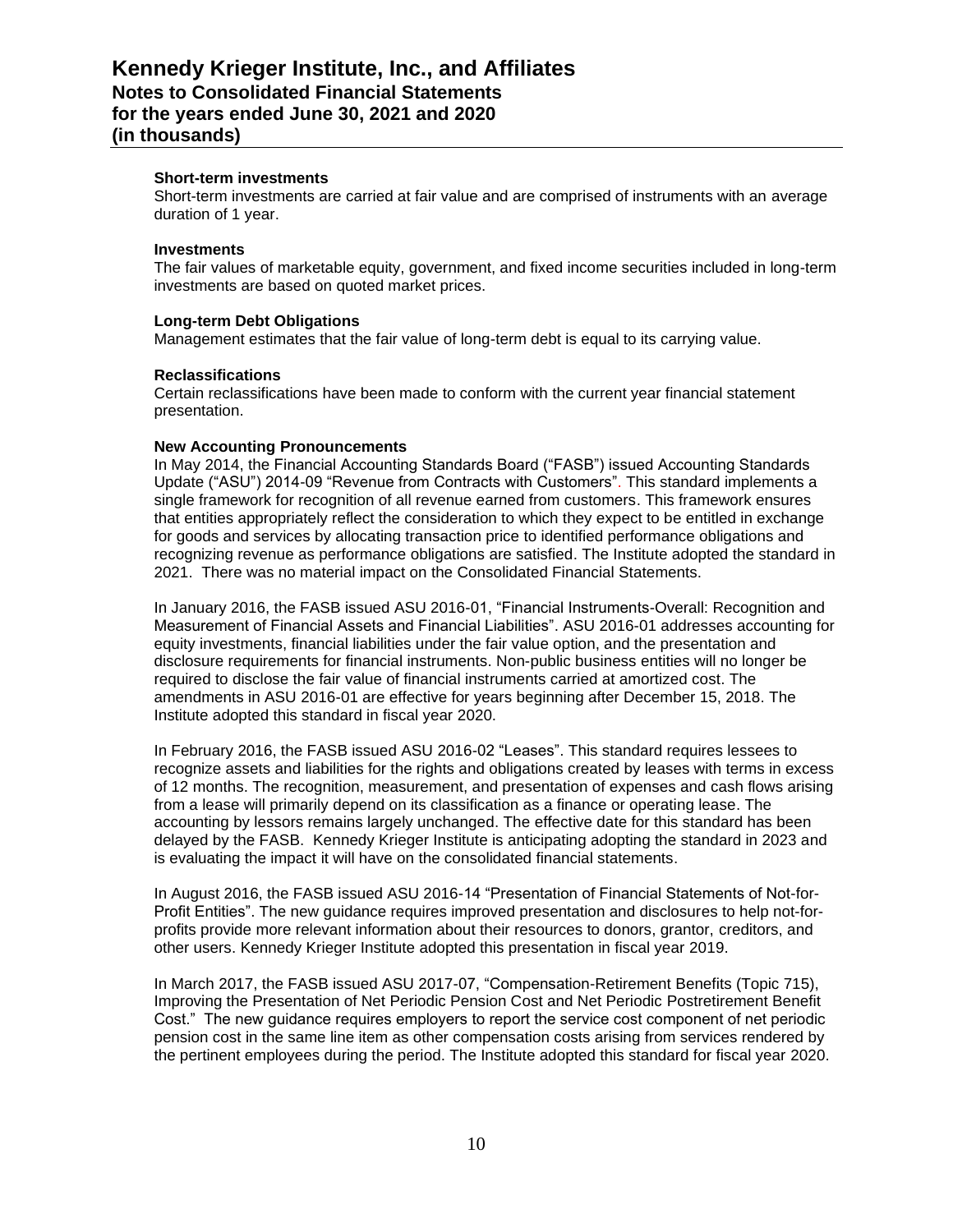In June 2018, the FASB issued ASU 2018-08, "Not-for-Profit Entities (Topic 958), Clarifying the Scope and the Accounting Guidance for Contributions Received and Contributions Made". The new standard applies to all entities that receive or make contributions. The guidance clarifies the definition of transactions accounted for as an exchange transaction subject to ASU 2014-09 or other applicable guidance, and transactions that should be accounted for as contributions (nonexchange) subject to the contribution accounting model. Further, the guidance provides criteria for evaluating whether contributions are unconditional or conditional. Conditional contributions must specify a barrier that the recipient must overcome and a right of return that releases the donor from its obligation if the barrier is not achieved, otherwise the contribution is unconditional. The update is effective for fiscal years beginning after December 15, 2018, with early adoption permitted. The Institute adopted this standard for fiscal year 2020.

The London Interbank Offered Rate ("LIBOR") is used to price all of the Institute's variable rate debt. At the end of 2021, LIBOR is expected to cease publication and market participants around the world have undertaken reference rate reform initiatives to identify alternative reference rates. In March 2021, the FASB issued ASU 2021-04, Reference Rate Reform *(ASC 848),* to provide some relief to the operational challenges likely to arise due to the change in reference rates. This standard is adoptable as of the beginning of reporting periods including March 12, 2020, but can be adopted in any subsequent reporting period prior to December 31, 2022. The Institute's variable rate financing agreements were modified with each bank debt holder as of August 20, 2020 to address the process for how the LIBOR reference rate will be replaced in each variable rate debt agreement.

# **3. NET PATIENT SERVICE REVENUE AND ALLOWANCE FOR DOUBTFUL ACCOUNTS**

Net patient service revenues from inpatient and outpatient services are reported at estimated net realizable amounts from patients, third-party payers, and others for services rendered including contractual allowances with third-party payers and bad debts.

The Institute has agreements with third-party payers that provide for payments to the Institute at amounts different from its established rates. Net patient service revenue is comprised of the following:

|                                | 2021          | 2020         |
|--------------------------------|---------------|--------------|
| <b>Gross Inpatient Revenue</b> | \$<br>59,077  | S<br>63,937  |
| Less: Contractual Allowances   | (13,074)      | (14, 028)    |
| <b>Bad Debt Expense</b>        | (837)         | (1,022)      |
| Net Inpatient Revenue          | 45,166        | 48,887       |
| Gross Outpatient Revenue       | 168,703       | 155,237      |
| Less: Contractual Allowances   | (19, 583)     | (18,958)     |
| <b>Bad Debt Expense</b>        | (5,574)       | (3,892)      |
| Net Outpatient Revenue         | 143,546       | 132,387      |
| Net Patient Service Revenue    | S.<br>188,712 | S<br>181,274 |

The percentage of patient service revenue generated by payer category for the fiscal years ended June 30, 2021 and 2020 is as follows: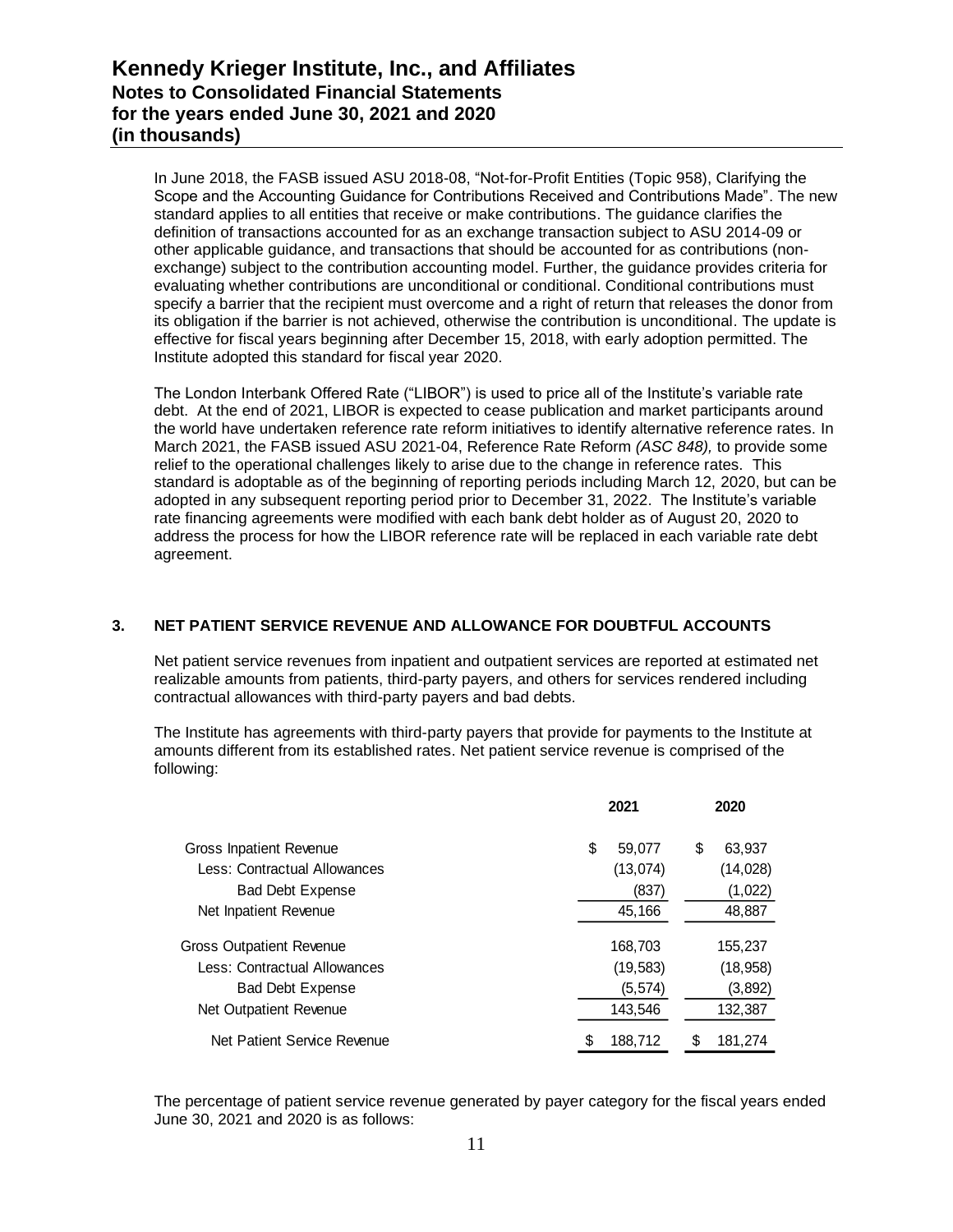|                    | 2021 | 2020 |
|--------------------|------|------|
| Medicaid           | 38%  | 34%  |
| <b>Blue Cross</b>  | 31%  | 32%  |
| Commerical         | 28%  | 31%  |
| Self pay and other | 1%   | 1%   |
| Medicare           | 2%   | 2%   |
|                    | 100% | 100% |

The Allowance for Doubtful Accounts is based upon management's assessment of historical and expected net collections considering trends in healthcare coverage, economic conditions, and payer mix. Management assesses the adequacy of the allowance periodically based upon historical collection and write off experience. After collection of amounts due from third-party payers, the Institute follows internal guidelines for placing certain past-due balances with collection agencies.

|                                              | 2021    | 2020     |
|----------------------------------------------|---------|----------|
| Beginning Allowance for doubtful accounts    | \$5.611 | \$5,016  |
| Plus: Bad debt expense                       | 6.411   | 4.914    |
| Less: Bad debt write-offs, net of recoveries | (3,379) | (4, 319) |
| Ending Allowance for doubtful accounts       | 8.643   | 5,611    |

A summary of the payment arrangements with major third-party payers and patient financial assistance follows.

#### **Maryland Medicaid**

Since January 1, 2007, the Institute has been under a prospective payment system ("PPS") with Maryland Medicaid for both inpatient and outpatient services. Service-based per diem rates for inpatient services are annually adjusted by market basket update factors published by the Centers for Medicare and Medicaid Services ("CMS"). Outpatient services are reimbursed as a percentage of charges and subject to the lower of cost versus charges. Base year costs are trended forward annually using the CMS outpatient PPS market basket update factor and compared to actual charges. No retroactive settlement occurs under these arrangements.

#### **Out of State Medicaid**

The Institute has entered into payment agreements with many out-of-state Medicaid plans. The majority of these payment agreements reflect similar rates paid by Maryland Medicaid. No retroactive settlement occurs under these agreements.

### **Commercial Insurance**

The Institute has also entered into payment agreements with commercial insurance carriers, health maintenance organizations and preferred provider organizations. The basis of payment to the Institute under these agreements includes prospectively determined rates per day or discharge, discounts from established charges and prospectively determined daily rates. No retroactive settlement occurs under these agreements.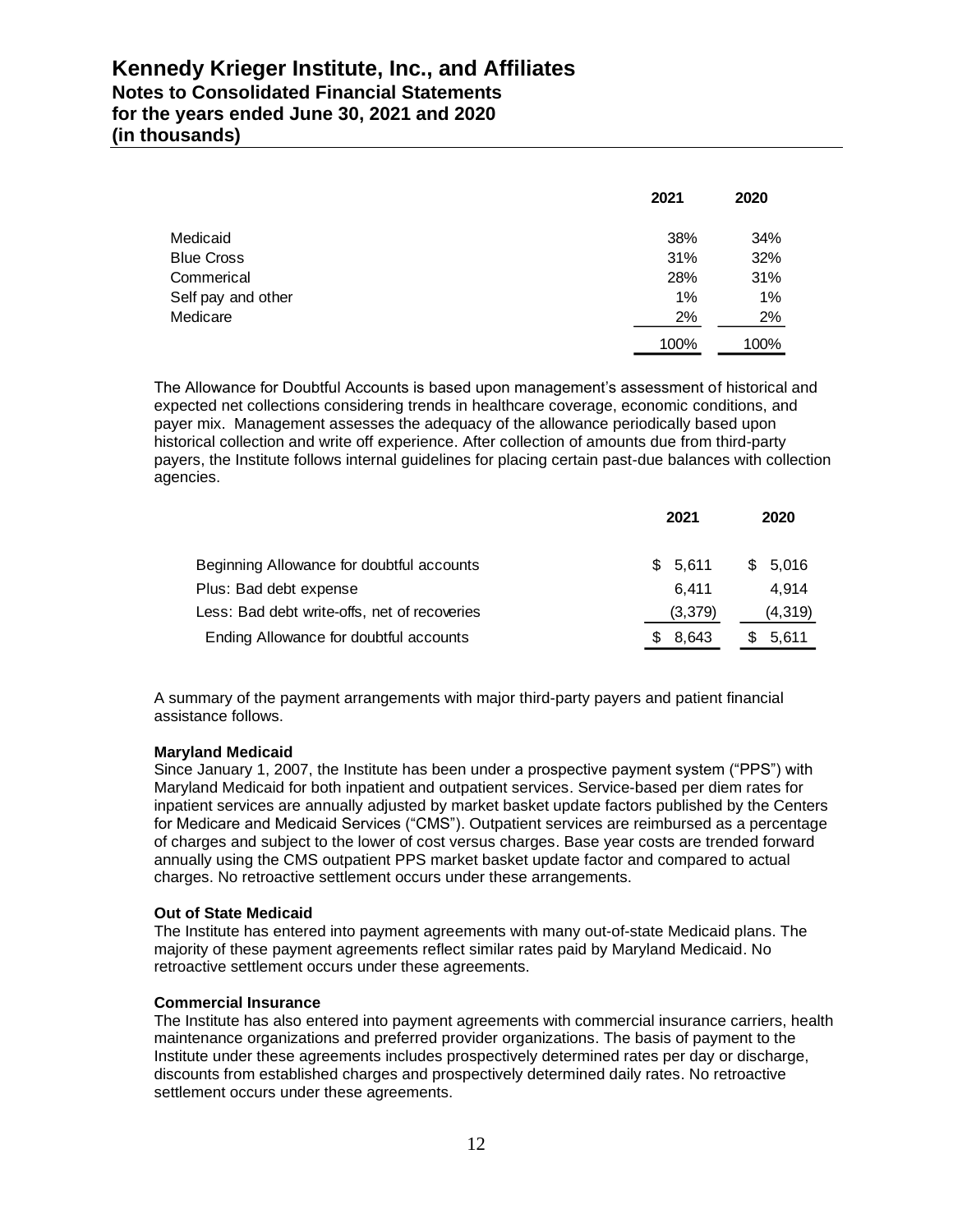### **Medicare**

Certain inpatient and outpatient services rendered to Medicare beneficiaries are subject to retrospective cost-based reimbursement. Medicare cost reports have been filed through 2020 and final settled through 2018. No significant settlement due to or from the Medicare Program has been estimated and as a result no receivable or payable has been recorded at June 30, 2021 or 2020.

### **Financial Assistance and Community Benefit**

The Institute provides services without charge or at discounted charges to patients who meet certain criteria under its financial assistance policy. The criteria for financial assistance considers the patient or patient's family's ability to pay at time of service. The Institute uses the federal poverty guidelines to determine eligibility for free care or discounted care. In addition, the Institute's policy applies to patients who are medically indigent. The Institute also offers payment plan options to assist patients who experience a financial hardship paying their hospital and professional services bills, but who might not qualify for financial assistance. In January 2016, the Institute expanded its financial assistance policy along with developing a plain language summary of the policy that is distributed to patients at registration.

The cost for services and supplies furnished under the Institute's financial assistance policy aggregated approximately \$3,113 and \$1,238 in 2021 and 2020, respectively. The cost has been estimated based on a cost to charge ratio and applied to financial assistance charges.

In addition to patient financial assistance and payment plan options, the Institute provides various community benefits across the developmental disability populations within the State of Maryland. The foundation of the community benefits provided envisions all persons with developmental disabilities ("DD") lead fully inclusive and meaningful lives. A community needs assessment was conducted and is periodically updated to understand the needs of the community served. Based on the needs assessment, the Institute promotes and hosts educational forums, provides respite care resources, acts as a resource finder, provides advocacy and legal services, promotes and arranges information exchange among patients, families, and professionals, promotes workforce development, is a leader in healthcare training in DD, and conducts research, among other things.

### **4. TUITION REVENUE**

Tuition revenue generated by special education school programs is summarized as follows:

|                      | 2021         | 2020         |
|----------------------|--------------|--------------|
| High school          | S<br>13,561  | \$<br>14,600 |
| Lower/middle school  | 13,818       | 14,339       |
| Leap/Autism          | 6,612        | 7,532        |
| Montgomery County    | 7,685        | 7,831        |
| Partnership programs |              | 1,718        |
| PACT daycare         | 326          | 485          |
| Other                | 147          | 270          |
|                      | 42.149<br>\$ | S<br>46.775  |

Over 487 students are enrolled in special education programs each year and come from Baltimore City and many Maryland counties, Washington D.C., Virginia and other private sources. The percentage of tuition revenue generated by jurisdiction is as follows: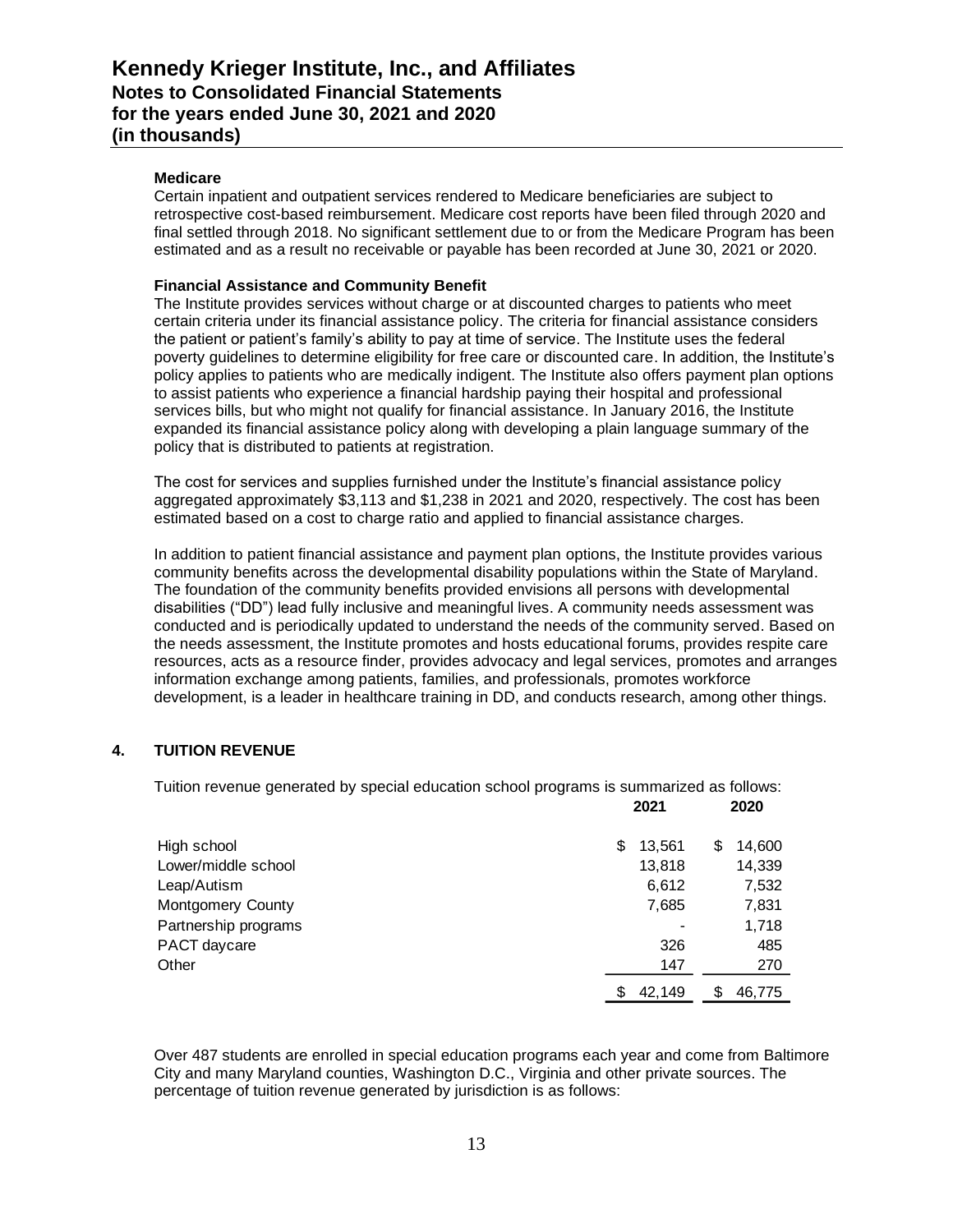|                                | 2021   | 2020    |
|--------------------------------|--------|---------|
| Prince George's County, MD     | 21.5%  | 22.5%   |
| Other local education agencies | 18.6%  | 21.2%   |
| Baltimore County, MD           | 17.4%  | 17.0%   |
| Anne Arundel County, MD        | 17.0%  | 13.7%   |
| Montgomery County, MD          | 10.8%  | 10.5%   |
| Washington, DC                 | 8.1%   | 7.5%    |
| Baltimore City, MD             | 5.5%   | 6.0%    |
| Private                        | 1.1%   | $1.6\%$ |
| Total                          | 100.0% | 100.0%  |

# **5. GRANT AND CONTRACT REVENUE**

Grant and contract revenue is generated through the following activities:

|                                   | 2021     | 2020         |
|-----------------------------------|----------|--------------|
| Research                          | \$22,741 | 24,653<br>\$ |
| Community service                 | 6.346    | 6,341        |
| Training / Hospital               | 1.996    | 2,818        |
| Provider Relief Funds (CARES Act) | 5,875    | 5,492        |
|                                   | 36,958   | 39,304<br>S  |

Research revenue includes all research initiatives funded through government and private sources. Community service revenue is derived from services provided to individuals and families with special needs in a community-based setting and is funded through government programs. Training revenue represents government funding of training programs for professionals in the field of developmental disabilities. Provider Relief Funds consists of funding received through Federal government stimulus payments related to the COVID-19 pandemic.

Grant and contract revenue includes recoveries of facility and administrative costs, with certain limitations and exclusions. Certain revenues and costs in current and prior years are subject to audit and retroactive settlement. No reserve has been recorded for any potential settlements as amounts are not known or are considered immaterial.

### **6. CARES ACT FUNDING**

On March 27, 2020, the Coronavirus Aid, Relief, and Economic Security Act ("CARES Act") was enacted. The CARES Act provided stimulus funding to assist the US economy with the financial impact caused by the COVID-19 pandemic.

### *Provider Relief Funds*

The CARES Act funded \$100.0 billion in appropriations for a Provider Relief Fund (PRF) to be used by healthcare organizations for preventing, preparing for, and responding to the coronavirus by reimbursing for health care related expenses and lost revenue that are attributable to COVID-19.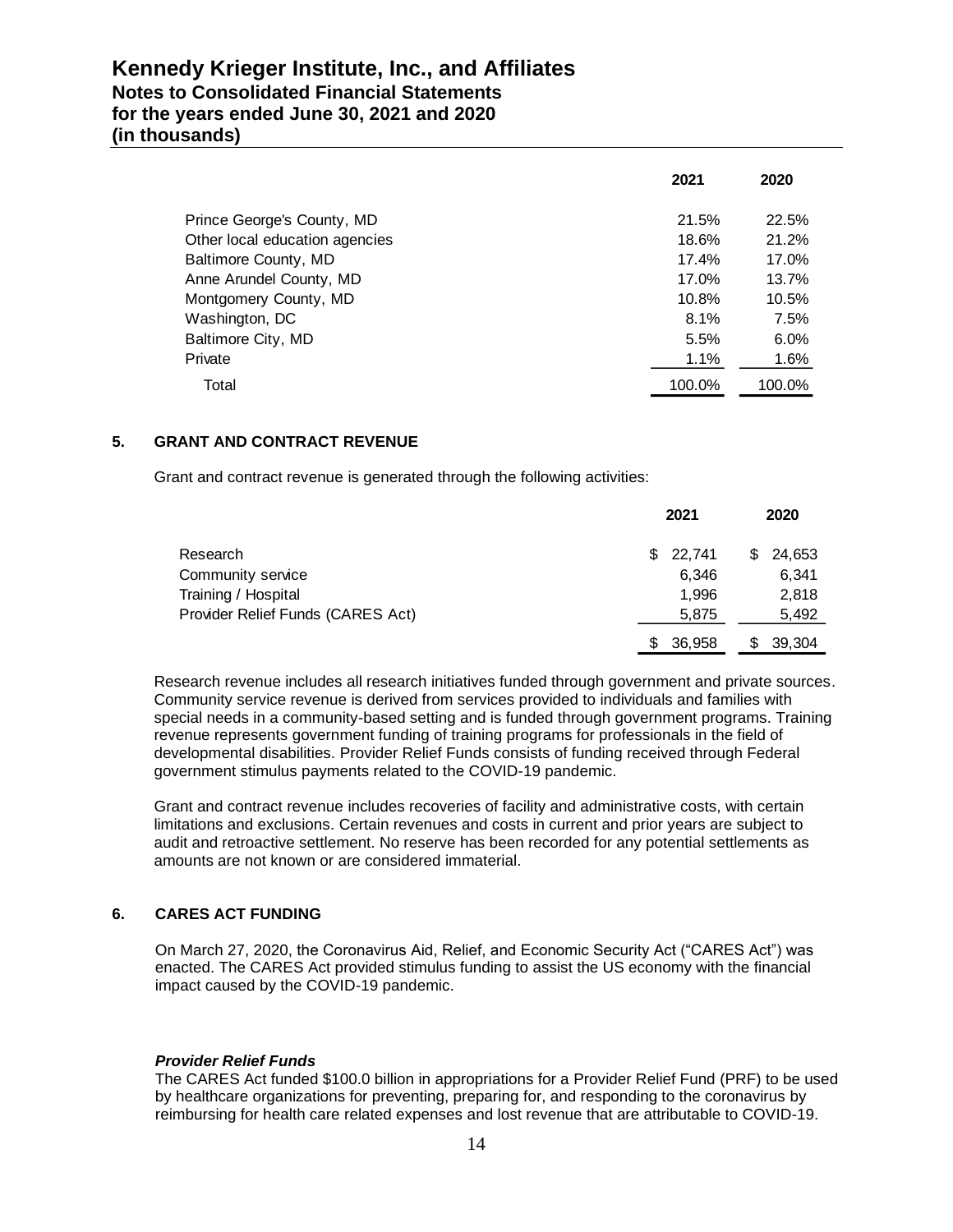As of June 30, 2021, the Institute received \$13,532 in payments under the PRF and recognized \$5,875 and \$5,492 as Grant and contract revenue on the Consolidated Statements of Operations and Changes in Net Assets in 2021 and 2020, respectively. The remaining \$2,164 has been deferred to 2022 and is recorded as Deferred grant revenue on the Consolidated Balance Sheets.

In June 2021, HHS issued post payment reporting requirements for PRF recipients. The reporting requirements outline the deadlines to use the funds received and the required reporting timeframes based on when the funds were received. It is anticipated that all PRFs received by the Institute will be used by the December 31, 2021 spending deadline and reporting will be completed by March 31, 2022. Based on this latest guidance, it is not anticipated that amounts recorded as Grant and contract revenue or Deferred grant revenue in 2021 or 2020 will have to be repaid to HHS.

### *Federal Communications Commission (FCC) funding*

In April 2020, the Institute was awarded a grant from the FCC in the amount of \$995 to fund expenditures incurred to grow telehealth capacity as a result of the COVID-19 pandemic. The Institute recorded \$572 and \$423 of this funding as Grant and contract revenue in 2021 and 2020, respectively. In June 2021, the Institute was awarded a second FCC grant in the amount of \$1,961 related to the Connected Care Pilot Program. This program is intended to expand connected care services, particularly for low-income Americans. No revenue has been earned and recognized in the financial statements for this second award.

### *Medicare Accelerated and Advance Payments Program*

Under the CARES Act, CMS temporarily expanded its current accelerated and advance payment program for Medicare providers. Under this program, qualified healthcare providers received advanced payments from CMS. In May 2020, the Institute received \$1,184 in advanced payments under this program. Through June 30, 2021, \$90 of advanced payments have been recouped by CMS and the remaining balance will be recouped in 2022. Advanced payment amounting to \$1,093 is reflected in Accounts payable and accrued expense on the Consolidated Balance Sheets at June 30, 2021.

# *Employer Payroll Tax Deferral*

Between April 2020 and December 31, 2020, the Institute deferred \$6,261 in employer payroll taxes owed as allowed under the CARES Act. Payment of half of this tax deferral is due to the IRS by December 31, 2021, with the remaining half due by December 31, 2022.

# *Employee Retention Tax Credit*

The CARES Act provides for an Employee Retention Tax Credit (ERTC) against applicable employment taxes for eligible employers that pay qualified wages and certain healthcare expenses to employees after March 12, 2020 and before January 1, 2022. The tax credit is designed to encourage employers to keep employees on their payroll during the COVID-19 pandemic. Kennedy Krieger has claimed the credit in the total amount of \$3,008 through its employer's quarterly Federal tax returns (IRS form 941) during the state of emergency covering the period from March 2020 to June 2021. Accounts payable and accrued expense reported on the Consolidated Balance Sheets includes net deferred payroll taxes in the amount of \$4,489 and \$2,267, respectively which and have been netted down with the ERTC.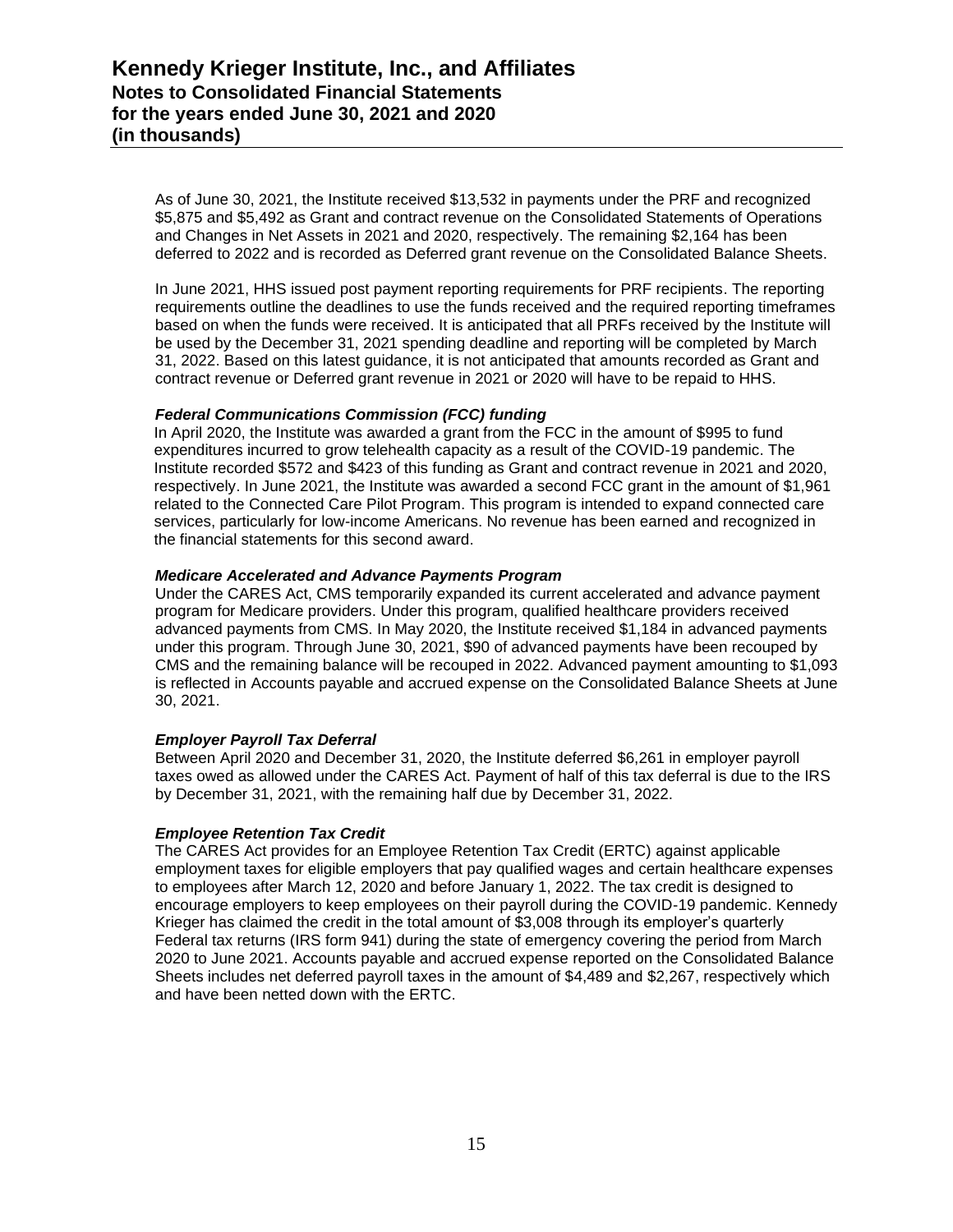### **7. CONTRIBUTIONS FROM FUNDRAISING ACTIVITIES**

During 2021 and 2020, the Institute recognized contributions from fundraising activities as summarized below:

|                                                                                      | 2021                 | 2020                 |
|--------------------------------------------------------------------------------------|----------------------|----------------------|
| Contributions<br>With donor restrictions<br>Without donor restrictions               | \$<br>3,075<br>2,327 | 10,966<br>S<br>1,416 |
| <b>Total Contributions</b>                                                           | 5,402                | 12,382               |
| <b>Fundraising expenses</b><br>Without donor restrictions<br>With donor restrictions | 1,432<br>1,277       | 1,725<br>1,258       |
| <b>Total Expenses</b>                                                                | 2,709                | 2,983                |

Contributions with donor restrictions are made up of annual giving and capital campaign contributions which are classified as net assets with donor restrictions on the Consolidated Balance Sheets. Contributions that are donor restricted to be held in perpetuity reflect gifts where the corpus cannot be utilized but where investment earnings are available for use. These contributions are also classified as net assets with donor restrictions on the Consolidated Balance Sheets. Contributions that reflect gifts with no donor restrictions are reported on the Consolidated Statements of Operations as contributions without donor restrictions, net.

Fundraising expenses are reported as operating expenses for those expenses related to contributions without donor restrictions and as non-operating activity for those expenses related to contributions with donor restrictions. Expenses directly related to special events are netted with the revenue from those events.

# **8. INVESTMENTS AND INVESTMENT INCOME**

|                                                     | 2021      | 2020          |
|-----------------------------------------------------|-----------|---------------|
| Long-term investments                               |           |               |
| Fixed income mutual funds                           | \$ 21,590 | 15,160<br>\$. |
| Equity mutual funds                                 | 53,085    | 41,871        |
| Total long-term investments                         | 74,675    | 57,031        |
| Investments limited as to use<br>Money market funds | 41        | 239           |
| Fixed income mutual funds                           | 2,299     | 2,033         |
| Equity securities and funds                         | 8,331     | 6,091         |
| Total assets limited to use                         | 10.671    | 8,363         |
| <b>Total Investments</b>                            | 85.346    | 65.394        |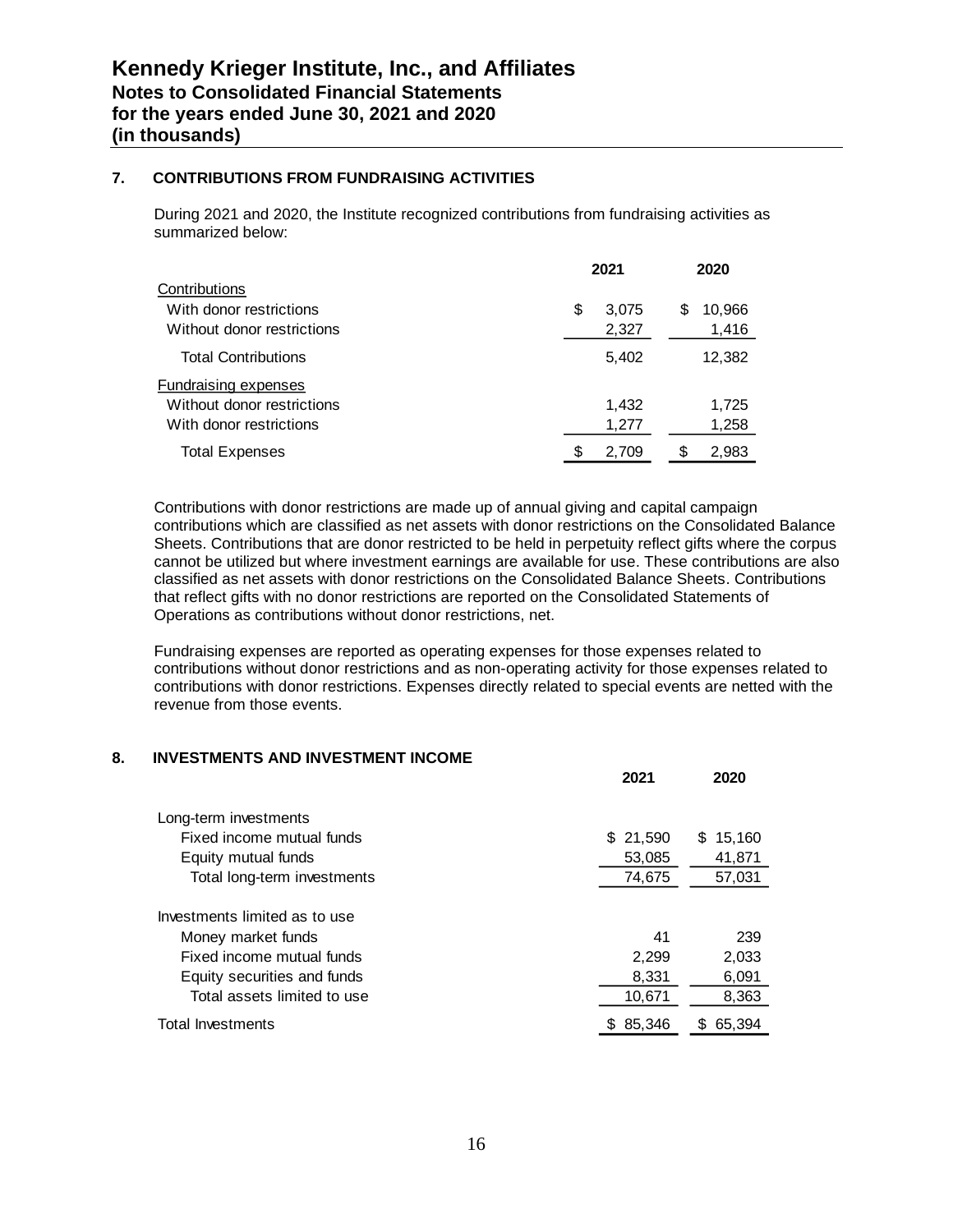Changes in Long-term investments for the years ended June 30, 2021 and 2020 are as follows:

|                                          | 2021                     | 2020         |
|------------------------------------------|--------------------------|--------------|
| Long-term investments, beginning of year | 57.031<br>SS.            | 56.576<br>S. |
| Investment return, net                   | 17.644                   | 2.639        |
| Investment withdrawals                   | $\overline{\phantom{0}}$ | (2, 184)     |
| Long-term investments, end of year       | 74,675                   | S<br>57,031  |

The Investment Committee of the Board of Directors ("Investment Committee") sets the investment policy for the long-term investments, including investment and spending guidelines. Investments of the long-term investments are based on the objective of achieving capital appreciation and investment income. Assets are invested in a manner that is intended to achieve an average annual real return in excess of inflation while assuming an acceptable level of investment risk. To monitor the effectiveness of the investment strategy of long-term investments, performance goals are established and monitored related to benchmark indices and returns earned by comparable funds.

To satisfy its long-term rate of return objectives of the long-term investments, the Institute employs a total return strategy in which investment returns are achieved through both capital appreciation (realized and unrealized) and current income (interest and dividends). The investment policy includes a target asset allocation that is well diversified among suitable asset classes and that is expected to generate, on average, the level of expected return necessary to meet the long-term investments' objectives while assuming a level of risk (volatility) consistent with achieving that return.

The asset allocation of the Long-term investments at June 30, 2021 and 2020 is summarized below. The Investment Committee regularly reviews the actual asset allocation against the target and periodically rebalances the investment, as appropriate.

|              | <b>Target</b>     | <b>Actual Allocation</b> |      |
|--------------|-------------------|--------------------------|------|
|              | <b>Allocation</b> | 2021                     | 2020 |
| Equities     | 70%               | 72%                      | 72%  |
| Fixed income | 30%               | 28%                      | 28%  |
|              | 100%              | 100%                     | 100% |

The investment policy also provides for an investment earnings withdrawal to be used in support of operating activities, as determined by Institute management, and approved through the annual budget. The annual withdrawal is determined based on 4% of the three-year average market value of the portfolio. Calculated withdrawals under the policy are \$2,256 and \$2,184 and actual withdrawals were \$0 and \$2,184 in 2021 and 2020, respectively. Since policy inception, \$4,014 in calculated withdrawals have been deferred.

Investments with a market value of \$1,435 as of June 30, 2021 and 2020 have been pledged as collateral under the Institute's self-funded unemployment insurance plan.

### **Investments Limited as To Use**

Investments limited as to use at June 30, 2021 and 2020 are made up of the following: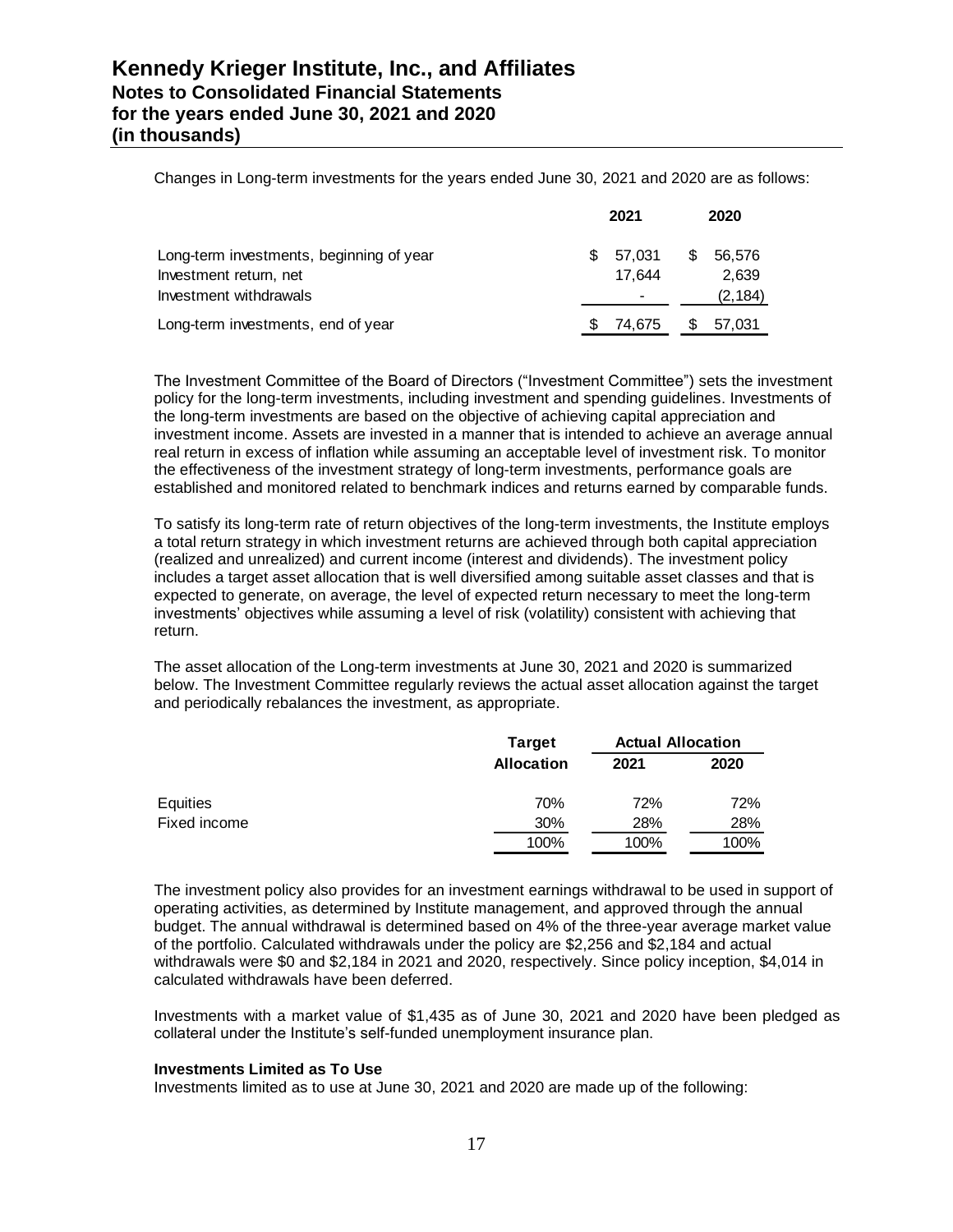|                                     |   | 2021   |   | 2020  |
|-------------------------------------|---|--------|---|-------|
| Self insurance trust fund           | S | 5.954  | S | 4,689 |
| Deferred compensation               |   | 2,637  |   | 2,010 |
| Donor restricted fund               |   | 1,389  |   | 1,093 |
| Planned gifts, net of reserve       |   | 396    |   | 276   |
| Donor advised fund                  |   | 295    |   | 295   |
| Total investments limited as to use |   | 10.671 |   | 8,363 |

#### **Investment Income and Gains and Losses**

Investment income and gains and losses are comprised of the following:

|                                                                | 2021       | 2020       |
|----------------------------------------------------------------|------------|------------|
| Investment return                                              |            |            |
| Interest and dividend income                                   | 2,357<br>S | 2.297<br>S |
| Realized gain on investments, net                              | 2.237      | 194        |
| Less: Investment earnings appropriated for operating activites | (2,256)    | (2, 184)   |
| Net investment income                                          | 2.338      | 307<br>S   |
| Net unrealized gain on investments                             | 14.643     | 285        |

### **Liquidity and Availability**

Financial assets at June 30, 2021 are made up of the following:

| Cash                                                                    | \$ | 37,106  |
|-------------------------------------------------------------------------|----|---------|
| Patient receivable, net                                                 |    | 21,913  |
| Grant and contract receivable                                           |    | 4,561   |
| Tuition receivable                                                      |    | 4,215   |
| Pledges receivable                                                      |    | 914     |
| Prepaid expenses and other current assets                               |    | 3,334   |
| Investments limited as to use                                           |    | 10,671  |
| Long-term investments                                                   |    | 74,675  |
| Total financial assets                                                  | \$ | 157,389 |
| Less amounts not available:                                             |    |         |
| Investments limited as to use                                           | \$ | 10,671  |
| Pledges receivable, in excess of 1 year                                 |    | 278     |
| Financial assets not available to be used within one year               | \$ | 10,949  |
| Financial assets available to meet general expenditures within one year | S  | 146.440 |

As part of the Institute's liquidity management plan, cash in excess of daily requirements is invested in either money market funds, short-term investments, or long-term investments. Investment decisions are based on anticipated liquidity needs, such that financial assets are available as general expenditures, liabilities, and other obligations come due. Additionally, the Institute maintains a line of credit with a bank, as discussed in Note 14.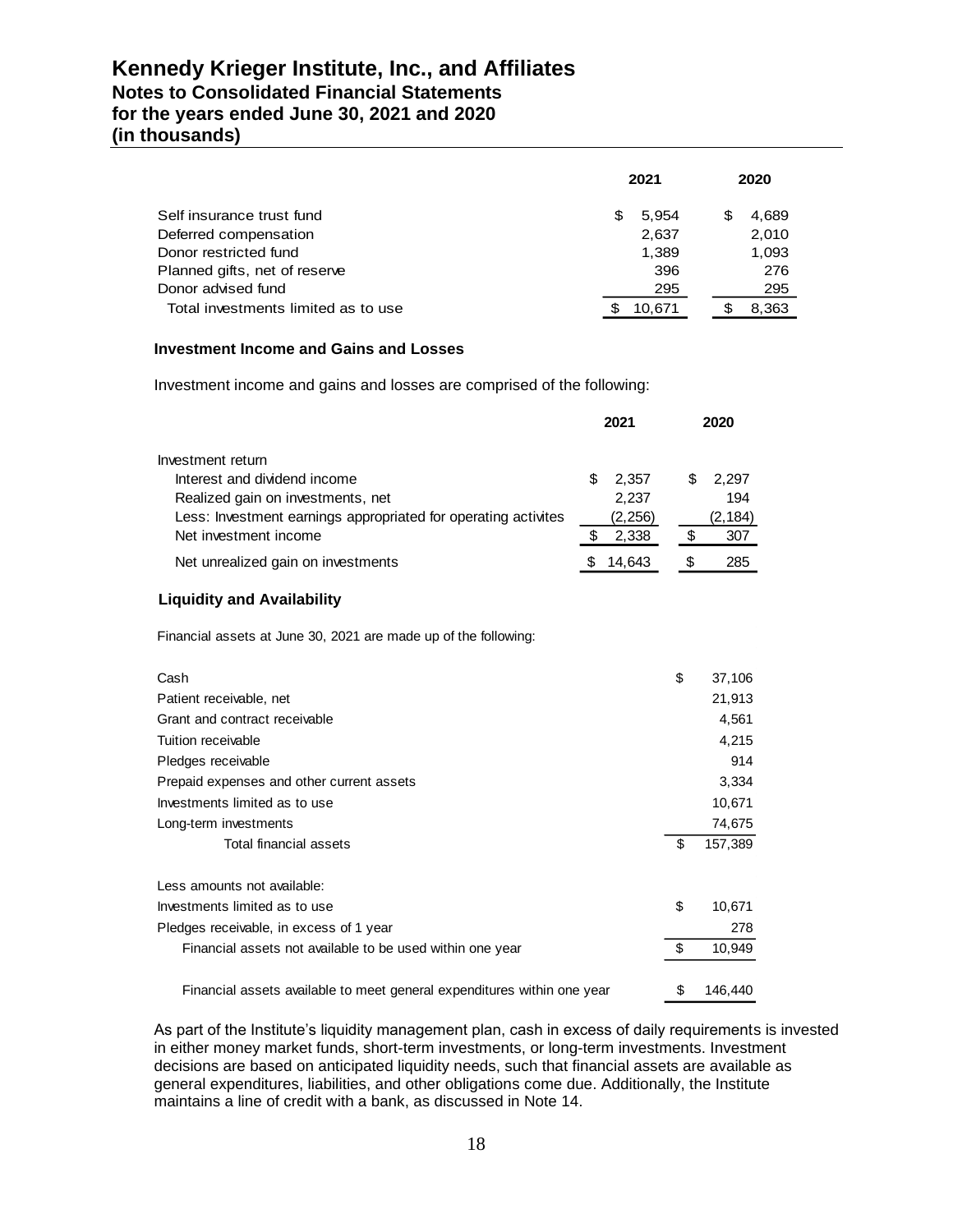### **9. FAIR VALUE MEASUREMENTS**

FASB's guidance on the fair value option for financial assets and financial liabilities permits companies to choose to measure many financial assets and liabilities, and certain other items at fair value. This guidance requires a company to record unrealized gains and losses on items for which the fair value option has been elected. The fair value option may be applied on an instrument by instrument basis. Once elected, the fair value option is irrevocable for that instrument. The fair value option can be applied only to entire instruments and not to portions thereof.

Kennedy Krieger Institute follows the guidance on fair value measurements, which defines fair value as the price that would be received to sell an asset or paid to transfer a liability in an orderly transaction between market participants at the measurement date, establishes a framework for measuring fair value, and expands disclosures about such fair value measurements. This guidance applies to other accounting pronouncements that require or permit fair value measurements and, accordingly, this guidance does not require any new fair value measurements.

This guidance discusses valuation techniques such as the market approach, cost approach and income approach. The guidance establishes a three-tier level hierarchy for fair value measurements based upon the transparency of inputs used to value an asset of liability as of the measurement date. The three-tier hierarchy prioritizes the inputs used in measuring fair value as follows:

- Level 1 Observable inputs such as quoted market prices for identical assets or liabilities in active markets;
- Level 2 Observable inputs for similar assets or liabilities in an active market, or other than quoted prices in an active market that are observable either directly or indirectly; and
- Level 3 Unobservable inputs in which there is little or no market data that requires the reporting entity to develop its own assumptions.

The financial instrument's categorization within the hierarch is based upon the lowest level of input that is significant to the fair value measurement. Each of the financial instruments below has been valued utilizing the market approach.

The following tables present the fair value of investments and liabilities as of June 30, 2021 and June 30, 2020, by the valuation hierarchy defined above and also presents information on the liquidity aspects of each investment.

|                                 | Level 1 |        | Level 2 |                          | Level 3 |     | Total<br><b>Fair Value</b> |
|---------------------------------|---------|--------|---------|--------------------------|---------|-----|----------------------------|
| Investments:                    |         |        |         |                          |         |     |                            |
| Money market funds (1)          | \$      | 41     | \$      |                          | \$      | \$  | 41                         |
| Fixed income mutual funds (2)   |         | 23,888 |         |                          |         |     | 23,888                     |
| Equity securities and funds (3) |         | 61,122 |         |                          |         |     | 61,122                     |
| Privately held investments (4)  |         |        |         |                          | 295     |     | 295                        |
| <b>Total Investments</b>        | \$.     | 85,051 | \$.     | $\overline{\phantom{0}}$ | 295     | \$. | 85,346                     |
| Liabilities:                    |         |        |         |                          |         |     |                            |
| Interest rate swap (5)          | \$      |        | S       | 8,518                    | \$      | \$  | 8,518                      |
| <b>Total Liabilities</b>        | \$      |        | \$      | 8,518                    | \$      | \$  | 8,518                      |

Fair Value of Investments as of June 30, 2021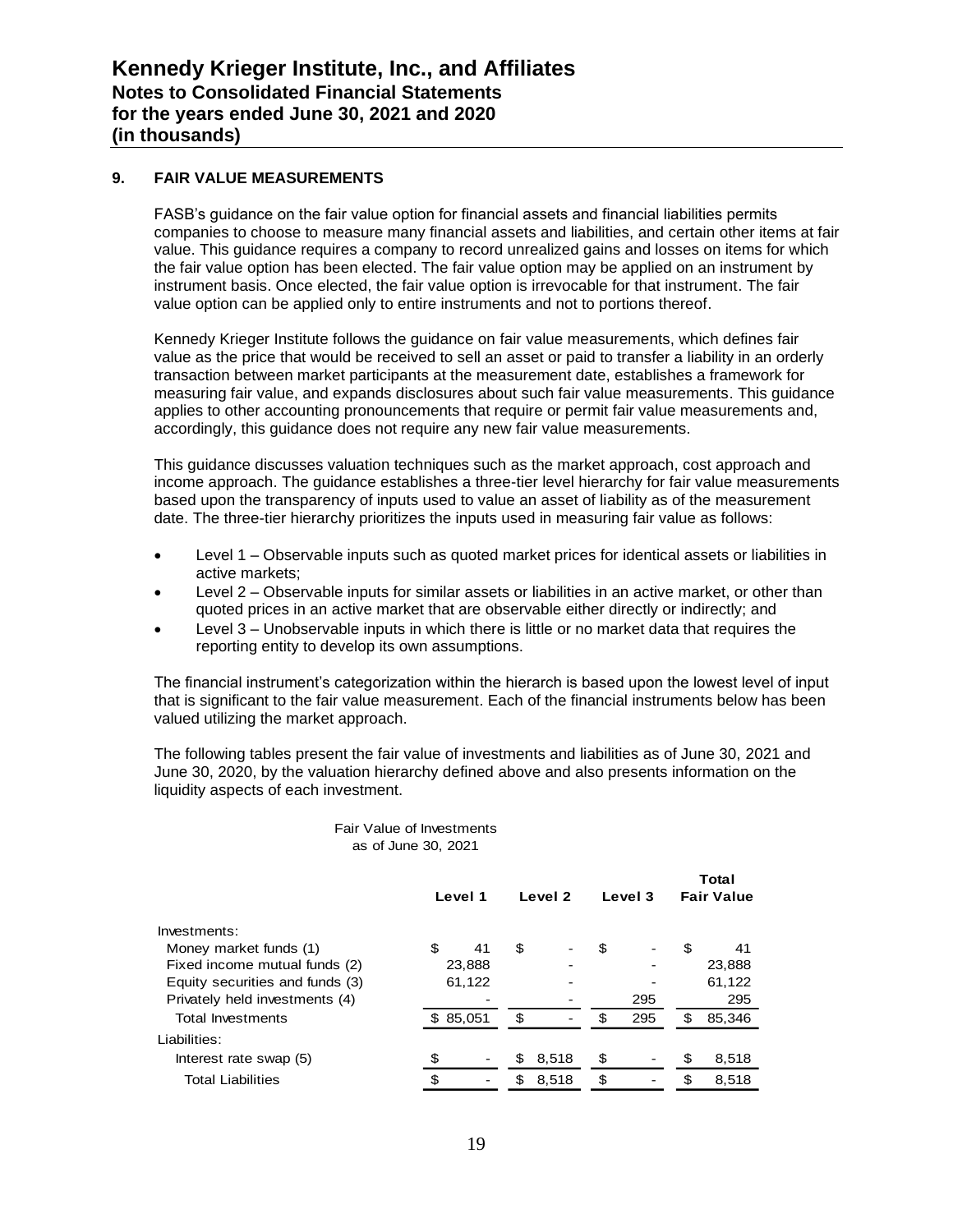# Fair Value of Investments as of June 30, 2020

|                          |                                                                                                                                                                                                                                                                                                                                                                                                                                                                                                                                                                                                                                                                                                                                                                                                                                                                                                                                                                                                                                                                                                                                                | Level 1   | Level 2  |    |      | Level 3   | Total<br><b>Fair Value</b> |
|--------------------------|------------------------------------------------------------------------------------------------------------------------------------------------------------------------------------------------------------------------------------------------------------------------------------------------------------------------------------------------------------------------------------------------------------------------------------------------------------------------------------------------------------------------------------------------------------------------------------------------------------------------------------------------------------------------------------------------------------------------------------------------------------------------------------------------------------------------------------------------------------------------------------------------------------------------------------------------------------------------------------------------------------------------------------------------------------------------------------------------------------------------------------------------|-----------|----------|----|------|-----------|----------------------------|
|                          |                                                                                                                                                                                                                                                                                                                                                                                                                                                                                                                                                                                                                                                                                                                                                                                                                                                                                                                                                                                                                                                                                                                                                |           |          |    |      |           |                            |
|                          | Investments:<br>Money market funds (1)                                                                                                                                                                                                                                                                                                                                                                                                                                                                                                                                                                                                                                                                                                                                                                                                                                                                                                                                                                                                                                                                                                         | \$<br>239 | \$       |    | \$   |           | \$<br>239                  |
|                          | Fixed income mutual funds (2)                                                                                                                                                                                                                                                                                                                                                                                                                                                                                                                                                                                                                                                                                                                                                                                                                                                                                                                                                                                                                                                                                                                  | 17,194    |          |    |      |           | 17,194                     |
|                          | Equity securities and funds (3)                                                                                                                                                                                                                                                                                                                                                                                                                                                                                                                                                                                                                                                                                                                                                                                                                                                                                                                                                                                                                                                                                                                | 47,666    |          |    |      |           | 47,666                     |
|                          | Privately held investments (4)                                                                                                                                                                                                                                                                                                                                                                                                                                                                                                                                                                                                                                                                                                                                                                                                                                                                                                                                                                                                                                                                                                                 |           |          |    |      | 295       | 295                        |
|                          | <b>Total Investments</b>                                                                                                                                                                                                                                                                                                                                                                                                                                                                                                                                                                                                                                                                                                                                                                                                                                                                                                                                                                                                                                                                                                                       | \$65,099  | \$       |    | \$   | 295       | \$<br>65,394               |
|                          | Liabilities:                                                                                                                                                                                                                                                                                                                                                                                                                                                                                                                                                                                                                                                                                                                                                                                                                                                                                                                                                                                                                                                                                                                                   |           |          |    |      |           |                            |
|                          | Interest rate swap (5)                                                                                                                                                                                                                                                                                                                                                                                                                                                                                                                                                                                                                                                                                                                                                                                                                                                                                                                                                                                                                                                                                                                         | \$        | \$11,540 |    | \$   |           | \$<br>11,540               |
|                          | <b>Total Liabilities</b>                                                                                                                                                                                                                                                                                                                                                                                                                                                                                                                                                                                                                                                                                                                                                                                                                                                                                                                                                                                                                                                                                                                       | \$        | \$11,540 |    | \$   |           | \$<br>11,540               |
| (1)<br>(2)<br>(3)<br>(5) | Money market funds include investments in short-term debt securities, including U.S. Treas<br>commercial paper with same day or next day liquidity.<br>Fixed income mutual funds include funds whose underlying investments include domestic a<br>international corporate bonds, obligations issued or guaranteed by the U.S. government or i<br>bankers acceptances, bank certificates of deposit, repurchase agreements, commercial pap<br>income instruments denominated in currencies of emerging market countries and fixed inco<br>instruments represented by forwards or derivatives including options, future contracts, and s<br>agreements. All funds are traded in active markets and offer next day liquidity.<br>Equity funds include investments in common stock mutual funds with next day liquidity.<br>(4) Privately held investments include common stock of a privately held company. There is no r<br>common stock.<br>The Institute has classified the valuation of its interest rate swap as Level 2 within the fair va<br>Over-the-counter derivatives that trade in liquid markets, such as interest rate swaps, model |           |          |    |      |           |                            |
|                          | contractual terms, market prices, yield curves, credit curves, and measures of volatility) can<br>verified, and model selection does not involve significant management judgment.                                                                                                                                                                                                                                                                                                                                                                                                                                                                                                                                                                                                                                                                                                                                                                                                                                                                                                                                                              |           |          |    |      |           |                            |
|                          | PROPERTY AND EQUIPMENT                                                                                                                                                                                                                                                                                                                                                                                                                                                                                                                                                                                                                                                                                                                                                                                                                                                                                                                                                                                                                                                                                                                         |           |          |    |      |           |                            |
|                          | A summary of property and equipment at June 30, 2021 and 2020 is as follows:                                                                                                                                                                                                                                                                                                                                                                                                                                                                                                                                                                                                                                                                                                                                                                                                                                                                                                                                                                                                                                                                   |           |          |    |      |           |                            |
|                          |                                                                                                                                                                                                                                                                                                                                                                                                                                                                                                                                                                                                                                                                                                                                                                                                                                                                                                                                                                                                                                                                                                                                                |           |          |    | 2021 |           | 2020                       |
| Land                     |                                                                                                                                                                                                                                                                                                                                                                                                                                                                                                                                                                                                                                                                                                                                                                                                                                                                                                                                                                                                                                                                                                                                                |           |          | \$ |      | 4,657     | \$<br>4,6                  |
|                          | Building and improvements                                                                                                                                                                                                                                                                                                                                                                                                                                                                                                                                                                                                                                                                                                                                                                                                                                                                                                                                                                                                                                                                                                                      |           |          |    |      | 219,630   | 216,8                      |
|                          | Furniture & equipment, including computer software                                                                                                                                                                                                                                                                                                                                                                                                                                                                                                                                                                                                                                                                                                                                                                                                                                                                                                                                                                                                                                                                                             |           |          |    |      | 58,752    | 59,0                       |
|                          |                                                                                                                                                                                                                                                                                                                                                                                                                                                                                                                                                                                                                                                                                                                                                                                                                                                                                                                                                                                                                                                                                                                                                |           |          |    |      | 283,039   | 280,5                      |
|                          | Less: Accumulated depreciation                                                                                                                                                                                                                                                                                                                                                                                                                                                                                                                                                                                                                                                                                                                                                                                                                                                                                                                                                                                                                                                                                                                 |           |          |    |      | (128,961) | (120,7                     |
|                          | Property and equipment, net                                                                                                                                                                                                                                                                                                                                                                                                                                                                                                                                                                                                                                                                                                                                                                                                                                                                                                                                                                                                                                                                                                                    |           |          |    |      | 154,078   | 159,7                      |
|                          | Depreciation expense was \$12,506 and \$11,953 in 2021 and 2020, respectively.                                                                                                                                                                                                                                                                                                                                                                                                                                                                                                                                                                                                                                                                                                                                                                                                                                                                                                                                                                                                                                                                 |           |          |    |      |           |                            |
|                          |                                                                                                                                                                                                                                                                                                                                                                                                                                                                                                                                                                                                                                                                                                                                                                                                                                                                                                                                                                                                                                                                                                                                                | 20        |          |    |      |           |                            |

- (1) Money market funds include investments in short-term debt securities, including U.S. Treasury bills and commercial paper with same day or next day liquidity.
- (2) Fixed income mutual funds include funds whose underlying investments include domestic and international corporate bonds, obligations issued or guaranteed by the U.S. government or its agencies, bankers acceptances, bank certificates of deposit, repurchase agreements, commercial paper, fixed income instruments denominated in currencies of emerging market countries and fixed income instruments represented by forwards or derivatives including options, future contracts, and swap agreements. All funds are traded in active markets and offer next day liquidity.
- (3) Equity funds include investments in common stock mutual funds with next day liquidity.
- (4) Privately held investments include common stock of a privately held company. There is no market for the common stock.
- (5) The Institute has classified the valuation of its interest rate swap as Level 2 within the fair value hierarchy. Over-the-counter derivatives that trade in liquid markets, such as interest rate swaps, model inputs (i.e. contractual terms, market prices, yield curves, credit curves, and measures of volatility) can generally be verified, and model selection does not involve significant management judgment.

#### **10. PROPERTY AND EQUIPMENT**

|                                                    |   | 2021      |   | 2020       |
|----------------------------------------------------|---|-----------|---|------------|
| Land                                               | S | 4.657     | S | 4.657      |
| Building and improvements                          |   | 219,630   |   | 216,842    |
| Furniture & equipment, including computer software |   | 58,752    |   | 59,030     |
|                                                    |   | 283,039   |   | 280,529    |
| Less: Accumulated depreciation                     |   | (128,961) |   | (120, 744) |
| Property and equipment, net                        |   | 154,078   |   | 159,785    |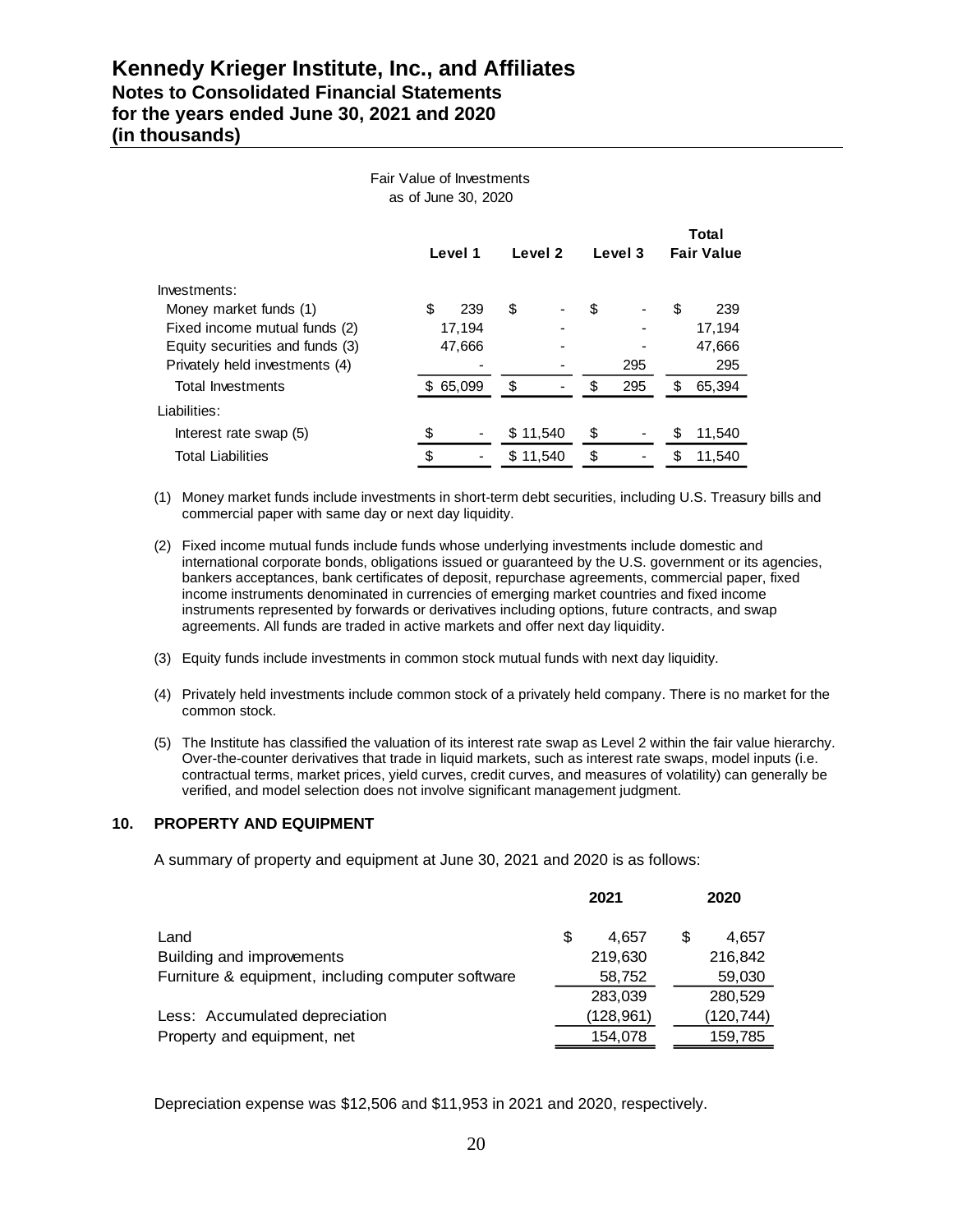### **Capital Lease Obligations**

The Institute maintains lease agreements for computer equipment, software, and the renovation of leased space. The Institute records these leases as capital leases and capitalized the property and equipment on the Consolidated Balance Sheets.

The future minimum lease payments required under the capital lease are as follows:

| 2022                                | 833   |
|-------------------------------------|-------|
| 2023                                | 667   |
| 2024                                | 282   |
| 2025                                | 57    |
| Total future minimum lease payments | 1,839 |

# **11. PLEDGES RECEIVABLE**

Pledges receivable at June 30, 2021 and 2020 are summarized below:

|                                     | 2021      | 2020     |
|-------------------------------------|-----------|----------|
| Pledges receivable:                 |           |          |
| With donor restrictions             | 3,128     | 3,454    |
| Without donor restrictions          |           | 951      |
|                                     | 3,129     | 4,405    |
| Less: Present value adjustment      | (116)     | (181)    |
| Allowance for uncollectible pledges | (2.099)   | (2, 108) |
| Net pledges receivable              | 914       | 2,116    |
| Less: Pledges due within one year   | (636)     | (1, 412) |
| Pledges due in one to five years    | 278<br>\$ | 704      |

The present value adjustments for 2021 and 2020 were made utilizing discount rates in effects at the time of the gift. The allowance for uncollectible pledges has been estimated based on management evaluation of each pledge's likelihood to be collected and using historical pledge write-off experience.

# **12. SIGNIFICANT CONCENTRATIONS OF CREDIT RISK**

The Institute records patient receivables due for services provided to patients and others. The majority of these patients either qualify for federal/state assistance programs or have insurance through commercial insurance companies or managed care organizations. The Institute maintains reserves for potential losses and such losses have been within management's expectations. The mix of patient receivables due from patients and third-party payers at June 30, 2021 and 2020 are as follows: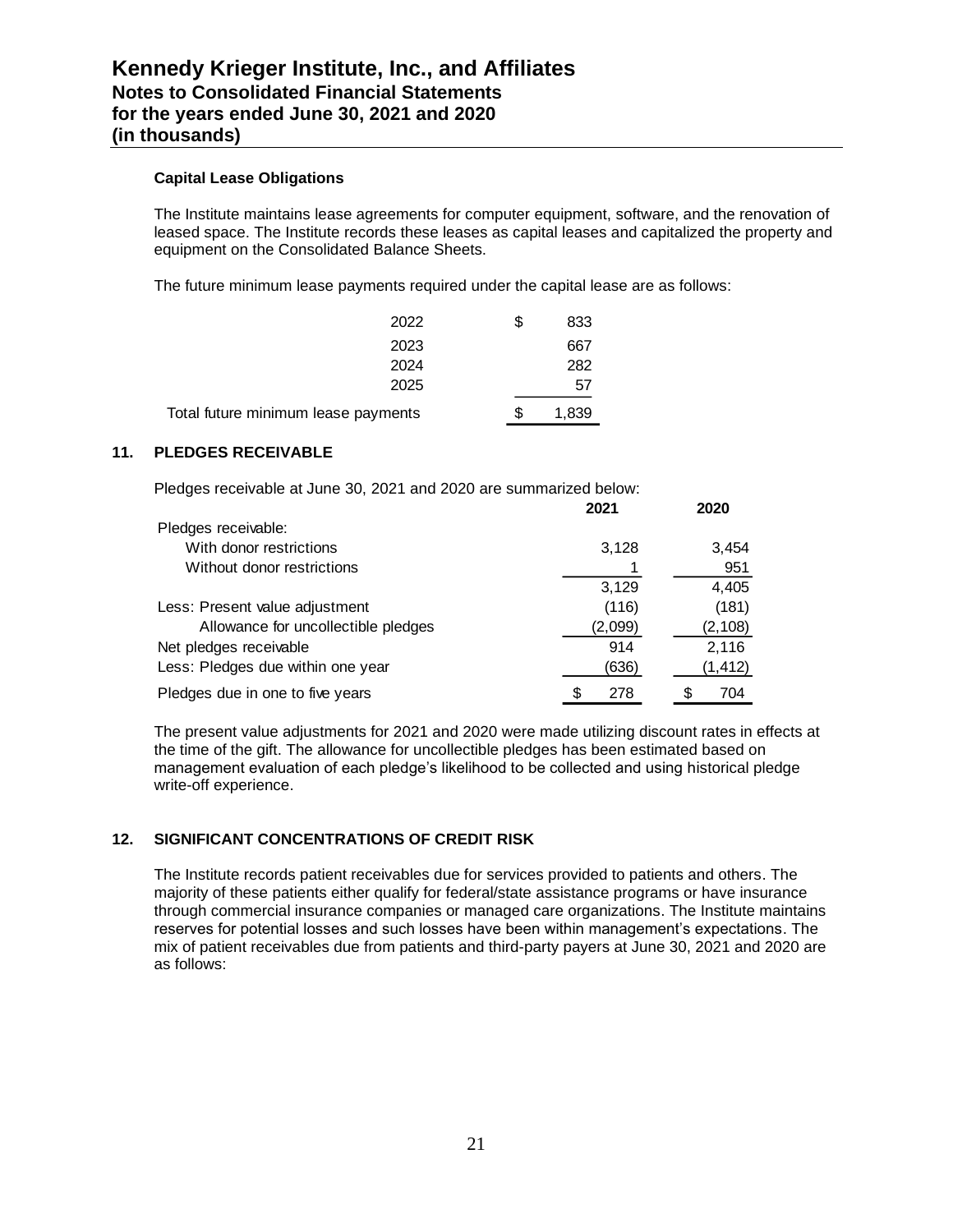|                       | 2021   | 2020   |
|-----------------------|--------|--------|
| Medicaid              | 11.9%  | 14.0%  |
| Medicaid managed care | 27.0%  | 25.7%  |
| <b>Total Medicaid</b> | 38.9%  | 39.7%  |
| Commercial Insurance  | 15.6%  | 31.8%  |
| <b>Blue Cross</b>     | 21.6%  | 19.9%  |
| Self-pay and other    | 21.2%  | 7.7%   |
| Medicare              | 2.7%   | 0.9%   |
|                       | 100.0% | 100.0% |

### **13. ACCOUNTS PAYABLE AND ACCRUED EXPENSES**

Accounts payable and accrued expenses at June 30, 2021 and 2020 are made up of the following:

|                                                         |   | 2021   |    | 2020   |
|---------------------------------------------------------|---|--------|----|--------|
| Accounts payable and PO accruals                        | S | 11.560 | \$ | 9,584  |
| Payroll payable                                         |   | 8,513  |    | 6,807  |
| Accrued vacation                                        |   | 7.313  |    | 6,668  |
| Performance incentive accruals                          |   | 5,145  |    | 3,824  |
| Employer FICA deferral                                  |   | 4,489  |    | 2,267  |
| Workers' compensation, unemployment and health benefits |   | 4,030  |    | 3,414  |
| General and professional liability                      |   | 1.641  |    | 1,641  |
| Other accrued expenses                                  |   | 4,383  |    | 4,869  |
|                                                         |   | 47.074 | S  | 39.074 |

# **14**. **DEBT**

### **Long-term Debt – (Bonds Payable and Bank Loans)**

Bonds payable issued through the Maryland Health and Higher Educational Facilities Authority ("MHHEFA") and Bank Loans at June 30, 2021 and 2020 consisted of the following:

|                                            | 2021    |   | 2020     |
|--------------------------------------------|---------|---|----------|
| MHHEFA Series 2011 Bonds                   | \$      | S | 14.238   |
| MHHEFA Series 2013 Bonds                   | 14,550  |   | 15,355   |
| MHHEFA Series 2017A Bonds                  | 21,695  |   | 22,383   |
| MHHEFA Series 2017B Bonds                  | 25,204  |   | 25.853   |
| MHHEFA Series 2020 Bonds                   | 13,350  |   |          |
| 2020 Bank Loan                             | 10,156  |   |          |
|                                            | 84,955  |   | 77,829   |
| Less: Current portion                      | (3,731) |   | (3, 292) |
| Less: Unamortized deferred financing costs | (877)   |   | (551)    |
| Long term debt, net                        | 80.347  |   | 73,986   |
|                                            |         |   |          |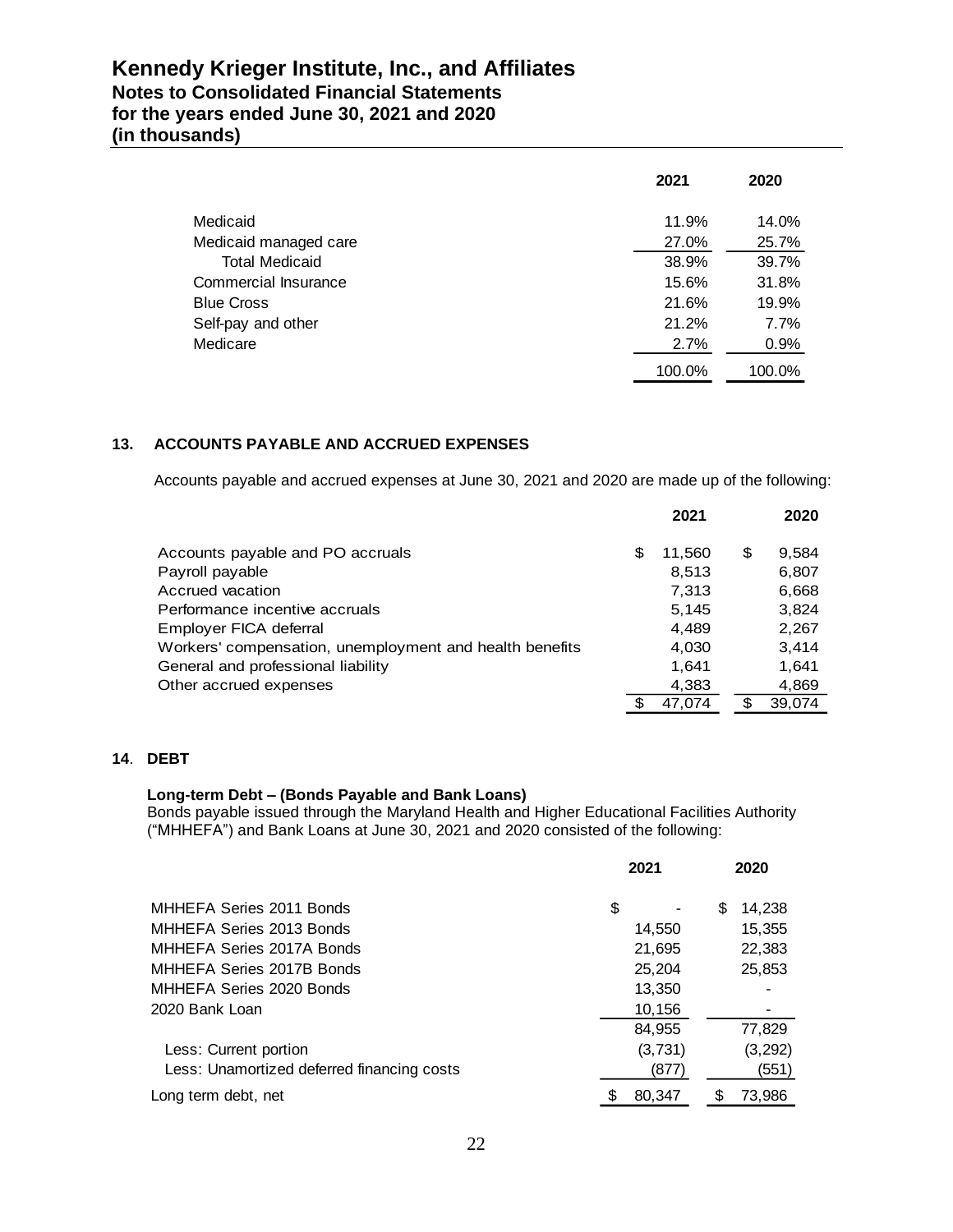The Series 2011 Bonds were privately placed with Bank of America through a \$19,610 non-bank qualified term loan with a 25-year amortization and a bank commitment maturity date of June 1, 2021. The 2011 Bonds were refunded on August 20, 2020 through the issuance of MHHEFA Series 2020 Bonds.

The Series 2013 Bonds issued through MHHEFA were privately placed with Bank of America through a \$16,730 non-bank qualified term loan with a 20-year amortization and a bank commitment maturity date of July 1, 2023. Principal and interest are due in monthly installments on the first day of each month. Terms of the loan call for a fixed interest rate of 3.62%.

The Series 2017A Bonds issued through MHHEFA were privately placed in March 2017 with CapitalOne Municipal Funding through a \$23,000 non-bank qualified term loan with a 25-year amortization and a bank commitment maturity date of April 1, 2027. Principal and interest payments are due in monthly installments on the first day of each month. Principal payments began on April 1, 2019. Terms of the loan agreement called for an original fixed rate of interest of 3.21%. Due to the change in the maximum federal corporate tax rate, the loan agreement was amended in May 2018, with a fixed rate of interest of 3.79%.

The Series 2017B Bonds issued through MHHEFA were privately placed with BB&T through a \$27,510 non-bank qualified term loan with a maturity date of April 1, 2027. The loan is being amortized through March 1, 2037. Terms of the loan agreement call for interest to be paid based on a percentage of 30-day LIBOR plus a credit spread. On August 20, 2020, the terms of 2017B Bonds were amended by Truist Bank (formerly BB&T) to extend the bank commitment date through August 2030 and add an interest rate floor. Additionally, a benchmark replacement was put in place to replace the LIBOR index. Principal and interest payments continue to be due in monthly installments.

The Series 2020 Bonds issued through MHHEFA were privately placed through a \$14,300 nonbank qualified term loan with Fulton Bank. Terms of the Series 2020 Bonds call for 10-year bank commitment with amortization continuing through July 1, 2036. Principal and interest are to be paid monthly with interest determined based on an index floating rate plus a credit spread and subject to an interest rate floor.

On October 16, 2019, the Institute closed on a \$10,000 364-day, unsecured short-term note with Truist Bank (formerly BB&T). Proceeds from the short-term note payable was used for fund various operating, capital and working capital requirements associated with its electric health record system implementation. Pricing on the note payable was based on 30-day LIBOR plus a credit spread. The short-term note payable included interest only payable monthly. The short-term note payable was refunded with the 2020 Bank Loan

The 2020 Bank Loan was closed with Truist Bank on August 20, 2020 in the amount of \$10,250 and refunded the \$10,000 short-term loan plus closing costs. Terms of the 2020 Bank Loan include a 5-year bank commitment with a 10-year amortization. Principal and interest are to be paid monthly with interest determined based on an index floating rate plus a credit spread and subject to an interest rate floor.

The obligated group for Bonds Payable and Bank Loan (the "Debt") include Kennedy Krieger Institute, Inc., and each of its affiliated entities. Bonds Payable were issued in parity and contain certain restrictions on the Institute's ability to incur additional indebtedness, restrict its use of facilities, maintain stipulated insurance coverage, and maintain a rate structure sufficient to meet its total annual cash requirements. The Institute must maintain compliance with certain debt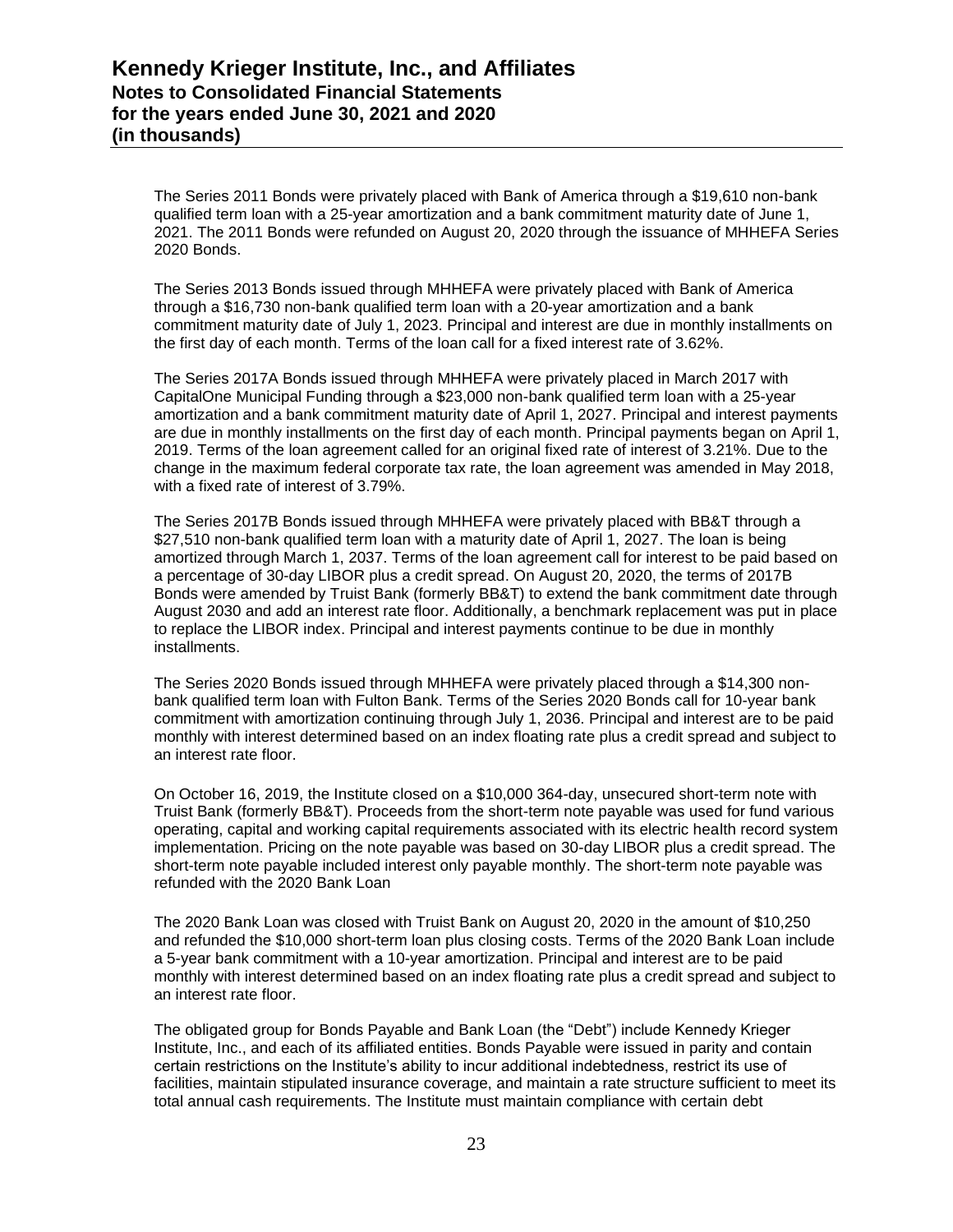covenants contained in the bond and loan agreements. At June 30, 2021 and 2020, the Institute was in compliance with all debt covenants in accordance with these agreements.

The aggregate future maturities of Bonds Payable and Bank Loan over the next five years and thereafter are summarized below at June 30, 2021.

| 2022       | \$<br>3,731  |
|------------|--------------|
| 2023       | 4,258        |
| 2024       | 4,600        |
| 2025       | 4,793        |
| 2026       | 4,983        |
| Thereafter | 62,590       |
|            | \$<br>84,955 |

Unamortized deferred bond financing costs of \$877 in 2021 and \$551 in 2020 are netted against tax-exempt bonds. Amortization expense was \$91 and \$30 in 2021 and 2020, respectively.

### **Line of Credit**

The Institute maintains a working capital line of credit with Truist bank. The committed amount under the line of credit is \$15,000 and with the commitment extended through August 20, 2022. There was no balance drawn against the line of credit at June 30, 2021 and 2020. The line of credit is secured by a pledge on the revenues of the Institute and debt covenant requirements are consistent with the Bonds Payable and the Bank Loan.

### **15. RETIREMENT PLANS**

The Institute maintains defined benefit and defined contribution plans covering substantially all of its employees.

#### **Defined Benefit Plan**

The Institute's defined benefit pension plan (the "plan") provides benefits to staff-level employees based on years of service and the employees' final average compensation. The Institute's policy is to annually fund the amount necessary to meet minimum funding requirement under ERISA. Contributions of \$5,100 and \$2,570 were made for 2021 and 2020, respectively. The plan was amended effective April 1, 2019 to allow lump sum payments to employees hired before July 1, 1989 and to allow in-service distributions to Plan participants who reach normal retirement age while still employed. The settlement amount for these lump sum payments was \$4,947.

The net periodic benefit cost calculated in accordance with current guidance for employer's accounting for pension obligations is \$2,242 and \$2,573 for 2021 and 2020, respectively. The service cost components of net periodic pension cost is reported within salaries, wages and benefits on the Consolidated Statements of Operations and Changes in Net Assets.

The following table sets for the plan's funded status and benefit obligations recognized in the Institute's consolidated financial statements at June 30, 2021 and 2020: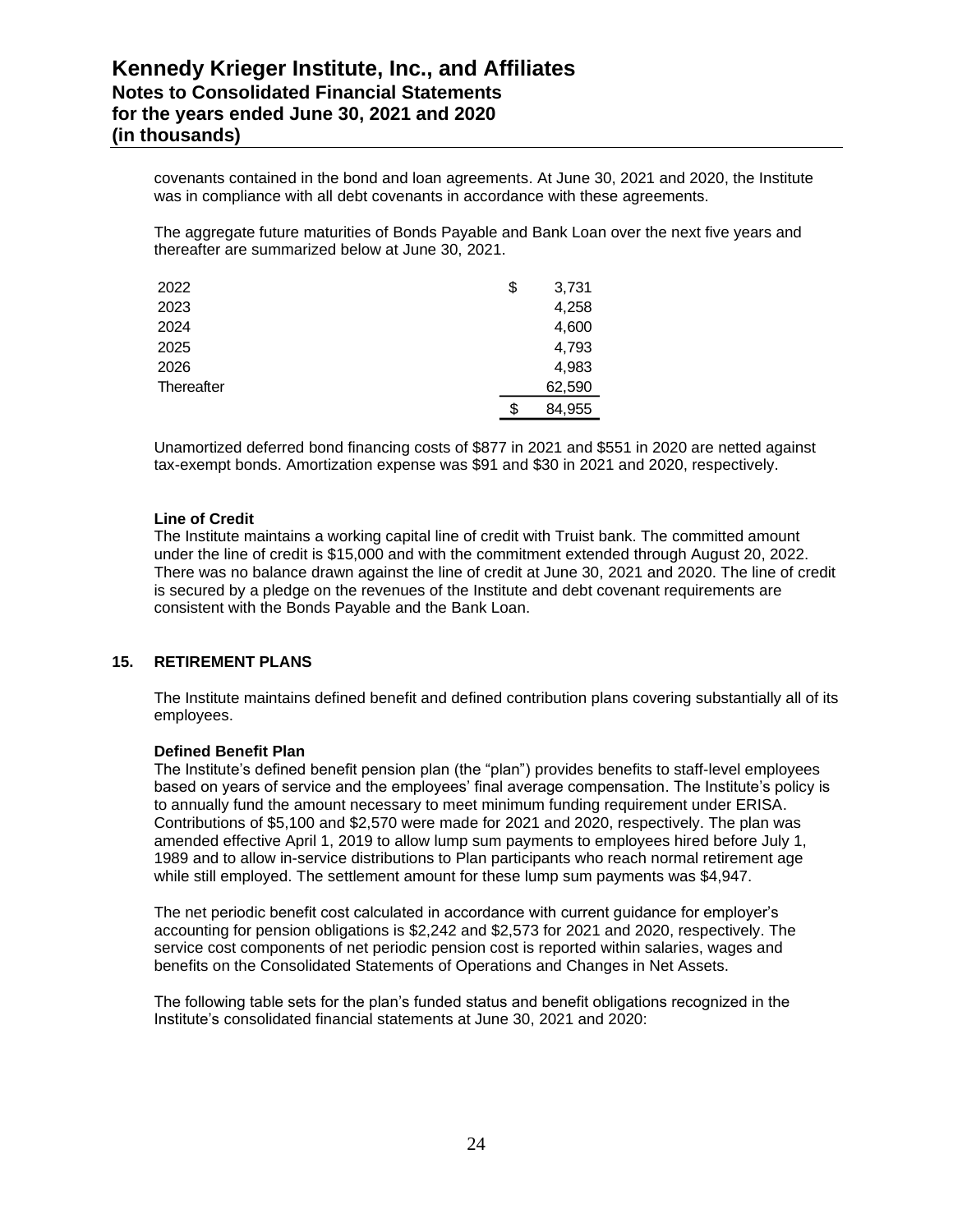|                                                              | 2021 |          | 2020 |           |
|--------------------------------------------------------------|------|----------|------|-----------|
| Change in benefit obligation:                                |      |          |      |           |
| Benefit obligation at beginning of year                      | \$   | 66,026   | \$   | 58,761    |
| Service cost                                                 |      | 688      |      | 974       |
| Interest cost                                                |      | 1,795    |      | 2,057     |
| Actuarial (gain)/loss                                        |      | (1, 448) |      | 8,081     |
| Benefits paid from the Plan                                  |      | (3,031)  |      | (3, 847)  |
| Projected benefit obligation at end of year                  | \$   | 64,030   | \$   | 66,026    |
| Change in plan assets:                                       |      |          |      |           |
| Fair value of plan assets at beginning of year               | \$   | 42,767   | \$   | 39,806    |
| Actual return on plan assets                                 |      | 9,707    |      | 4,238     |
| Employer contribution                                        |      | 5,100    |      | 2,570     |
| Benefits paid from the Plan                                  |      | (3,031)  |      | (3, 847)  |
| Fair value of plan assets at end of year                     | \$   | 54,543   | \$   | 42,767    |
| Funded status at end of year                                 | \$   | (9, 487) | \$   | (23, 259) |
| * Includes annuites of \$1,103 and lump sums of \$1,928      |      |          |      |           |
| Amounts recognized in the Consolidated Balance Sheets:       |      |          |      |           |
| Non current liabilities                                      | \$   | (9, 487) | \$   | (23, 259) |
| Amounts recognized in Net assets without donor restrictions: |      |          |      |           |
| Net actuarial loss/(gain)                                    | \$   | 13,448   | \$   | 24,363    |
| Information for pension plans with a accumulated benefit     |      |          |      |           |
| obligation in excess of plan assets:                         |      |          |      |           |
| Projected benefit obligation                                 | \$   | 64,030   | \$   | 66,026    |
| Accumulated benefit obligation                               | \$   | 64,030   | \$   | 66,026    |
| Fair value of assets                                         | \$   | 54,544   | \$   | 42,767    |
| Components of net periodic pension cost:                     |      |          |      |           |
| Service cost                                                 | \$   | 688      | \$   | 974       |
| Interest cost                                                |      | 1,795    |      | 2,057     |
| Expected return on plan assets                               |      | (2,609)  |      | (2, 433)  |
| Recognized net actuarial (gain)/loss                         |      | 2,368    |      | 1,975     |
| Net periodic pension cost                                    | \$   | 2,242    | \$   | 2,573     |
| Other changes in plan assets and benefit obligations         |      |          |      |           |
| recognized in Net assets without donor restrictions:         |      |          |      |           |
| Net actuarial loss/(gain)                                    | \$   | 13,448   | \$   | 24,363    |
| Total recognized in net periodic benefit cost and Net assets |      |          |      |           |
| without donor restrictions:                                  | \$   | 15,690   | \$   | 26,936    |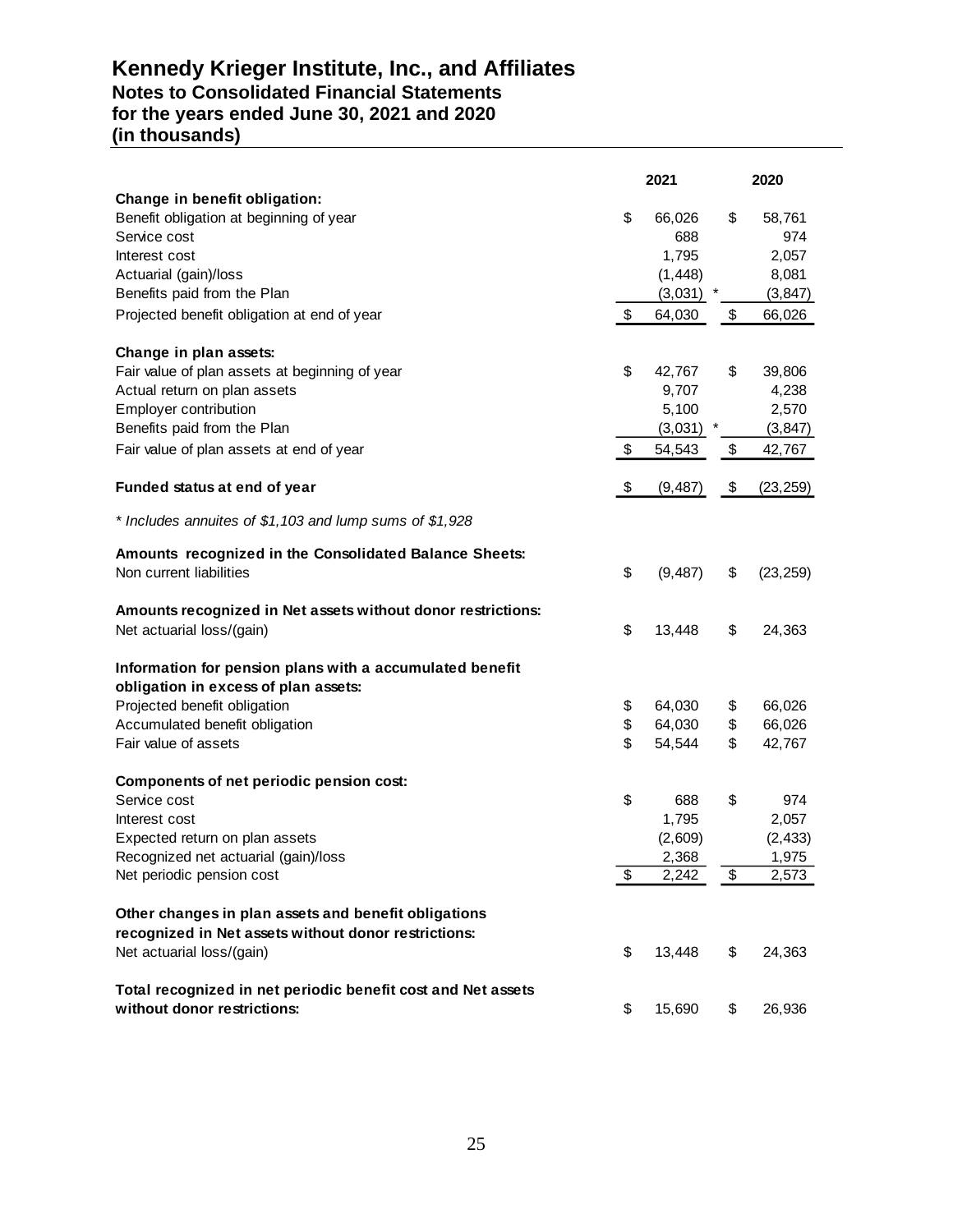### **Assumptions:**

| Weighted-average assumptions used to determine benefit      |           |           |
|-------------------------------------------------------------|-----------|-----------|
| oblication at:                                              | 6/30/2021 | 6/30/2020 |
| Discount rate                                               | 2.82%     | 2.76%     |
| Rate of compensation increase                               | N/A       | N/A       |
| Weighted-average assumptions used to determine net periodic |           |           |
| benfits cost from years ended:                              | 6/30/2021 | 6/30/2020 |
| Discount rate                                               | 2.76%     | 3.55%     |
| Expected long-term return on plan assets                    | $6.00\%$  | 6.00%     |
| Rate of compensation increase                               | N/A       | N/A       |

### **Cash flows:**

Contributions: The expectied contributions to be made during the 2022 fiscal year are \$3,600.

Estimated future benefit payments to be paid for fiscal year ending:

| 2022      | 2,130  |
|-----------|--------|
| 2023      | 2,210  |
| 2024      | 2,262  |
| 2025      | 2.322  |
| 2026      | 2,442  |
| 2027-2031 | 13.744 |
|           |        |

The discount rate assumption for fiscal years ending 2021 and 2020 was based on the FTSE Pension Above-Median Discount Curve as of June 30, 2021 and 2020. The mortality tables used in fiscal year 2021 are based on the RP-2014 mortality table, no collar adjustment, and the MP-2018 mortality projection scale.

In determining the expected long-term rate of return on plan assets, the Institute evaluated the historical long-term rate of return for each class of asset in determining an acceptable overall range of expected returns for the plan.

The following tables present fair value measurements for plan assets as of June 30, 2021 and 2020 by the valuation hierarchy as defined in footnote 9 and also includes the liquidity aspects of each investment:

Fair Value of Investments as of June 30, 2021:

|                                 | Level 1 |   | Level 2                  | Level 3 | Total<br><b>Fair Value</b> |
|---------------------------------|---------|---|--------------------------|---------|----------------------------|
| Investments:                    |         |   |                          |         |                            |
| Money market funds (1)          | 261     | S | $\blacksquare$           |         | 261                        |
| Fixed income mutual funds (2)   | 19,122  |   |                          |         | 19,122                     |
| Equity securities and funds (3) | 35,161  |   | $\overline{\phantom{a}}$ |         | 35,161                     |
| Total Investments               | 54.544  | S | $\blacksquare$           |         | 54.544                     |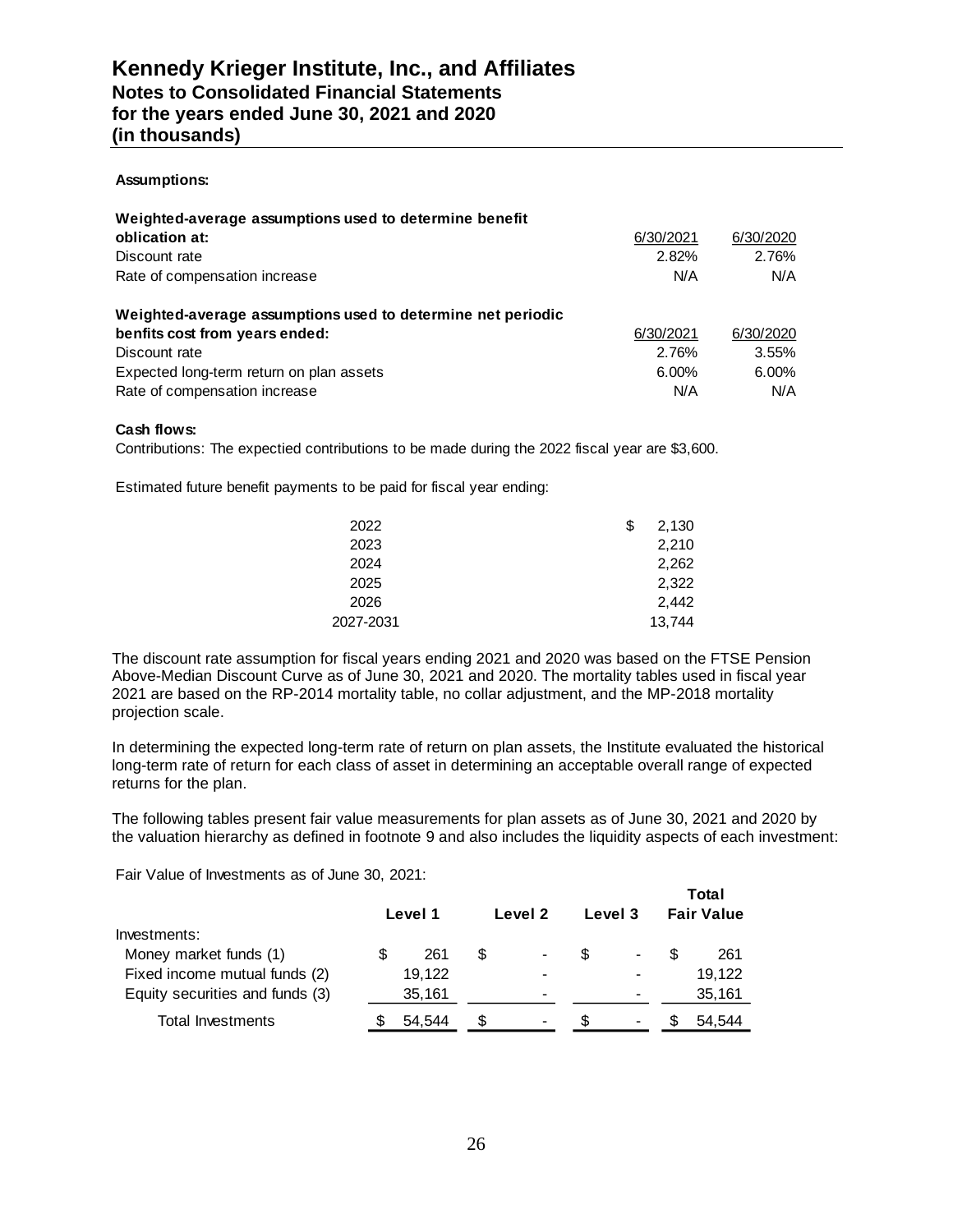Fair Value of Investments as of June 30, 2020:

|                                 | Level 1 |   | Level 2 | Level 3 |                          | Total<br><b>Fair Value</b> |
|---------------------------------|---------|---|---------|---------|--------------------------|----------------------------|
| Investments:                    |         |   |         |         |                          |                            |
| Money market funds (1)          | 221     | S |         |         | $\blacksquare$           | 221                        |
| Fixed income mutual funds (2)   | 13,965  |   | -       |         | -                        | 13,965                     |
| Equity securities and funds (3) | 28,581  |   | ۰       |         | $\,$                     | 28,581                     |
| Total Investments               | 42.767  |   | -       |         | $\overline{\phantom{a}}$ | 42.767                     |

(1) Money market funds include investments in short-term debt securities, including US Treasury bills and commercial paper with same day or next day liquidity.

(2) Fixed income mutual funds include funds whose underlying investments include domestic and international corporate bonds, obligations issued or guaranteed by the U.S. government or its agencies, bankers acceptances, bank certificates of deposit, repurchase agreements, commercial paper, fixed income instruments denominated in currencies of emerging market countries and fixed income instruments represented by forwards or derivatives including options, future contracts, and swap agreements. All funds are traded in active markets with next day liquidity.

(3) Equity funds include investments in common stock mutual funds and are traded in active markets with next day liquidity.

The plan's target allocations and actual asset allocation at June 30, by asset category, was as follows:

|                                                                                                                                                                                                                                                                                                                                                                                                                                                                                                                                                                             | Level 1          |    | Level <sub>2</sub> | Level 3 |        | Total<br><b>Fair Value</b> |
|-----------------------------------------------------------------------------------------------------------------------------------------------------------------------------------------------------------------------------------------------------------------------------------------------------------------------------------------------------------------------------------------------------------------------------------------------------------------------------------------------------------------------------------------------------------------------------|------------------|----|--------------------|---------|--------|----------------------------|
| ents:                                                                                                                                                                                                                                                                                                                                                                                                                                                                                                                                                                       |                  |    |                    |         |        |                            |
| market funds (1)                                                                                                                                                                                                                                                                                                                                                                                                                                                                                                                                                            | \$<br>221        | \$ |                    | \$      | \$     | 221                        |
| ncome mutual funds (2)<br>securities and funds (3)                                                                                                                                                                                                                                                                                                                                                                                                                                                                                                                          | 13,965<br>28,581 |    |                    |         |        | 13,965<br>28,581           |
|                                                                                                                                                                                                                                                                                                                                                                                                                                                                                                                                                                             |                  |    |                    |         |        |                            |
| tal Investments                                                                                                                                                                                                                                                                                                                                                                                                                                                                                                                                                             | \$<br>42,767     | \$ |                    | \$      | \$     | 42,767                     |
| Money market funds include investments in short-term debt securities, including US Treasury b<br>commercial paper with same day or next day liquidity.                                                                                                                                                                                                                                                                                                                                                                                                                      |                  |    |                    |         |        |                            |
| Fixed income mutual funds include funds whose underlying investments include domestic and<br>international corporate bonds, obligations issued or guaranteed by the U.S. government or its a<br>bankers acceptances, bank certificates of deposit, repurchase agreements, commercial paper,<br>income instruments denominated in currencies of emerging market countries and fixed income<br>instruments represented by forwards or derivatives including options, future contracts, and swa<br>agreements. All funds are traded in active markets with next day liquidity. |                  |    |                    |         |        |                            |
| Equity funds include investments in common stock mutual funds and are traded in active marke<br>next day liquidity.                                                                                                                                                                                                                                                                                                                                                                                                                                                         |                  |    |                    |         |        |                            |
| e plan's target allocations and actual asset allocation at June 30, by asset category, was<br>lows:                                                                                                                                                                                                                                                                                                                                                                                                                                                                         |                  |    |                    |         |        |                            |
|                                                                                                                                                                                                                                                                                                                                                                                                                                                                                                                                                                             |                  |    | <b>Target</b>      |         |        | <b>Actual Allocation</b>   |
|                                                                                                                                                                                                                                                                                                                                                                                                                                                                                                                                                                             |                  |    | <b>Allocation</b>  |         | 2021   | 2020                       |
| Money market funds                                                                                                                                                                                                                                                                                                                                                                                                                                                                                                                                                          |                  |    |                    |         | 0.5%   | 0.5%                       |
| Equities                                                                                                                                                                                                                                                                                                                                                                                                                                                                                                                                                                    |                  |    |                    | 65%     | 64.4%  | 66.8%                      |
| Fixed income                                                                                                                                                                                                                                                                                                                                                                                                                                                                                                                                                                |                  |    |                    | 35%     | 35.1%  | 32.7%                      |
|                                                                                                                                                                                                                                                                                                                                                                                                                                                                                                                                                                             |                  |    |                    | 100%    | 100.0% | 100.0%                     |
| e objectives of the plan's investment strategy are to maximize the plan's funded status ar<br>nimize the Institute's contributions and plan expense.                                                                                                                                                                                                                                                                                                                                                                                                                        |                  |    |                    |         |        |                            |
| e Investment Committee establishes a target asset allocation and regularly reviews the a<br>set allocation against the target. It also periodically rebalances the investment allocations<br>propriate.                                                                                                                                                                                                                                                                                                                                                                     |                  |    |                    |         |        |                            |
| fined Contribution Plan<br>e Institute maintains a qualified defined contribution retirement plan which is in compliand<br>ction 401(k) of the Internal Revenue Code (IRC). The 401(k) plan is active and available t<br>iployees (including all faculty and senior staff members) and provides for up to a 50% em<br>atch on employee contributions up to certain levels of compensation. During 2021 and 202<br>gregate contributions to the 401(k) plan were \$21,918 and \$20,942.                                                                                      |                  |    |                    |         |        |                            |
| ferred Compensation Plan<br>e Institute also offers a non-qualified deferred compensation plan (457(b) of the IRC) for o<br>its executives which allows for the deferral of compensation up to IRS limits. A deferred<br>mpensation balance of \$2,637 and \$2,010 in fiscal years 2021 and 2020, respectively, wa                                                                                                                                                                                                                                                          |                  |    |                    |         |        |                            |
|                                                                                                                                                                                                                                                                                                                                                                                                                                                                                                                                                                             |                  | 27 |                    |         |        |                            |

The objectives of the plan's investment strategy are to maximize the plan's funded status and minimize the Institute's contributions and plan expense.

The Investment Committee establishes a target asset allocation and regularly reviews the actual asset allocation against the target. It also periodically rebalances the investment allocations, as appropriate.

#### **Defined Contribution Plan**

The Institute maintains a qualified defined contribution retirement plan which is in compliance with section 401(k) of the Internal Revenue Code (IRC). The 401(k) plan is active and available to all employees (including all faculty and senior staff members) and provides for up to a 50% employer match on employee contributions up to certain levels of compensation. During 2021 and 2020, the aggregate contributions to the 401(k) plan were \$21,918 and \$20,942.

### **Deferred Compensation Plan**

The Institute also offers a non-qualified deferred compensation plan (457(b) of the IRC) for certain of its executives which allows for the deferral of compensation up to IRS limits. A deferred compensation balance of \$2,637 and \$2,010 in fiscal years 2021 and 2020, respectively, was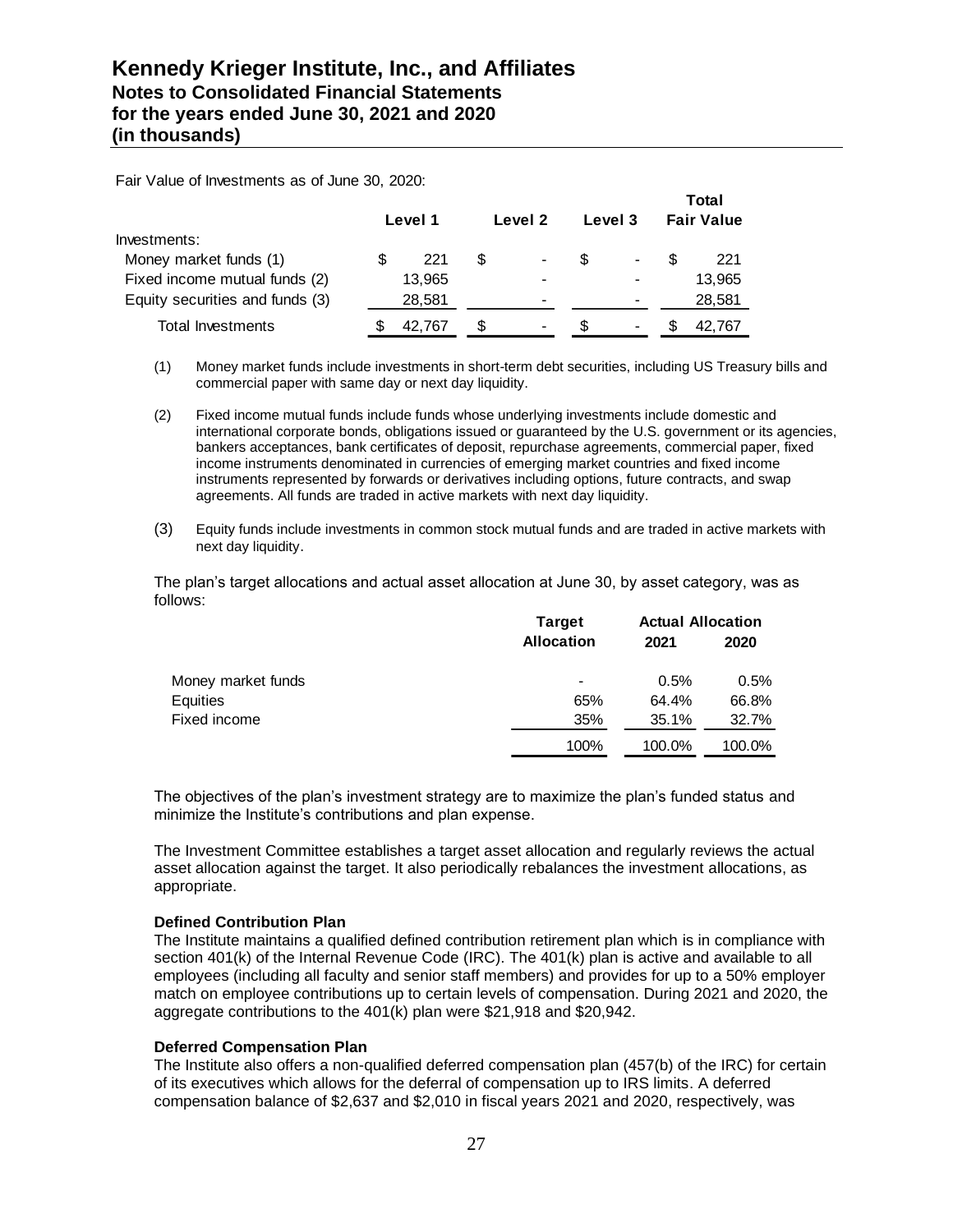reported in Investments limited as to use in the Consolidated Balance Sheet. An associated liability of an equal amount is included in Other long-term liabilities in the Consolidated Balance Sheet. The Institute makes no contributions to the Deferred Compensation Plan.

### **16. INTEREST RATE SWAP**

The Institute manages the fixed/variable mix of its debt portfolio, including hedging exposure to increasing interest expense on variable rate debt, by utilizing an interest rate swap. The Institute maintains a fixed payer interest rate swap which hedges the variable interest rate risk on the majority of the outstanding balance of the Series 2020, 2017B and 2011 Series Bonds. Under the terms of the agreement with a local bank, the Institute pays a fixed rate of 3.636% and receives a percentage of an applicable variable reference rate on notional amounts that reduce annually until July 2036. Notional amounts of \$34,415 and \$35,239 were effective June 30, 2021 and 2020, respectively. Under the terms of the agreement, no collateral requirements exist on the part of the Institute.

The fair value of the interest rate swap and the related unrealized (losses) were as follows as of June 30, including the classification on the Consolidated Balance Sheets and Statements of Operations:

|                                                                                       | <b>Fair Market Value</b>                       |                         |  |  |
|---------------------------------------------------------------------------------------|------------------------------------------------|-------------------------|--|--|
|                                                                                       | 2021                                           | 2020                    |  |  |
| Interest rate swap liability                                                          | \$<br>8,518                                    | \$<br>11,540            |  |  |
|                                                                                       | Amount recognized<br>in Non-operating activity |                         |  |  |
|                                                                                       | 2021                                           | 2020                    |  |  |
| Unrealized gain/(loss) on interest rate swap valuation<br>Interest rate swap payments | \$<br>3,022<br>(1, 245)                        | \$<br>(3, 181)<br>(919) |  |  |

# **17. NET ASSETS WITH DONOR RESTRICTIONS**

Net assets with donor restrictions were held for the following purposes at June 30, 2021 and 2020:

|                                |     | 2021   |   | 2020   |
|--------------------------------|-----|--------|---|--------|
| Capital Campaigns              | \$. | 1.943  | S | 2,168  |
| Research and clinical projects |     | 22,700 |   | 22.917 |
| Perpetual in nature            |     | 2.414  |   | 2.414  |
|                                | S   | 27,057 |   | 27.499 |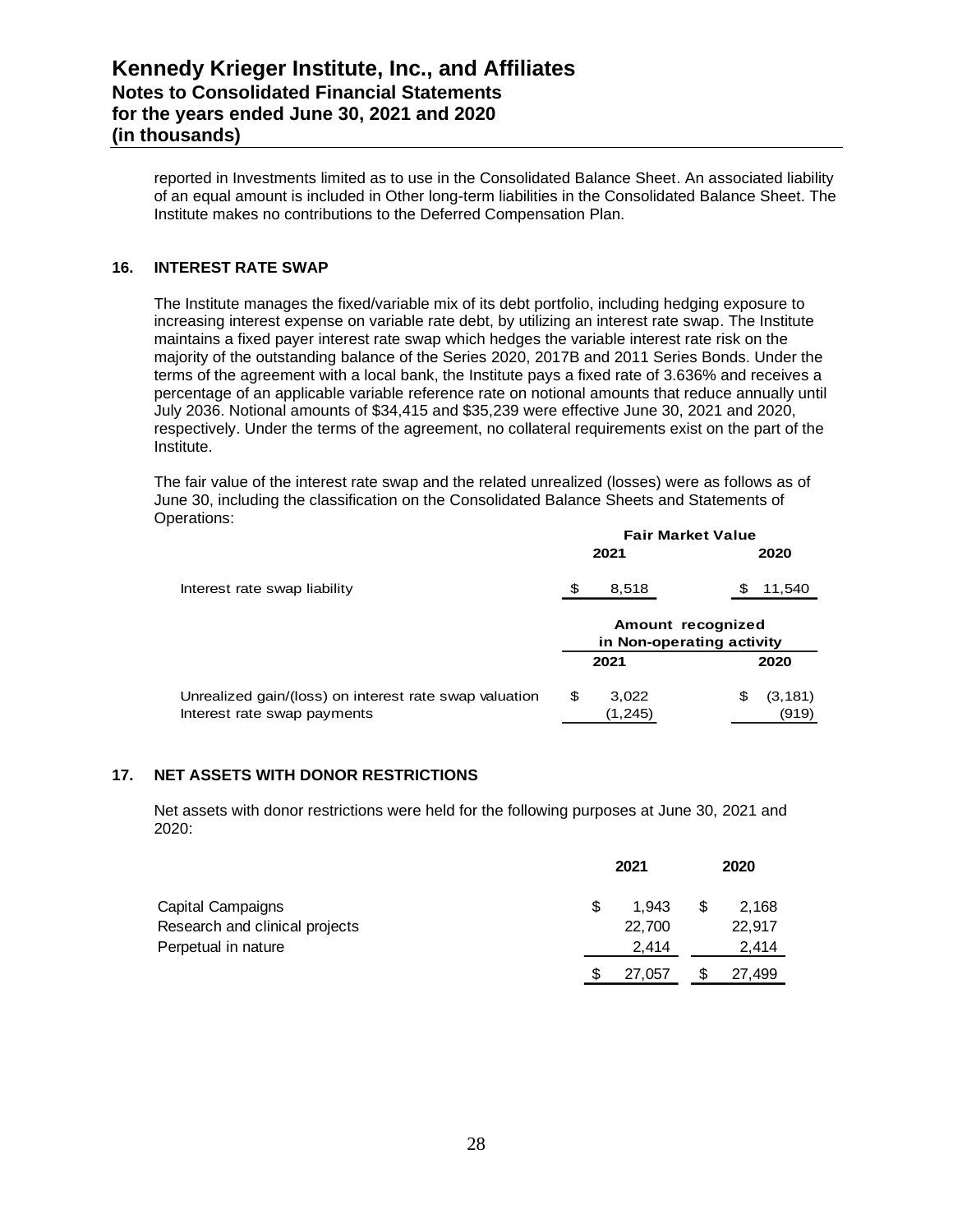During 2021 and 2020, net assets with donor restrictions were released by satisfying donor restrictions in the following amounts:

|                        |   | 2021  |     | 2020  |
|------------------------|---|-------|-----|-------|
| Property and equipment | S | 1.389 | \$. | 1,042 |
| Operating activities   |   | 2.127 |     | 6,725 |
| Total                  |   | 3.516 | \$  | 7,767 |

### **18. SELF INSURANCE**

### **Professional and General Liability**

The Institute maintains a self-insurance trust (the "Trust") for general and professional liability to cover liability claims arising out of the ordinary course of its business. Excess coverage with an insurance company is in place to cover losses above self-insured retention levels.

Assets in the Trust are to provide for payment of professional and general liability claims and expenses. Potential losses from asserted and unasserted claims are accrued based on estimates that incorporate the Institute's past experience, as well as other considerations, including the nature of each claim or incident, applicable insurance coverage and relevant trend factors.

An accrued liability related to asserted and unasserted self-insured general and professional liability claims of \$1,641 has been recorded at June 30, 2021 and 2020 and is included in Accounts payable and accrued expenses on the Consolidated Balance Sheets. Investments in the Trust have a market value of \$5,954 and \$4,689 at June 30, 2021, and 2020, respectively and are reported in Investments limited as to use on the Consolidated Balance Sheets.

### **Workers' Compensation, Unemployment and Health Benefits**

The Institute self-insures its workers' compensation, unemployment and employee health and dental benefits. Losses from claims identified by the Institute, as well as provisions for estimated losses for incurred but not reported incidents, are accrued based on estimates that incorporate the past experience of the Institute, as well as other considerations, including the nature of the claims or incidents and relevant trend factors. An accrued liability of \$4,031 and \$5,215 has been recorded on June 30, 2021, and 2020, respectively for these self-insured plans and is included in Accounts payable and accrued expenses on the Consolidated Balance Sheets.

# **19. COMMITMENTS AND CONTINGENCIES**

### **Litigation**

The Institute is involved in claims and litigation on professional liability and personnel matters that arise in the ordinary course of its business. This litigation is not expected to result in losses that exceed insurance limits or have a materially adverse effect on the Institute's financial position.

There have been claims filed against the Hugo W. Moser Research Institute at Kennedy Krieger, Inc. arising out of two Federally funded research studies performed in the early 1990s. The Institute has insurance believed adequate to cover any compensatory damages awarded for these claims. The Institute has been successful in defending its position on these cases and does not anticipate any material exposure going forward.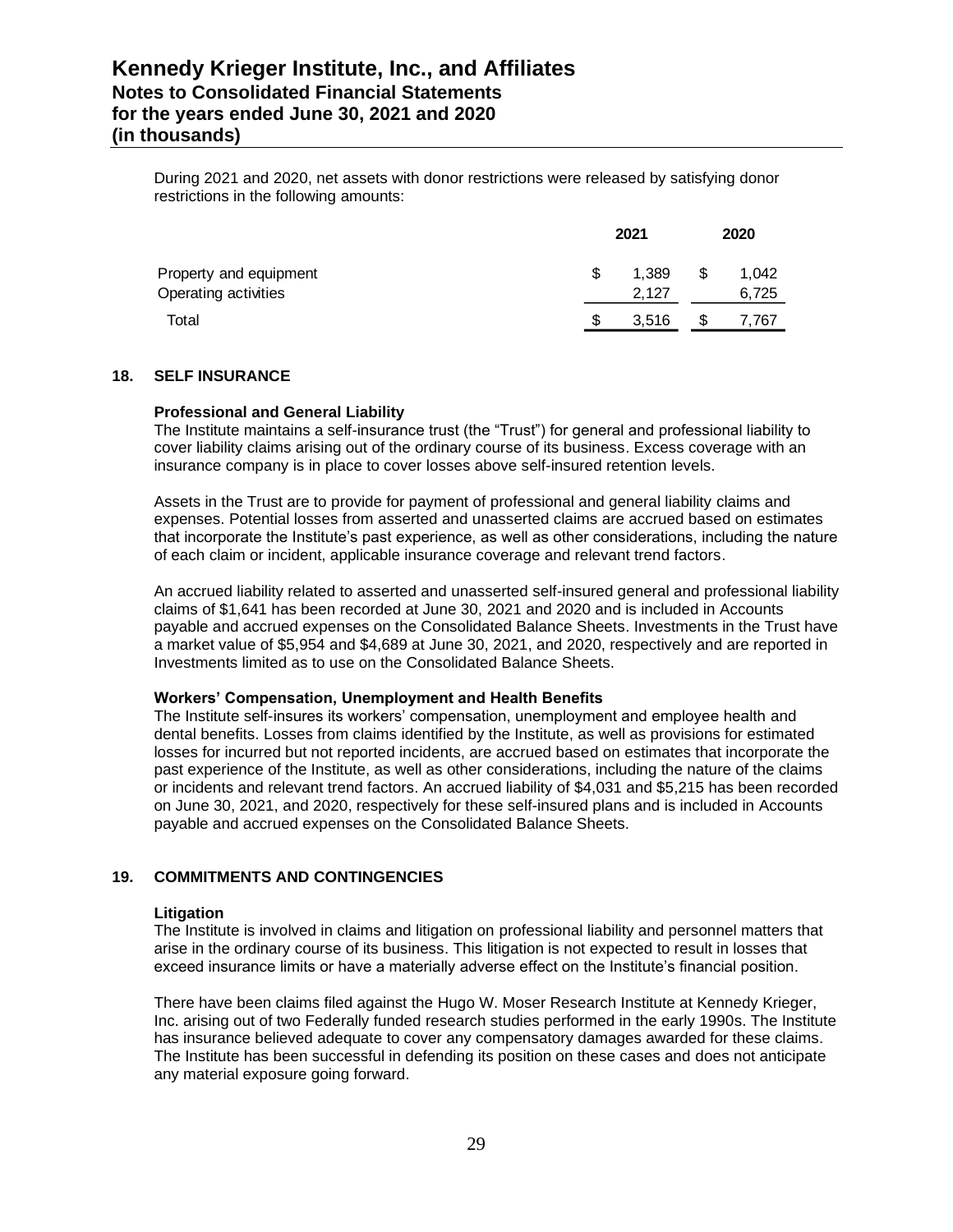### **Rental Lease Commitments**

Through the creation of MSP, all property and major equipment is leased/subleased to each operating entity. These transactions are eliminated through the consolidating of the Institute's financial statements.

Commitments for leases that do not meet the criteria for capitalization are classified as operating leases with related rentals charged to operations as incurred. The following is a schedule by year of future minimum lease payments under operating leases as of June 30, 2021, that have initial or remaining lease terms in excess of one year.

| 2022      | \$<br>2,289 |
|-----------|-------------|
| 2023      | 2,128       |
| 2024      | 1,570       |
| 2025      | 1,303       |
| 2026      | 1,336       |
| 2027-2033 | 8,717       |
| Total     | 17,343      |

Rent expense on external lease commitments for the years ended June 30, 2021 and 2020 was \$2,861 and \$3,053, respectively.

### **Charitable Gift Annuities**

The Institute has received charitable gift annuities from donors from which the Institute has guaranteed payments to the donor on a quarterly basis until the donor's death.

The Institute has recorded gift annuities, net of future annuity payments, consistent with the rates adopted by the American Council on Gift Annuities at the time of issuance of the gift annuity. Gift annuities with a market value of \$588 and \$549 have been recorded in 2021 and 2020, net of a future annuity payment liability of \$329 and \$385, respectively, and are reported in Investments limited as to use on the Consolidated Balance Sheets. Maryland Insurance Commission required reserves for annuity payments are \$335 and \$377 in 2021 and 2020. Assets maintained on outstanding annuity agreements exceed the amount of the Maryland Insurance Commission required reserve.

# **20. FUNCTIONAL EXPENSES**

The Institute provides specialty pediatric health care services, conducts laboratory and clinical research, operates special education school programs, and administers community-based services, conducts fundraising activities, and provides institutional support. Costs not directly attributable to a function, including depreciation and interest, are allocated to function based on square footage.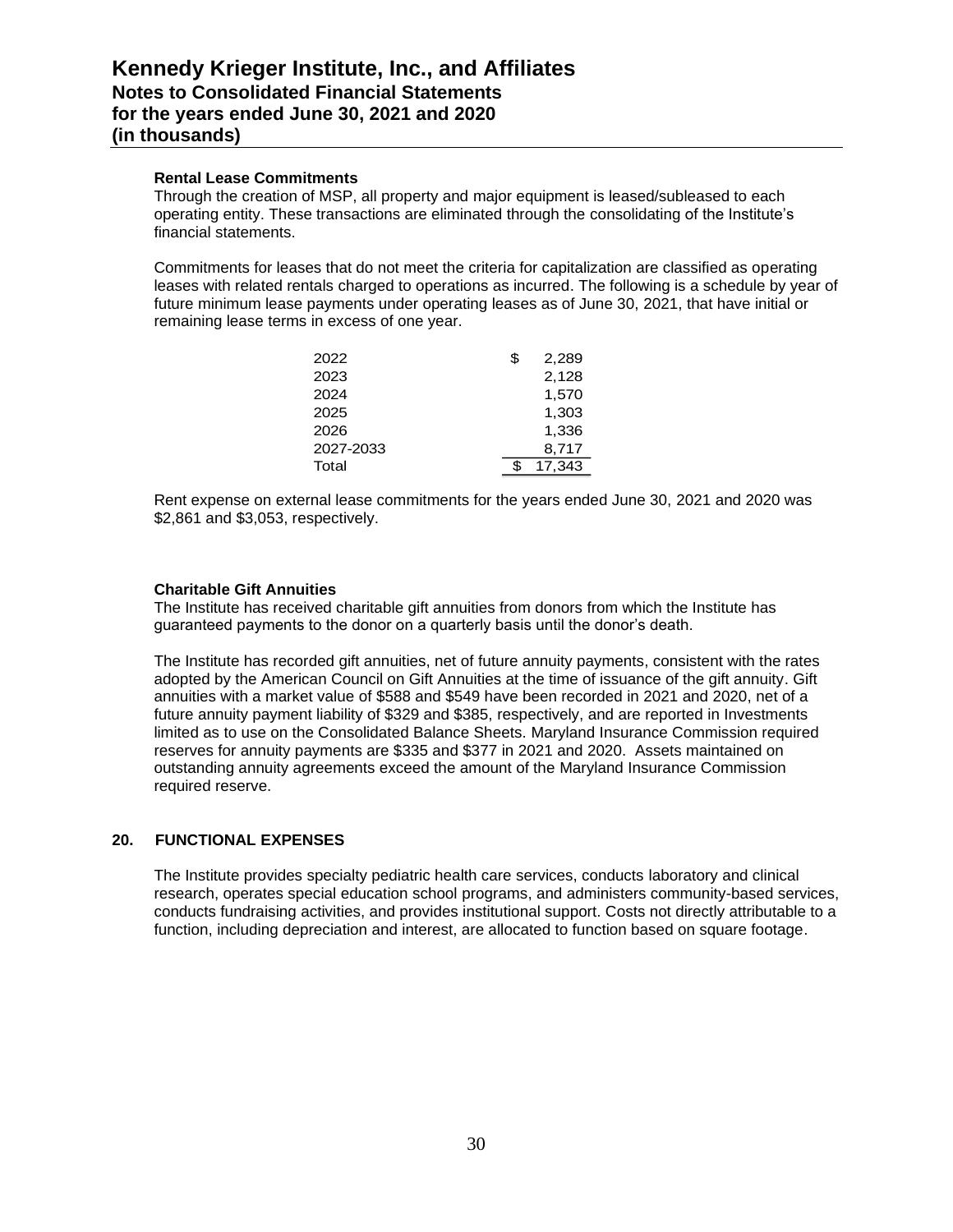### Expenses related to providing these services are as follows:

#### **June 30, 2021**

|                               |   |            |    |          |   | Education/                        |   |       | Institutional |           |
|-------------------------------|---|------------|----|----------|---|-----------------------------------|---|-------|---------------|-----------|
|                               |   | Healthcare |    | Research |   | <b>Community Svcs Fundraising</b> |   |       | Support       | Total     |
| Salaries, wages and benefits  | S | 132.137    | S  | 17.711   | S | 34.136                            |   | 1.973 | \$<br>23.063  | \$209,020 |
| Supplies and other            |   | 18.404     |    | 8.055    |   | 2.320                             |   | 1.234 | 16.288        | 46.301    |
| Rent                          |   | 2,468      |    |          |   | 393                               |   |       |               | 2,861     |
| <b>Interest</b>               |   | 1.101      |    | 242      |   | 677                               |   | 12    | 334           | 2.366     |
| Depreciation and amortization |   | 5.864      |    | 1.290    |   | 3.604                             |   | 62    | 1.778         | 12,598    |
| Total                         |   | 159.974    | S. | 27.298   | S | 41.130                            | S | 3.281 | 41.463        | \$273.146 |

#### **June 30, 2020**

|                               |   |            |          |        |   | Education/                 |   |       | Institutional |       |           |
|-------------------------------|---|------------|----------|--------|---|----------------------------|---|-------|---------------|-------|-----------|
|                               |   | Healthcare | Research |        |   | Community Svcs Fundraising |   |       | Support       | Total |           |
| Salaries, wages and benefits  | S | 129.854    | S        | 18.370 | S | 38.210                     | S | 2.144 | \$<br>21.978  |       | \$210.556 |
| Supplies and other            |   | 18.101     |          | 7.701  |   | 3.991                      |   | 990   | 20.160        |       | 50.943    |
| Rent                          |   | 2,545      |          | -      |   | 508                        |   |       |               |       | 3,053     |
| <b>Interest</b>               |   | 1.558      |          | 343    |   | 956                        |   | 16    | 473           |       | 3.346     |
| Depreciation and amortization |   | 5.581      |          | 1.227  |   | 3.421                      |   | 59    | 1.695         |       | 11,983    |
| Total                         |   | 157.639    | S        | 27.641 | S | 47.086                     | S | 3.209 | \$<br>44.306  |       | \$279.881 |

### **21. SUBSEQUENT EVENTS**

The Institute has evaluated subsequent events through October 4, 2021, which is the date the Consolidated Financial Statements were issued. There have been no events subsequent to that date that needed to be disclosed.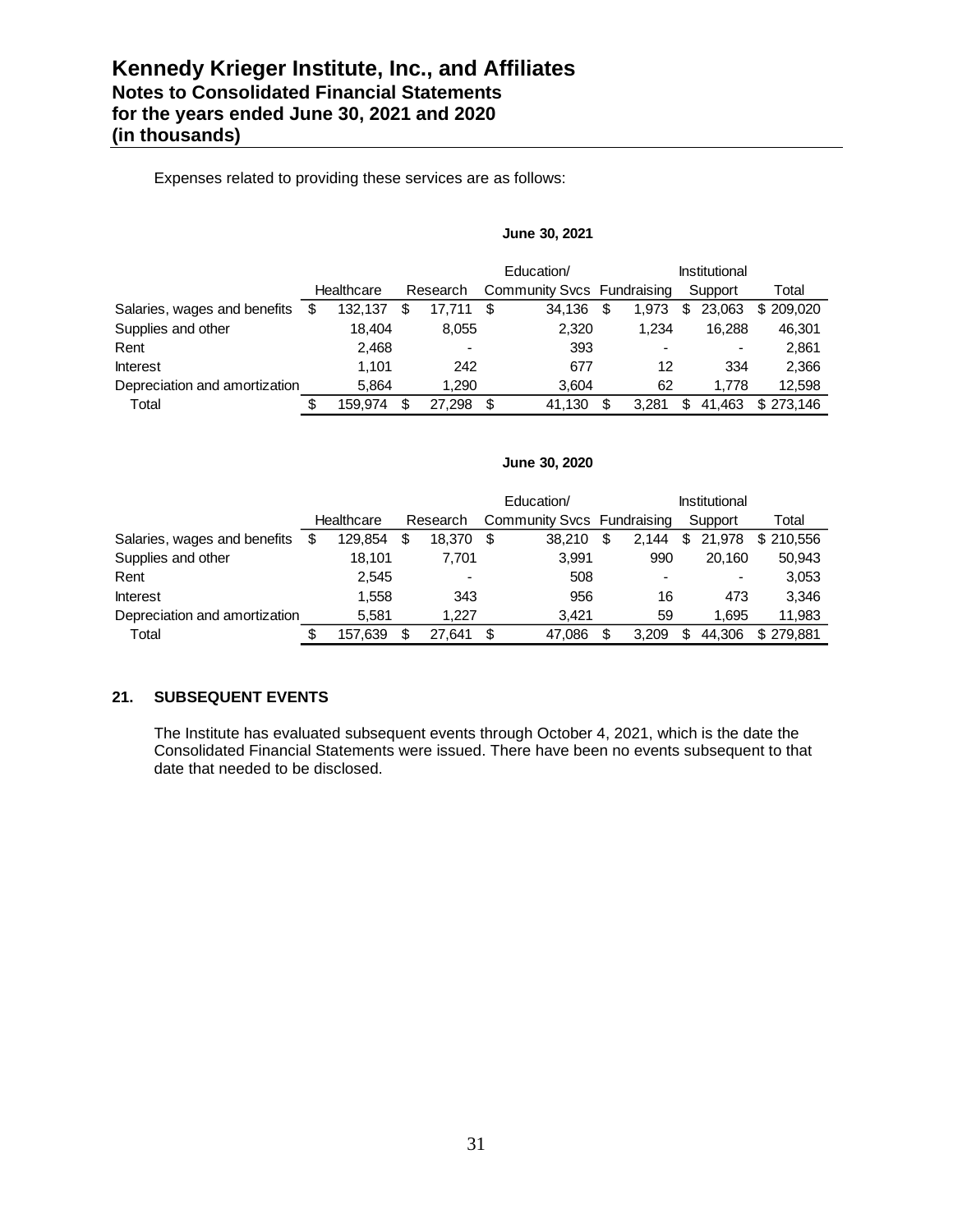

### **Report of Independent Auditors**

To the Board of Directors of Kennedy Krieger Institute, Inc., and Affiliates,

We have audited the consolidated financial statements of Kennedy Krieger Institute, Inc., and Affiliates as of and for the year ended June 30, 2021, and our report thereon appears on page 1 of this document. That audit was conducted for the purpose of forming an opinion on the consolidated financial statements taken as a whole. The consolidating information is the responsibility of management and was derived from and relates directly to the underlying accounting and other records used to prepare the consolidated financial statements. The consolidating information has been subjected to the auditing procedures applied in the audit of the consolidated financial statements and certain additional procedures, including comparing and reconciling such information directly to the underlying accounting and other records used to prepare the consolidated financial statements or to the consolidated financial statements themselves and other additional procedures, in accordance with auditing standards generally accepted in the United States of America. In our opinion, the consolidating information is fairly stated, in all material respects, in relation to the consolidated financial statements taken as a whole. The consolidating information is presented for purposes of additional analysis of the consolidated financial statements rather than to present the financial position, results of operations and cash flows of the individual companies and is not a required part of the consolidated financial statements. Accordingly, we do not express an opinion on the financial position, results of operations and cash flows of the individual companies.

Pricevaterhouse Coopers 22P

PricewaterhouseCoopers LLP Baltimore, MD October 4, 2021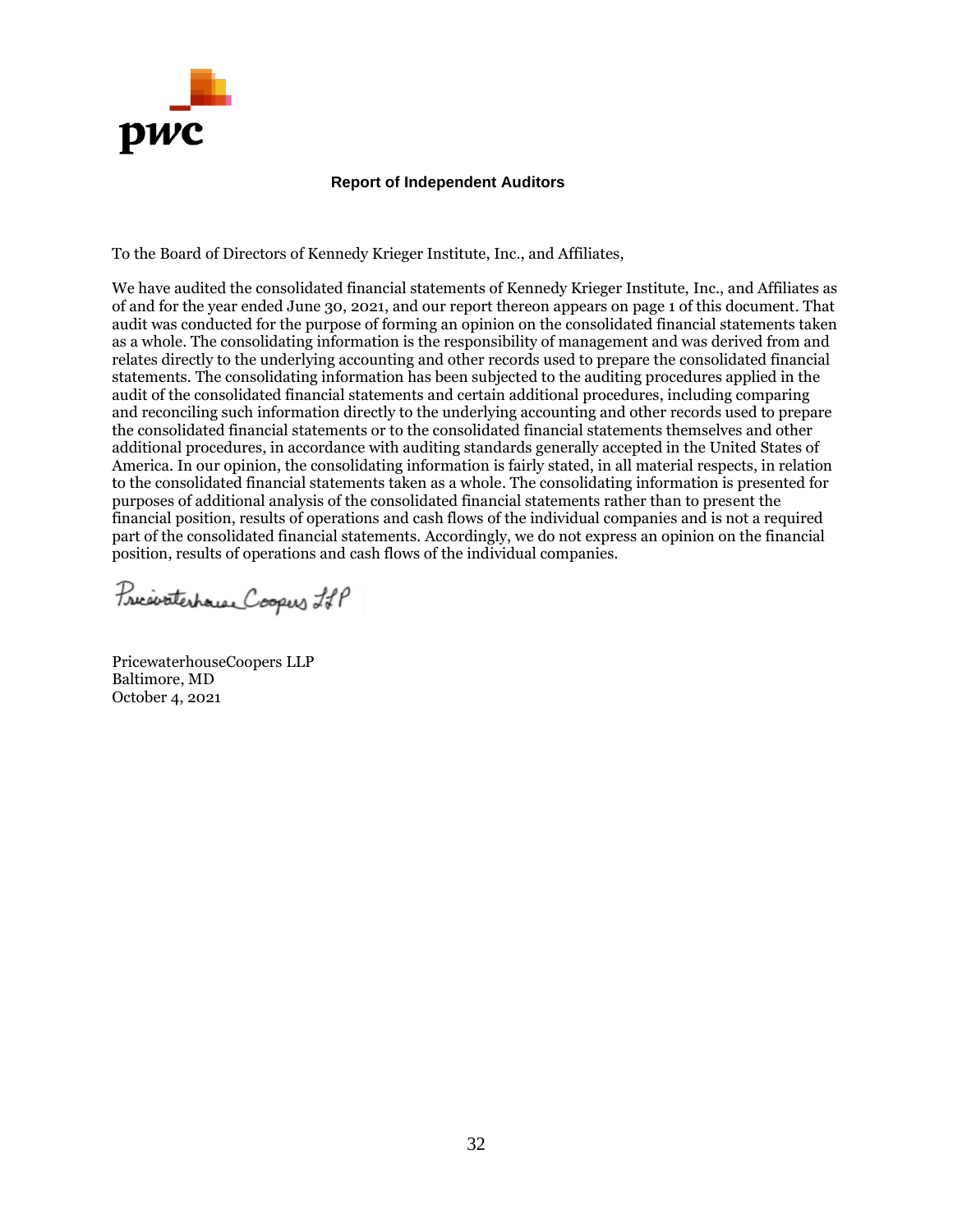**SUPPLEMENTAL CONSOLIDATING FINANCIAL STATEMENTS**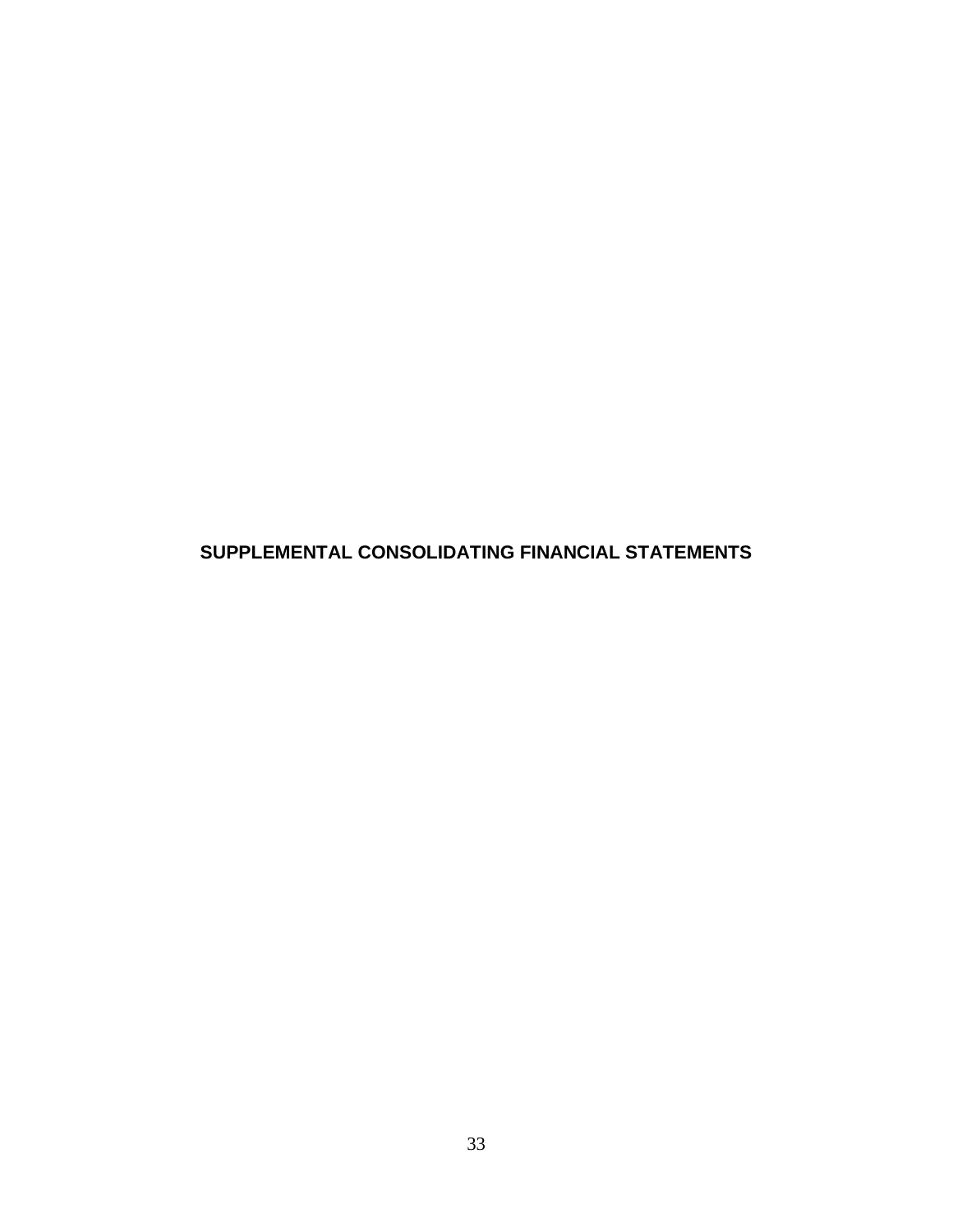# **Kennedy Krieger Institute, Inc., and Affiliates Consolidating Balance Sheet Information Year Ended June 30, 2021**

|                                                              | Kennedy<br>Krieger<br><b>Children's</b><br>Hospital, Inc. | Hugo W. Moser Kennedy Krieger<br><b>Research Institute</b><br>at Kennedv<br>Krieger, Inc. |      | <b>Education</b><br>& Community<br>Services, Inc. | Kennedv<br>Krieger<br>Foundation,<br>Inc. |      | PACT:<br><b>Helping Children</b><br>with Special<br>Needs, Inc. | <b>Madison</b><br><b>Street</b><br>Properties,<br>Inc. | <b>Consolidating</b><br><b>Eliminations</b> | Consolidated<br><b>Totals</b> |
|--------------------------------------------------------------|-----------------------------------------------------------|-------------------------------------------------------------------------------------------|------|---------------------------------------------------|-------------------------------------------|------|-----------------------------------------------------------------|--------------------------------------------------------|---------------------------------------------|-------------------------------|
| Assets                                                       |                                                           |                                                                                           |      |                                                   |                                           |      |                                                                 |                                                        |                                             |                               |
| Current assets:                                              |                                                           |                                                                                           |      |                                                   |                                           |      |                                                                 |                                                        |                                             |                               |
| Cash and cash equivalents                                    | \$18,985,934                                              |                                                                                           |      |                                                   | \$17,565,251                              | - \$ | 554,775                                                         |                                                        |                                             | \$ 37,105,960                 |
| Patient receivables, net                                     | 20,212,676                                                |                                                                                           | \$   | 1,618,181                                         |                                           |      | 81,693                                                          |                                                        |                                             | 21,912,550                    |
| Grant and contract receivable<br>Tuition receivable          | $(81,372)$ \$                                             | 3,394,792                                                                                 |      | 798,476<br>4,215,042                              |                                           |      | 448,729                                                         |                                                        |                                             | 4,560,625<br>4,215,042        |
| Pledges receivable                                           |                                                           |                                                                                           |      |                                                   | 632,700                                   |      | 3,000                                                           |                                                        |                                             | 635,700                       |
| Due from affilitates                                         | 64,364,219                                                |                                                                                           |      | 7,523,866                                         |                                           |      | 207,167                                                         |                                                        | \$<br>(72,095,252)                          |                               |
| Prepaid expenses and other                                   | 2,667,666                                                 | 662,598                                                                                   |      | 185,000                                           | 1,722                                     |      | 1,697                                                           |                                                        | (185,000)                                   | 3,333,683                     |
| Total current assets                                         | 106,149,123                                               | 4,057,390                                                                                 |      | 14,340,565                                        | 18,199,673                                |      | 1,297,061                                                       |                                                        | (72, 280, 252)                              | 71,763,560                    |
| Non-current assets:                                          |                                                           |                                                                                           |      |                                                   |                                           |      |                                                                 |                                                        |                                             |                               |
| Property and equipment, net                                  |                                                           |                                                                                           |      |                                                   |                                           |      |                                                                 | 154,077,614                                            |                                             | 154,077,614                   |
| Board designated endow ment                                  |                                                           |                                                                                           |      |                                                   | 74,164,929                                |      | 510,262                                                         |                                                        |                                             | 74,675,191                    |
| Investments limted as to use<br>Pledges receivable, net      | 8,591,405                                                 |                                                                                           |      |                                                   | 2,079,845<br>265,268                      |      | 12,500                                                          |                                                        |                                             | 10,671,250<br>277,768         |
| Total non-current assets                                     | 8,591,405                                                 |                                                                                           |      |                                                   | 76,510,042                                |      | 522,762                                                         | 154,077,614                                            | $\sim$                                      | 239,701,823                   |
| <b>Total assets</b>                                          | \$114,740,528                                             | \$<br>4,057,390                                                                           | \$   | 14,340,565                                        | \$94,709,715                              | -\$  | 1,819,823                                                       | \$154,077,614                                          | \$<br>(72, 280, 252)                        | \$311,465,383                 |
| Liabilities and net assets                                   |                                                           |                                                                                           |      |                                                   |                                           |      |                                                                 |                                                        |                                             |                               |
| Current liabilities:                                         |                                                           |                                                                                           |      |                                                   |                                           |      |                                                                 |                                                        |                                             |                               |
| Accounts payable and accrued expenses \$                     | 43,935,097                                                | \$<br>983,558                                                                             | - \$ | 234,683                                           | \$<br>15,000                              | -\$  | 26.195                                                          | \$<br>1,878,987                                        |                                             | \$47,073,520                  |
| Deferred grant revenue                                       | 2,147,223                                                 | 1,570,096                                                                                 |      | 239,226                                           |                                           |      | 101,160                                                         |                                                        |                                             | 4,057,705                     |
| Due to affiliates                                            |                                                           | 15,183,466                                                                                |      |                                                   | 11,890,890                                |      |                                                                 | 45,020,896                                             | (72,095,252)                                |                               |
| Line of credit / short term note                             |                                                           |                                                                                           |      |                                                   |                                           |      |                                                                 |                                                        |                                             |                               |
| Current portion of long-term liabilities                     |                                                           |                                                                                           |      |                                                   |                                           |      |                                                                 | 3,731,113                                              |                                             | 3,731,113                     |
| <b>Total Current Liabilities</b><br>Non-current Liabilities: | 46,082,320                                                | 17,737,120                                                                                |      | 473,909                                           | 11,905,890                                |      | 127,355                                                         | 50,630,996                                             | (72,095,252)                                | 54,862,338                    |
| Tax-exempt bonds, net                                        |                                                           |                                                                                           |      |                                                   |                                           |      |                                                                 | 80,346,128                                             |                                             | 80,346,128                    |
| Accrued pension                                              | 9,486,342                                                 |                                                                                           |      |                                                   |                                           |      |                                                                 |                                                        |                                             | 9,486,342                     |
| Interest rate swap                                           |                                                           |                                                                                           |      |                                                   |                                           |      |                                                                 | 8,518,399                                              |                                             | 8,518,399                     |
| Other long-term liabilities                                  | 3,642,398                                                 |                                                                                           |      |                                                   |                                           |      |                                                                 |                                                        |                                             | 3,642,398                     |
| Total long-term liabilities                                  | 13,128,740                                                |                                                                                           |      |                                                   |                                           |      |                                                                 | 88,864,527                                             |                                             | 101,993,267                   |
| <b>Total liabilities</b>                                     | 59,211,060                                                | 17,737,120                                                                                |      | 473,909                                           | 11,905,890                                |      | 127,355                                                         | 139,495,523                                            | (72,095,252)                                | 156,855,605                   |
| Net assets:                                                  |                                                           |                                                                                           |      |                                                   |                                           |      |                                                                 |                                                        |                                             |                               |
| Without donor restrictions                                   | 52,076,575                                                | (23,804,836)                                                                              |      | 12,671,000                                        | 71,667,576                                |      | 544,668                                                         | 14,582,091                                             | (185,000)                                   | 127,552,074                   |
| With donor restrictions                                      | 3,452,893                                                 | 10,125,106                                                                                |      | 1,195,656                                         | 11,136,249                                |      | 1,147,800                                                       |                                                        |                                             | 27,057,704                    |
| Total net assets                                             | 55,529,468                                                | (13,679,730)                                                                              |      | 13,866,656                                        | 82,803,825                                |      | 1,692,468                                                       | 14,582,091                                             | (185,000)                                   | 154,609,778                   |
| Total liabilities and net assets                             | \$114,740,528                                             | \$<br>4,057,390                                                                           | \$   | 14,340,565                                        | \$94,709,715                              | \$   | 1,819,823                                                       | \$154,077,614                                          | \$<br>(72, 280, 252)                        | \$311,465,383                 |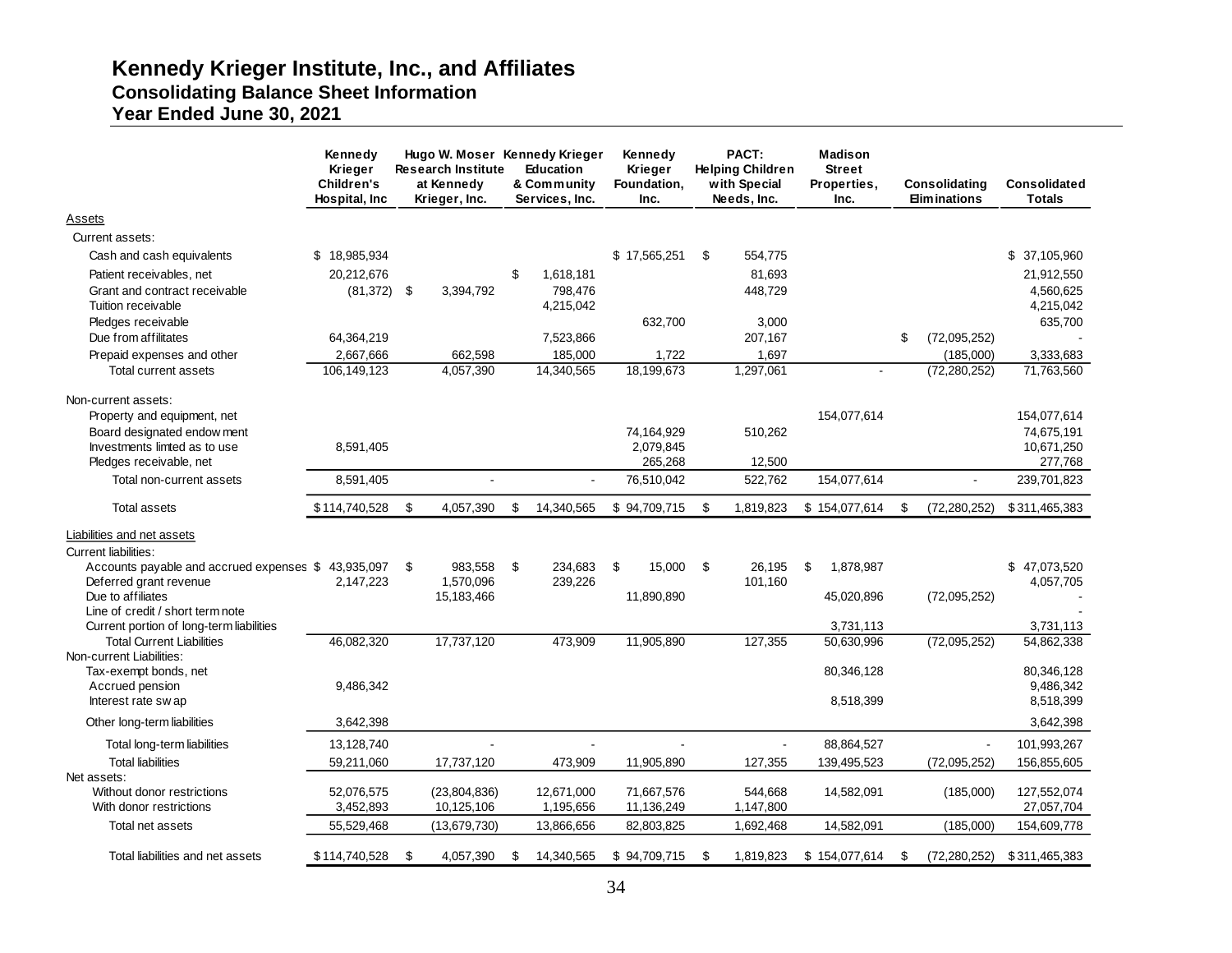# **Kennedy Krieger Institute, Inc., and Affiliates Combining Statement of Operations Year Ended June 30, 2021**

Kennedy Krieger Institute, Inc. and Affiliates Combining Statement of Operations For the Year Ended June 30, 2021

|                                                             | Kennedy<br>Krieger<br>Children's<br>Hospital, Inc |     | Hugo W. Moser<br>Research Institute<br>at Kennedy<br>Krieger, Inc. |     | Kennedy Krieger<br>Education<br>& Community<br>Services, Inc. | Kennedy<br>Krieger<br>Foundation<br>Inc. | Pact:<br>Helping Children<br>with Special<br>Needs, Inc. | Madison<br><b>Street</b><br>Properties<br>Inc. | Combining<br>Eliminations | Combined<br>Total |
|-------------------------------------------------------------|---------------------------------------------------|-----|--------------------------------------------------------------------|-----|---------------------------------------------------------------|------------------------------------------|----------------------------------------------------------|------------------------------------------------|---------------------------|-------------------|
| Operating revenues:                                         |                                                   |     |                                                                    |     |                                                               |                                          |                                                          |                                                |                           |                   |
| Patient service revenue, net                                | 185,576,337 \$<br>Ś                               |     | 1,954,357                                                          | \$  | 1,065,993                                                     |                                          | \$<br>116,070                                            |                                                |                           | \$188,712,757     |
| Tuition revenue                                             |                                                   |     |                                                                    |     | 41,822,870                                                    |                                          | 326,260                                                  |                                                |                           | 42,149,130        |
| Grants and contract revenue                                 | 7,812,296                                         |     | 22,741,302                                                         |     | 4,504,091                                                     |                                          | 1,900,588                                                |                                                |                           | 36,958,277        |
| Net assets released for operating activities                | 623,310                                           |     | 1,803,499                                                          |     | 393,852                                                       | 411,370                                  | 284,244                                                  |                                                | (1,388,808)               | 2,127,467         |
| Investment earnings used for operating activities           |                                                   |     | 2,256,437                                                          |     |                                                               |                                          |                                                          |                                                |                           | 2,256,437         |
| Unrestricted contributions from fundraising activities, net |                                                   |     |                                                                    |     |                                                               | 2,326,692                                |                                                          |                                                |                           | 2,326,692         |
| Other operpating revenues                                   | 610,256                                           |     | 934,924                                                            |     | 66,215                                                        |                                          | 388,025                                                  | 36,792,562                                     | (37, 848, 229)            | 943,753           |
| Total operating revenues                                    | 194,622,199                                       |     | 29,690,519                                                         |     | 47,853,021                                                    | 2,738,062                                | 3,015,187                                                | 36,792,562                                     | (39, 237, 037)            | 275,474,513       |
| Operating expenses:                                         |                                                   |     |                                                                    |     |                                                               |                                          |                                                          |                                                |                           |                   |
| Salaries, wages and benefits                                | 140, 215, 376                                     |     | 19,159,624                                                         |     | 37,029,999                                                    | 969,663                                  | 2,436,858                                                | 8,139,730                                      |                           | 207,951,250       |
| Supplies, purchased services and other                      | 23,526,916                                        |     | 9,704,304                                                          |     | 3,813,092                                                     | 484,608                                  | 426,203                                                  | 10,318,805                                     | (2,754,756)               | 45,519,172        |
| Space costs, net                                            | 23,441,849                                        |     | 5,030,824                                                          |     | 7,100,147                                                     | 251,511                                  | 148,760                                                  | 3,370,493                                      | (36, 482, 281)            | 2,861,303         |
| Depreciation                                                |                                                   |     |                                                                    |     |                                                               |                                          |                                                          | 12,597,186                                     |                           | 12,597,186        |
| Rent                                                        |                                                   |     |                                                                    |     |                                                               |                                          |                                                          |                                                |                           |                   |
| Interest                                                    |                                                   |     |                                                                    |     |                                                               |                                          |                                                          | 2,366,273                                      |                           | 2,366,273         |
| Total operating expenses                                    | 187, 184, 141                                     |     | 33,894,752                                                         |     | 47,943,238                                                    | 1,705,782                                | 3,011,821                                                | 36,792,487                                     | (39, 237, 037)            | 271,295,184       |
| Operating revenues over (under) expenses                    | 7,438,058                                         |     | (4,204,233)                                                        |     | (90, 217)                                                     | 1,032,280                                | 3,366                                                    | 75                                             | $\sim$                    | 4,179,329         |
| Non-operating activity:                                     |                                                   |     |                                                                    |     |                                                               |                                          |                                                          |                                                |                           |                   |
| Investment return, net                                      | 1,319,049                                         |     |                                                                    |     |                                                               | 15,539,935                               | 120,374                                                  | 1,692                                          |                           | 16,981,050        |
| Gain (loss) on interest rate swap                           |                                                   |     |                                                                    |     |                                                               |                                          |                                                          | 1,777,019                                      |                           | 1,777,019         |
| Restricted fundraising expenses                             |                                                   |     |                                                                    |     |                                                               | (1, 276, 854)                            |                                                          |                                                |                           | (1, 276, 854)     |
| Net non-operating activities                                | 1,319,049                                         |     |                                                                    |     | $\overline{a}$                                                | 14,263,081                               | 120,374                                                  | 1,778,711                                      |                           | 17,481,215        |
| Excess of revenues (under) over expenses                    | 8,757,107<br>\$                                   | -\$ | (4, 204, 233)                                                      | -\$ | (90, 217)                                                     | \$15,295,361                             | 123,740<br>Ŝ.                                            | 1,778,786<br>S                                 | Ŝ.                        | \$21,660,544      |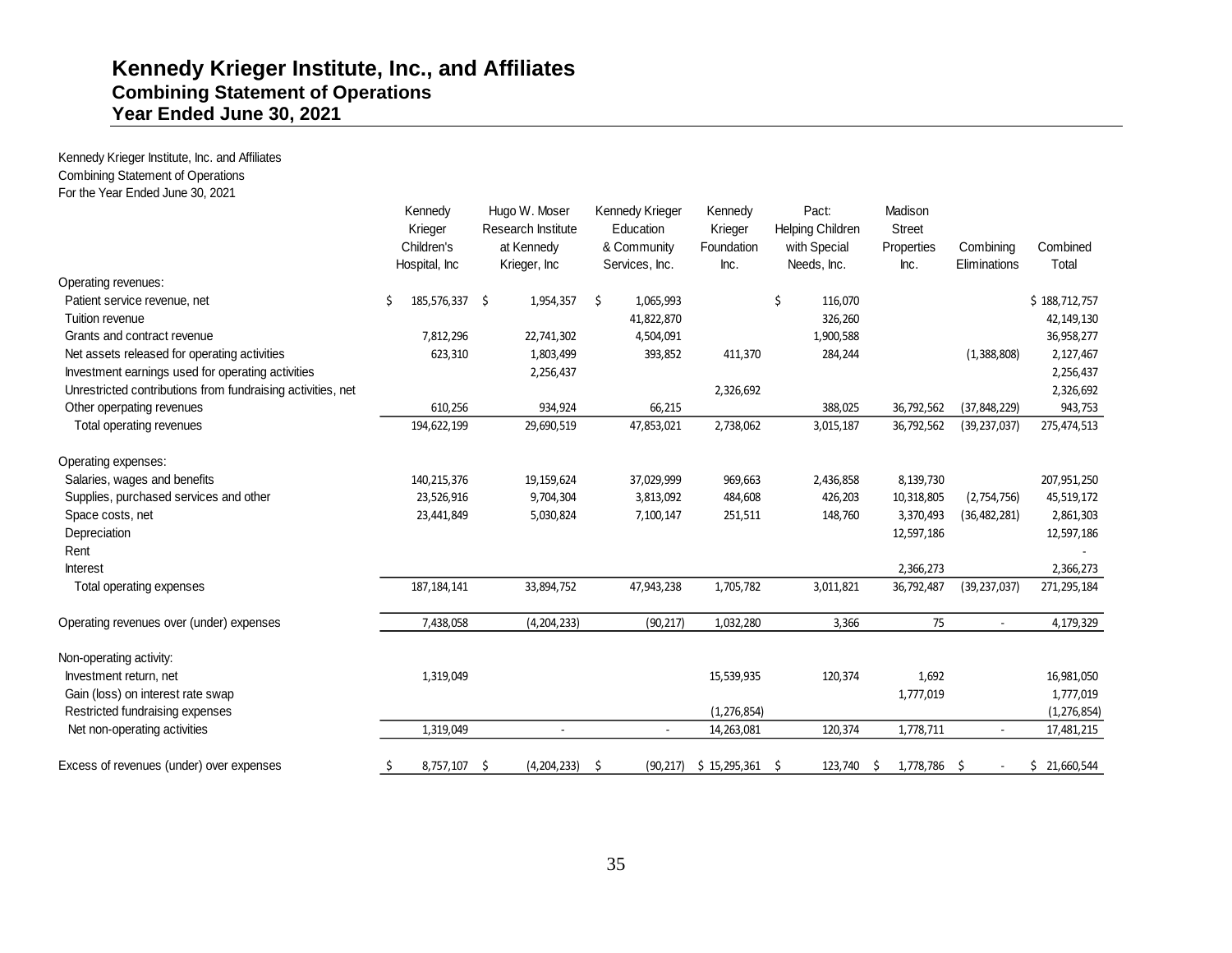# **Kennedy Krieger Institute, Inc., and Affiliates Combining Statement of Changes in Net Assets Year Ended June 30, 2021**

|                                                                                           | Kennedy<br>Krieger<br>Children's<br>Hospital, Inc. | Hugo W. Moser<br>Research<br><b>Institue</b><br>at Kennedy<br>Krieger, Inc. | Kennedy<br>Krieger<br>Education<br>& Community<br>Services, Inc. | Kennedy<br>Krieger<br><b>Foundation</b><br>Inc. | PACT:<br>Helping<br><b>Children</b><br>with Special<br>Needs, Inc. | <b>Madison</b><br><b>Street</b><br><b>Properties</b><br>Inc. | <b>Consolidating Consolidated</b><br><b>Eliminations</b> | <b>Totals</b> |
|-------------------------------------------------------------------------------------------|----------------------------------------------------|-----------------------------------------------------------------------------|------------------------------------------------------------------|-------------------------------------------------|--------------------------------------------------------------------|--------------------------------------------------------------|----------------------------------------------------------|---------------|
| Net assets without donor restrictions:                                                    |                                                    |                                                                             |                                                                  |                                                 |                                                                    |                                                              |                                                          |               |
| Excess of revenue over (under) expenses<br>Net assets released from restrictions used for | 8,757,107<br>\$                                    | \$<br>$(4,204,233)$ \$                                                      |                                                                  | $(90,217)$ \$ 15,295,361                        | -\$<br>123,740                                                     | \$<br>1,778,786                                              | -\$                                                      | 21,660,544    |
| property and equipment                                                                    |                                                    |                                                                             |                                                                  |                                                 |                                                                    | 1,388,809                                                    |                                                          | 1,388,809     |
| Change in funded status of defined benefit plan                                           | 10,914,760                                         |                                                                             |                                                                  |                                                 |                                                                    |                                                              |                                                          | 10,914,760    |
| Increase (decrease) in net assets without                                                 |                                                    |                                                                             |                                                                  |                                                 |                                                                    |                                                              |                                                          |               |
| donor restrictions                                                                        | 19,671,867                                         | (4,204,233)                                                                 | (90, 217)                                                        | 15,295,361                                      | 123,740                                                            | 3,167,595                                                    |                                                          | 33,964,113    |
| Net assets without donor restictions, beginning                                           |                                                    |                                                                             |                                                                  |                                                 |                                                                    |                                                              |                                                          |               |
| of year                                                                                   | 32,404,708                                         | (19,600,603)                                                                | 12,761,217                                                       | 56,372,215                                      | 420,928                                                            | 11,414,496                                                   | (185,000)                                                | 93,587,961    |
| Net assets without donor restrictions, end of year                                        | 52,076,575                                         | (23,804,836)                                                                | 12,671,000                                                       | 71,667,576                                      | 544,668                                                            | 14,582,091                                                   | (185,000)                                                | 127,552,074   |
| Net asets with donor restrictions:                                                        |                                                    |                                                                             |                                                                  |                                                 |                                                                    |                                                              |                                                          |               |
| Contributions w ith donor restrictions                                                    | 950,304                                            | 1,007,861                                                                   | 646,458                                                          | 132,924                                         | 337,774                                                            |                                                              |                                                          | 3,075,321     |
| Net assets released from restrictions used for:                                           |                                                    |                                                                             |                                                                  |                                                 |                                                                    |                                                              |                                                          |               |
| Operating activities                                                                      | (623, 310)                                         | (414, 692)                                                                  | (393, 852)                                                       | (411, 370)                                      | (284, 244)                                                         |                                                              |                                                          | (2, 127, 468) |
| Purchases of property and equipment                                                       |                                                    | (1,388,807)                                                                 |                                                                  |                                                 |                                                                    |                                                              |                                                          | (1,388,807)   |
| Increase (decrease) in net assets with donor<br>restrictions                              | 326,994                                            | (795, 638)                                                                  | 252,606                                                          | (278, 446)                                      | 53,530                                                             |                                                              |                                                          | (440, 954)    |
| Net assets with donor restrictions, beginning                                             | 3,125,899                                          | 10,920,744                                                                  | 943,050                                                          | 11,414,695                                      | 1,094,270                                                          |                                                              |                                                          | 27,498,658    |
| of year                                                                                   |                                                    |                                                                             |                                                                  |                                                 |                                                                    |                                                              |                                                          |               |
| Net assets with donor restrictions, end of year                                           | 3,452,893                                          | 10,125,106                                                                  | 1,195,656                                                        | 11,136,249                                      | 1,147,800                                                          |                                                              |                                                          | 27,057,704    |
| Increase (decrease) in total net assets                                                   | 19,998,861                                         | (4,999,871)                                                                 | 162,389                                                          | 15,016,915                                      | 177,270                                                            | 3,167,595                                                    |                                                          | 33,523,159    |
| Total net assets, beginning of year                                                       | 35,530,607                                         | (8,679,859)                                                                 | 13,704,267                                                       | 67,786,910                                      | 1,515,198                                                          | 11,414,496                                                   | (185,000)                                                | 121,086,619   |
| Total net assets, end of year                                                             | \$55,529,468                                       | (\$13,679,730)                                                              | \$13,866,656                                                     | \$82,803,825                                    | \$1,692,468                                                        | \$14,582,091                                                 | (\$185,000)                                              | \$154,609,778 |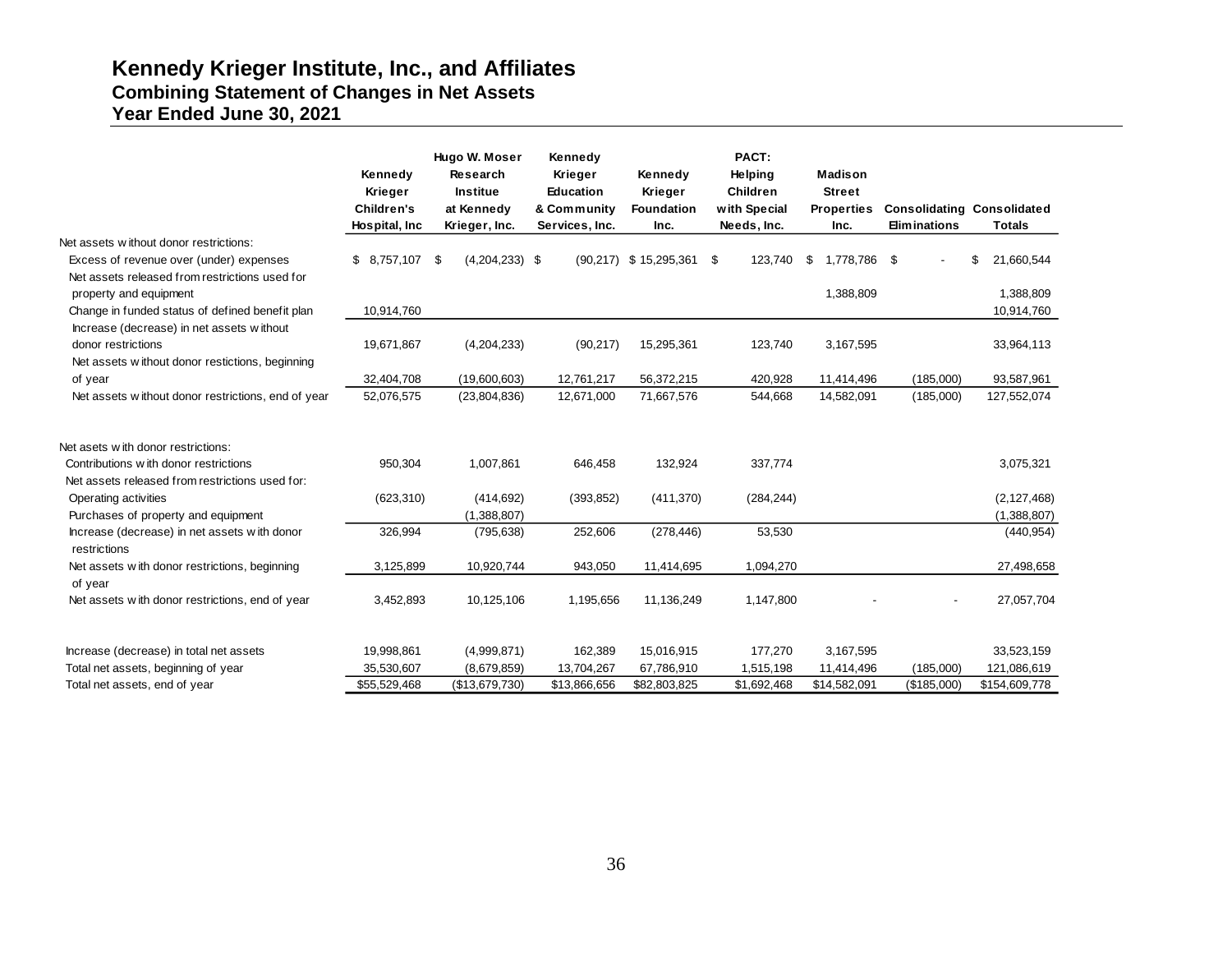# **Kennedy Krieger Institute, Inc., and Affiliates Consolidating Balance Sheet Information Year Ended June 30, 2020**

|                                                       | Kennedy<br>Krieger<br>Children's<br>Hospital, Inc | Hugo W. Moser Kennedy Krieger<br><b>Research Institute</b><br>at Kennedy<br>Krieger, Inc. | <b>Education</b><br>& Community<br>Services, Inc. | Kennedy<br>Krieger<br>Foundation,<br>Inc. | PACT:<br><b>Helping Children</b><br>with Special<br>Needs, Inc. |    | <b>Madison</b><br><b>Street</b><br>Properties,<br>Inc. | Consolidating<br><b>Eliminations</b> | Consolidated<br><b>Totals</b> |
|-------------------------------------------------------|---------------------------------------------------|-------------------------------------------------------------------------------------------|---------------------------------------------------|-------------------------------------------|-----------------------------------------------------------------|----|--------------------------------------------------------|--------------------------------------|-------------------------------|
| Assets                                                |                                                   |                                                                                           |                                                   |                                           |                                                                 |    |                                                        |                                      |                               |
| Current assets:                                       |                                                   |                                                                                           |                                                   |                                           |                                                                 |    |                                                        |                                      |                               |
| Cash and cash equivalents                             | 7,598,922<br>S                                    |                                                                                           |                                                   | \$13,240,204                              | \$<br>515,953                                                   |    |                                                        |                                      | \$21,355,079                  |
| Patient receivables, net                              | 27,952,500                                        |                                                                                           | \$<br>3,241,524                                   |                                           | 109,501                                                         |    |                                                        |                                      | 31,303,525                    |
| Grant and contract receivable                         | 707,840                                           | \$<br>2,597,844                                                                           | 737,175                                           |                                           | 352,614                                                         |    |                                                        |                                      | 4,395,473                     |
| Tuition receivable                                    |                                                   |                                                                                           | 4,922,605                                         |                                           |                                                                 |    |                                                        |                                      | 4,922,605                     |
| Pledges receivable                                    |                                                   |                                                                                           |                                                   | 1,392,498                                 | 19,500                                                          |    |                                                        |                                      | 1,411,998                     |
| Due from affilitates                                  | 64,950,500                                        |                                                                                           | 4,970,643                                         |                                           | 263,088                                                         |    |                                                        | \$<br>(70, 184, 231)                 |                               |
| Prepaid expenses and other                            | 2,196,913                                         | 269,055                                                                                   | 268,761                                           | 1,667                                     | 1,697                                                           | S. | 107,751                                                | (185,000)                            | 2,660,844                     |
| Total current assets                                  | 103,406,675                                       | 2,866,899                                                                                 | 14,140,708                                        | 14,634,369                                | 1,262,353                                                       |    | 107,751                                                | (70, 369, 231)                       | 66,049,524                    |
| Non-current assets:                                   |                                                   |                                                                                           |                                                   |                                           |                                                                 |    |                                                        |                                      |                               |
| Property and equipment, net                           |                                                   |                                                                                           |                                                   |                                           |                                                                 |    | 159,785,430                                            |                                      | 159,785,430                   |
| Board designated endow ment                           |                                                   |                                                                                           |                                                   | 56,641,600                                | 389,888                                                         |    |                                                        |                                      | 57,031,488                    |
| Investments limted as to use                          | 6,698,776                                         |                                                                                           |                                                   | 1,664,001                                 |                                                                 |    |                                                        |                                      | 8,362,777                     |
| Pledges receivable, net                               |                                                   |                                                                                           |                                                   | 703,982                                   |                                                                 |    |                                                        |                                      | 703,982                       |
| Total non-current assets                              | 6,698,776                                         |                                                                                           |                                                   | 59,009,583                                | 389,888                                                         |    | 159,785,430                                            |                                      | 225,883,677                   |
| <b>Total assets</b>                                   | \$110,105,451                                     | \$<br>2,866,899                                                                           | \$<br>14,140,708                                  | \$73,643,952                              | \$<br>1,652,241                                                 |    | \$159,893,181                                          | \$<br>(70, 369, 231)                 | \$291,933,201                 |
| Liabilities and net assets<br>Current liabilities:    |                                                   |                                                                                           |                                                   |                                           |                                                                 |    |                                                        |                                      |                               |
| Accounts payable and accrued expenses \$              | 34,458,840                                        | \$<br>2,035,490                                                                           | \$<br>204,936                                     | \$<br>45,080                              | \$<br>31,691                                                    | \$ | 2,298,727                                              |                                      | \$ 39,074,764                 |
| Deferred grant revenue                                | 3,000,018                                         | 1,460,031                                                                                 | 231,505                                           |                                           | 105,352                                                         |    |                                                        |                                      | 4,796,906                     |
| Due to affiliates<br>Line of credit / short term note |                                                   | 8,051,237                                                                                 |                                                   | 5,811,962                                 |                                                                 |    | 56,321,032                                             | (70, 184, 231)                       |                               |
| Current portion of long-term liabilities              | 10,000,000                                        |                                                                                           |                                                   |                                           |                                                                 |    | 3,291,519                                              |                                      | 13,291,519                    |
| <b>Total Current Liabilities</b>                      | 47,458,858                                        | 11,546,758                                                                                | 436,441                                           | 5,857,042                                 | 137,043                                                         |    | 61,911,278                                             | (70, 184, 231)                       | 57,163,189                    |
| Non-current Liabilities:                              |                                                   |                                                                                           |                                                   |                                           |                                                                 |    |                                                        |                                      |                               |
| Tax-exempt bonds, net                                 |                                                   |                                                                                           |                                                   |                                           |                                                                 |    | 73,986,501                                             |                                      | 73.986.501                    |
| Accrued pension<br>Interest rate swap                 | 23,259,080                                        |                                                                                           |                                                   |                                           |                                                                 |    | 11,539,990                                             |                                      | 23,259,080<br>11,539,990      |
| Other long-term liabilities                           | 3,856,906                                         |                                                                                           |                                                   |                                           |                                                                 |    | 1,040,916                                              |                                      | 4,897,822                     |
| Total long-term liabilities                           | 27,115,986                                        |                                                                                           |                                                   |                                           |                                                                 |    | 86,567,407                                             |                                      | 113,683,393                   |
| <b>Total liabilities</b>                              | 74,574,844                                        | 11,546,758                                                                                | 436,441                                           | 5,857,042                                 | 137,043                                                         |    | 148,478,685                                            | (70, 184, 231)                       | 170,846,582                   |
| Net assets:                                           |                                                   |                                                                                           |                                                   |                                           |                                                                 |    |                                                        |                                      |                               |
| Without donor restrictions                            | 32,404,708                                        | (19,600,603)                                                                              | 12,761,217                                        | 56,372,215                                | 420,928                                                         |    | 11,414,496                                             | (185,000)                            | 93,587,961                    |
| With donor restrictions                               | 3,125,899                                         | 10,920,744                                                                                | 943,050                                           | 11,414,695                                | 1,094,270                                                       |    |                                                        |                                      | 27,498,658                    |
| Total net assets                                      | 35,530,607                                        | (8,679,859)                                                                               | 13,704,267                                        | 67,786,910                                | 1,515,198                                                       |    | 11,414,496                                             | (185,000)                            | 121,086,619                   |
| Total liabilities and net assets                      | \$110,105,451                                     | \$<br>2,866,899                                                                           | \$<br>14,140,708                                  | \$73,643,952                              | \$<br>1,652,241                                                 |    | \$159,893,181                                          | \$<br>(70, 369, 231)                 | \$291,933,201                 |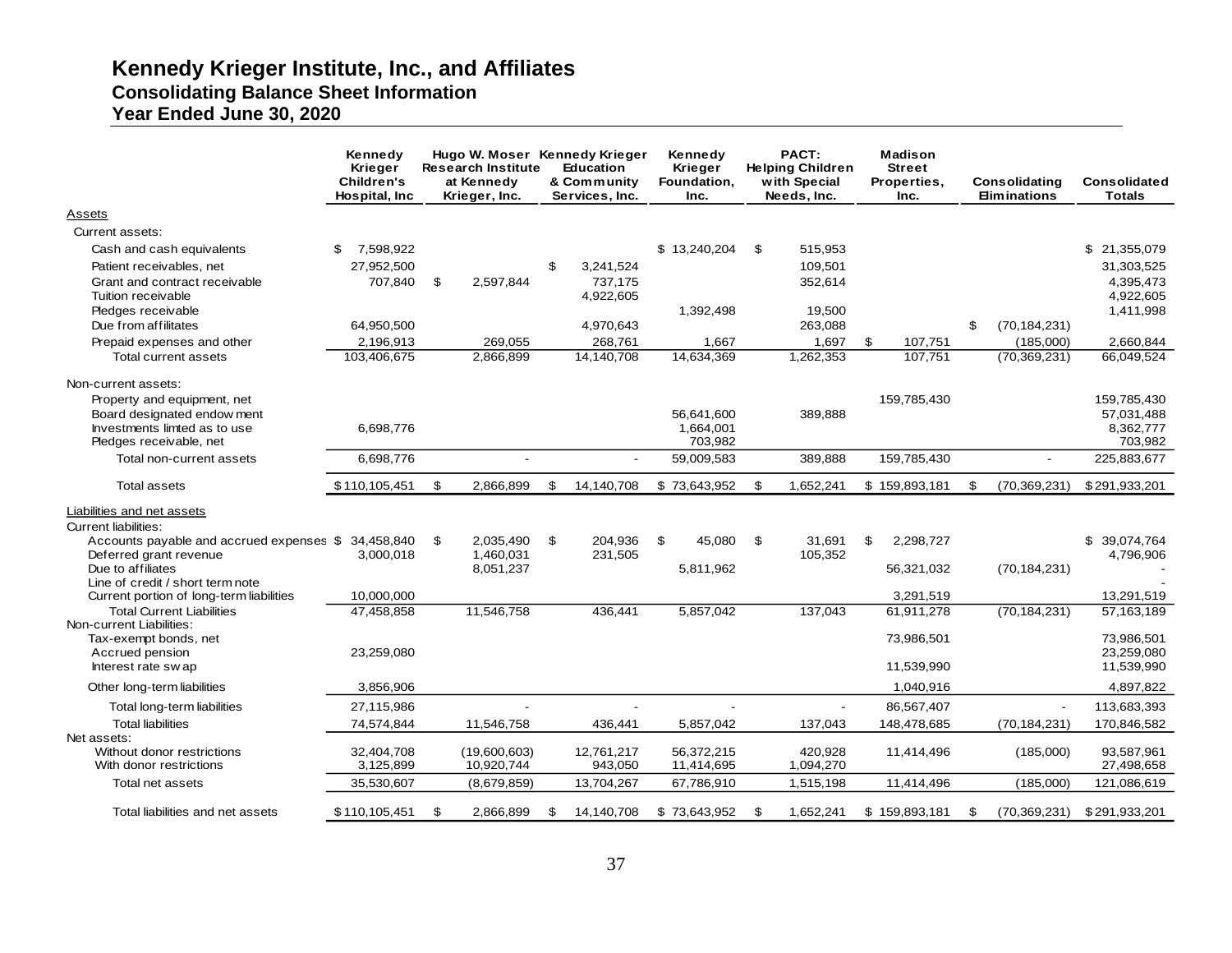# **Kennedy Krieger Institute, Inc., and Affiliates Combining Statement of Operations Year Ended June 30, 2020**

|                                                                           | Kennedy<br>Krieger | Hugo W. Moser<br><b>Research Inst</b><br>at Kennedy |               | <b>Children's</b> |                          |                   |    | <b>Kennedy Krieger</b><br><b>Education</b><br>& Community |                      | Kennedy<br>Krieger<br><b>Foundation</b> | PACT:<br><b>Helping Children</b><br>with Special |  | <b>Madison</b><br><b>Street</b><br><b>Properties</b> | <b>Consolidating Consolidated</b> |  |
|---------------------------------------------------------------------------|--------------------|-----------------------------------------------------|---------------|-------------------|--------------------------|-------------------|----|-----------------------------------------------------------|----------------------|-----------------------------------------|--------------------------------------------------|--|------------------------------------------------------|-----------------------------------|--|
|                                                                           | Hospital, Inc.     |                                                     | Krieger, Inc. |                   | Services, Inc.           | Inc.              |    | Needs, Inc.                                               | Inc.                 | <b>Eliminations</b>                     | <b>Totals</b>                                    |  |                                                      |                                   |  |
|                                                                           |                    |                                                     |               |                   |                          |                   |    |                                                           |                      |                                         |                                                  |  |                                                      |                                   |  |
| Operating revenues:                                                       |                    |                                                     |               |                   |                          |                   |    |                                                           |                      |                                         |                                                  |  |                                                      |                                   |  |
| Patient service revenue, net                                              | \$176,385,761      | S                                                   | 2,651,762     | \$                | 2,074,694                |                   | \$ | 162,118                                                   |                      |                                         | \$181,274,335                                    |  |                                                      |                                   |  |
| Tuition revenue                                                           |                    |                                                     |               |                   | 46,290,110               |                   |    | 484,881                                                   |                      |                                         | 46,774,991                                       |  |                                                      |                                   |  |
| Grants and contract revenue                                               | 8,309,778          |                                                     | 24,653,419    |                   | 4,648,902                |                   |    | 1,691,661                                                 |                      |                                         | 39,303,760                                       |  |                                                      |                                   |  |
| Net assets released for operating activities                              | 1,049,351          |                                                     | 2,225,641     |                   | 1,208,463                | \$3,205,342       |    | 78,224                                                    |                      | \$(1,041,569)                           | 6,725,452                                        |  |                                                      |                                   |  |
| Investment earnings used for operating activities                         |                    |                                                     | 2,183,663     |                   |                          |                   |    |                                                           |                      |                                         | 2,183,663                                        |  |                                                      |                                   |  |
| Contributions w ithout donor restrictions, net                            |                    |                                                     |               |                   |                          | 1,416,449         |    |                                                           |                      |                                         | 1,416,449                                        |  |                                                      |                                   |  |
| Other operating revenues                                                  | 506,367            |                                                     | 1,144,410     |                   | 65,500                   |                   |    | 360,561                                                   | \$37,687,771         | (38, 895, 781)                          | 868,828                                          |  |                                                      |                                   |  |
| Total operating revenues                                                  | 186,251,257        |                                                     | 32,858,895    |                   | 54,287,669               | 4,621,791         |    | 2,777,445                                                 | 37,687,771           | (39,937,350)                            | 278,547,478                                      |  |                                                      |                                   |  |
| Operating expenses:                                                       |                    |                                                     |               |                   |                          |                   |    |                                                           |                      |                                         |                                                  |  |                                                      |                                   |  |
| Salaries, w ages and benefits                                             | 136,814,074        |                                                     | 19,793,338    |                   | 41,279,461               | 1,099,592         |    | 2,372,221                                                 | 8,075,834            |                                         | 209,434,520                                      |  |                                                      |                                   |  |
| Supplies, purchased services and other                                    | 23,980,925         |                                                     | 9,579,711     |                   | 6,315,127                | 3,312,811         |    | 312,597                                                   | 11,161,424           | (4,499,407)                             | 50,163,188                                       |  |                                                      |                                   |  |
| Space costs, net                                                          | 21,559,767         |                                                     | 6,143,535     |                   | 6,894,891                | 248,318           |    | 97,484                                                    | 493,948              | (35, 437, 943)                          |                                                  |  |                                                      |                                   |  |
| Depreciation                                                              |                    |                                                     |               |                   |                          |                   |    |                                                           | 11,982,605           |                                         | 11,982,605                                       |  |                                                      |                                   |  |
| Rent                                                                      |                    |                                                     |               |                   |                          |                   |    |                                                           | 3,052,813            |                                         | 3,052,813                                        |  |                                                      |                                   |  |
| <b>Interest</b>                                                           | 274,072            |                                                     | 57,599        |                   | 81,980                   | 6,996             |    | 4,135                                                     | 2,921,147            |                                         | 3,345,929                                        |  |                                                      |                                   |  |
| Total operating expenses                                                  | 182,628,838        |                                                     | 35,574,183    |                   | 54,571,459               | 4,667,717         |    | 2,786,437                                                 | 37,687,771           | (39, 937, 350)                          | 277,979,055                                      |  |                                                      |                                   |  |
| Operating revenues over (under) expenses                                  | 3,622,419          |                                                     | (2,715,288)   |                   | (283, 790)               | (45, 926)         |    | (8,992)                                                   |                      |                                         | 568,423                                          |  |                                                      |                                   |  |
| Non-operating activity:                                                   |                    |                                                     |               |                   |                          |                   |    |                                                           |                      |                                         |                                                  |  |                                                      |                                   |  |
| Investment return, net                                                    | 301,083            |                                                     |               |                   |                          | 278,604           |    | 11,493                                                    | 904                  |                                         | 592,084                                          |  |                                                      |                                   |  |
| Gain (loss) on interest rate sw ap                                        |                    |                                                     |               |                   |                          |                   |    |                                                           | (4, 100, 664)        |                                         | (4, 100, 664)                                    |  |                                                      |                                   |  |
| Fundraising expenses related to contributions<br>w ith donor restrictions |                    |                                                     |               |                   |                          | (1,257,612)       |    |                                                           |                      |                                         | (1,257,612)                                      |  |                                                      |                                   |  |
| Net non-operating activity                                                | 301,083            |                                                     |               |                   | $\overline{\phantom{a}}$ | (979,008)         |    | 11,493                                                    | (4,099,760)          |                                         | (4,766,192)                                      |  |                                                      |                                   |  |
| Excess of revenues (under) over expenses                                  | 3,923,502<br>\$    | \$                                                  | (2,715,288)   | \$                | (283,790)                | $$(1,024,934)$ \; |    | 2,501                                                     | $$ (4,099,760)$ \ \$ |                                         | (4, 197, 769)<br>\$                              |  |                                                      |                                   |  |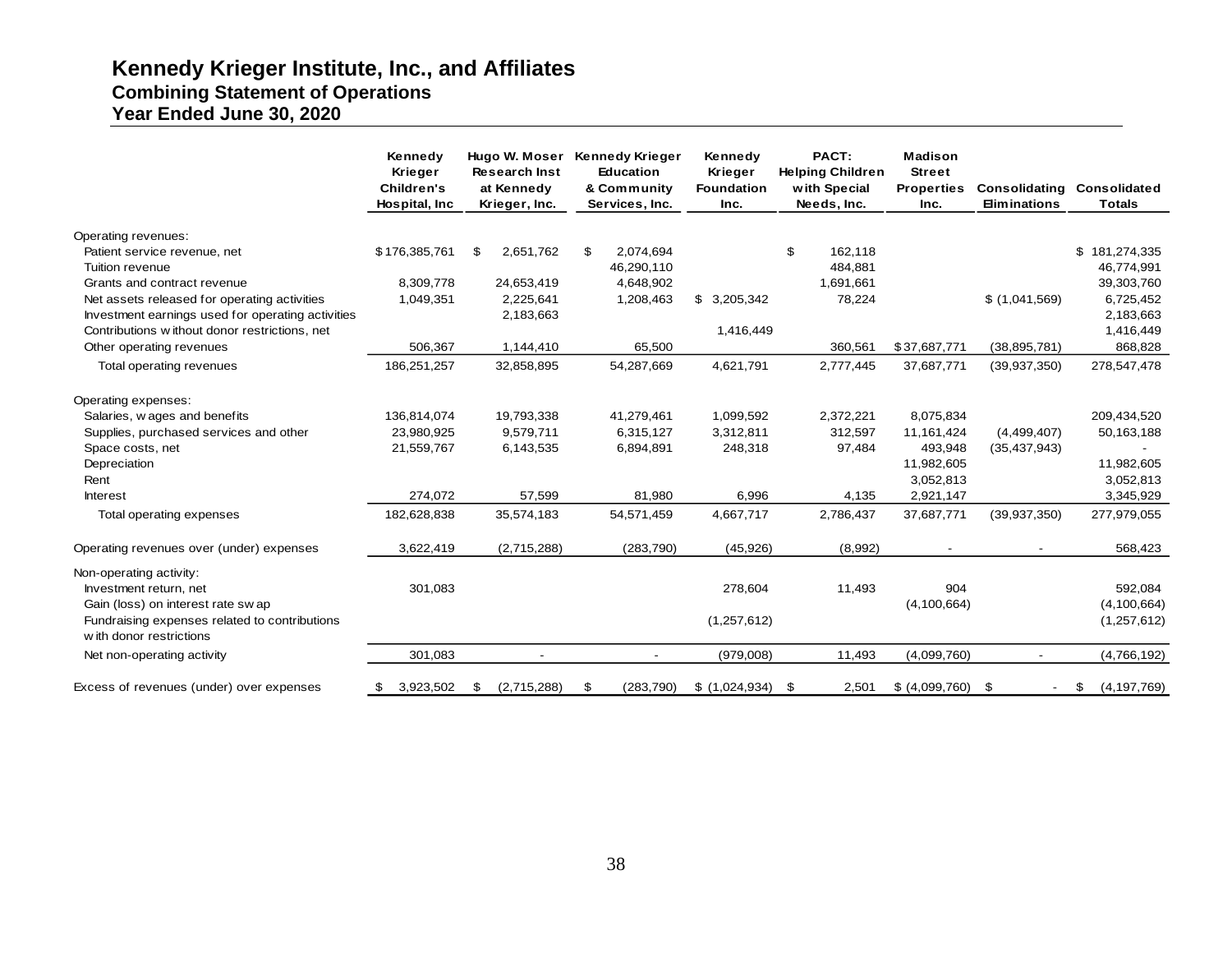# **Kennedy Krieger Institute, Inc., and Affiliates Combining Statement of Changes in Net Assets Year Ended June 30, 2020**

|                                                                                           | Kennedy<br>Krieger<br>Children's<br>Hospital, Inc. | <b>Research Institue</b><br>at Kennedy<br>Krieger, Inc. | Hugo W. Moser Kennedy Krieger<br><b>Education</b><br>& Community<br>Services, Inc. | Kennedy<br>Krieger<br><b>Foundation</b><br>Inc. | PACT:<br><b>Helping Children</b><br>with Special<br>Needs, Inc. | <b>Madison</b><br><b>Street</b><br><b>Properties</b><br>Inc. | Consolidating<br><b>Eliminations</b> | Consolidated<br><b>Totals</b> |
|-------------------------------------------------------------------------------------------|----------------------------------------------------|---------------------------------------------------------|------------------------------------------------------------------------------------|-------------------------------------------------|-----------------------------------------------------------------|--------------------------------------------------------------|--------------------------------------|-------------------------------|
| Net assets without donor restrictions:                                                    |                                                    |                                                         |                                                                                    |                                                 |                                                                 |                                                              |                                      |                               |
| Excess of revenue over (under) expenses<br>Net assets released from restrictions used for | \$3,923,502                                        | (2,715,288)<br>\$                                       | - \$<br>(283,790)                                                                  | $$(1,024,934)$ \;                               | 2,501                                                           | \$ (4,099,760) \$                                            |                                      | \$<br>(4, 197, 769)           |
| property and equipment                                                                    |                                                    |                                                         |                                                                                    |                                                 |                                                                 | 1,041,569                                                    |                                      | 1,041,569                     |
| Change in funded status of defined benefit plan                                           | (4,846,274)                                        |                                                         |                                                                                    |                                                 |                                                                 |                                                              |                                      | (4,846,274)                   |
| Increase (decrease) in net assets without<br>donor restrictions                           | (922, 772)                                         | (2,715,288)                                             | (283,790)                                                                          | (1,024,934)                                     | 2,501                                                           | (3,058,191)                                                  |                                      | (8,002,474)                   |
| Net assets without donor restictions, beginning                                           | 33,327,480                                         | (16, 885, 315)                                          | 13,045,007                                                                         | 57,397,149                                      | 418,427                                                         | 14,472,687                                                   | (185,000)                            | 101,590,435                   |
| of year                                                                                   |                                                    |                                                         |                                                                                    |                                                 |                                                                 |                                                              |                                      |                               |
| Net assets without donor restrictions, end of year                                        | 32,404,708                                         | (19,600,603)                                            | 12,761,217                                                                         | 56,372,215                                      | 420,928                                                         | 11,414,496                                                   | (185,000)                            | 93,587,961                    |
| Net asets with donor restrictions:                                                        |                                                    |                                                         |                                                                                    |                                                 |                                                                 |                                                              |                                      |                               |
| Contributions with donor restrictions<br>Net assets released from restrictions used for:  | 759,775                                            | 10,319,943                                              | 928,795                                                                            | (1,442,891)                                     | 399,859                                                         |                                                              |                                      | 10,965,481                    |
| Operating activities                                                                      | (1,049,351)                                        | (1,725,641)                                             | (809, 044)                                                                         | (3,063,192)                                     | (78, 224)                                                       |                                                              |                                      | (6,725,452)                   |
| Purchases of property and equipment                                                       |                                                    | (500,000)                                               | (399, 419)                                                                         | (142, 150)                                      |                                                                 |                                                              |                                      | (1,041,569)                   |
| Increase (decrease) in net assets with donor<br>restrictions                              | (289, 576)                                         | 8,094,302                                               | (279, 668)                                                                         | (4,648,233)                                     | 321,635                                                         |                                                              |                                      | 3,198,460                     |
| Net assets with donor restrictions, beginning                                             | 3,415,475                                          | 2,826,442                                               | 1,222,718                                                                          | 16,062,928                                      | 772,635                                                         |                                                              |                                      | 24,300,198                    |
| of year                                                                                   |                                                    |                                                         |                                                                                    |                                                 |                                                                 |                                                              |                                      |                               |
| Net assets with donor restrictions, end of year                                           | 3,125,899                                          | 10,920,744                                              | 943,050                                                                            | 11,414,695                                      | 1,094,270                                                       |                                                              |                                      | 27,498,658                    |
| Increase (decrease) in total net assets                                                   | (1,212,348)                                        | 5,379,014                                               | (563, 458)                                                                         | (5,673,167)                                     | 324,136                                                         | (3,058,191)                                                  |                                      | (4,804,014)                   |
| Total net assets, beginning of year                                                       | 36,742,955                                         | (14,058,873)                                            | 14,267,725                                                                         | 73,460,077                                      | 1,191,062                                                       | 14,472,687                                                   | (185,000)                            | 125,890,633                   |
| Total net assets, end of year                                                             | \$35,530,607                                       | (\$8,679,859)                                           | \$13,704,267                                                                       | \$67,786,910                                    | \$1,515,198                                                     | \$11,414,496                                                 | (\$185,000)                          | \$121,086,619                 |